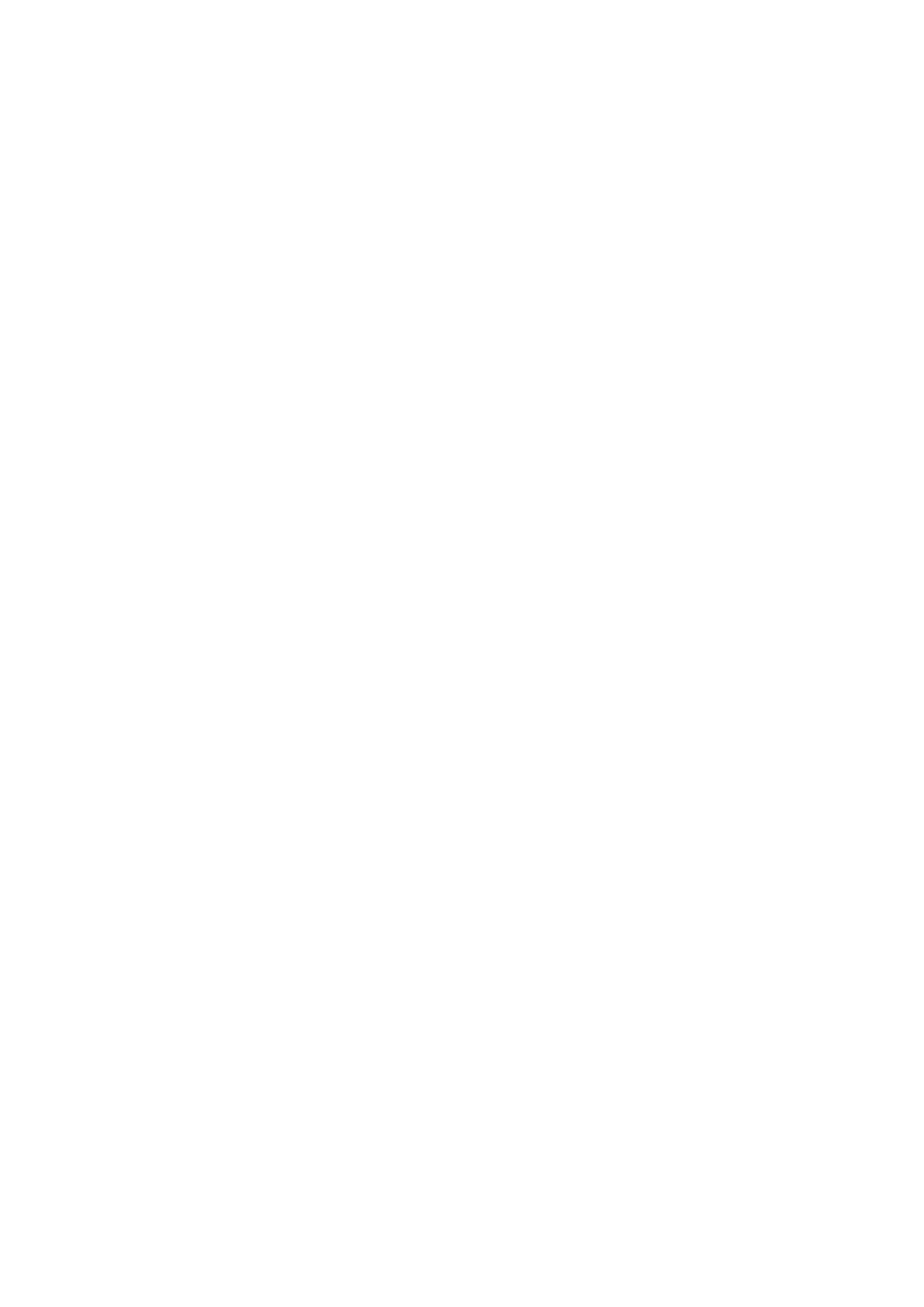# Acknowledgements

I would like to express my sincerest gratitude to my supervisor Florian Ruosch for his immense support and feedback during the process of this thesis. I would also like to thank Professor Abraham Bernstein, Ph.D. for the opportunity to conduct my Bachelor thesis at the Dynamic and Distributed Information Systems Group of the University of Zurich. Last, I would like to thank my family, my friends and my colleagues for the support they gave me during the time of this thesis.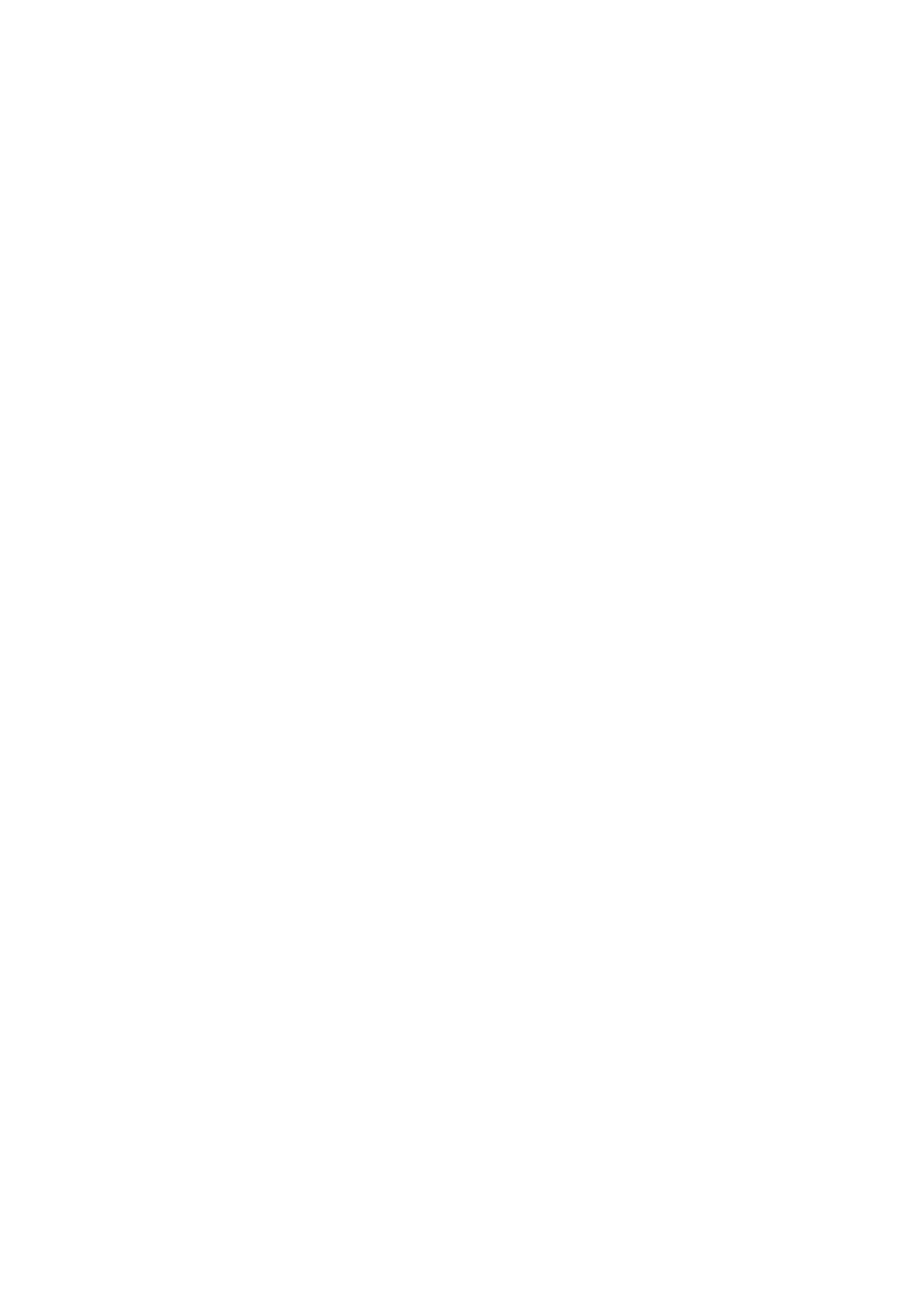# Zusammenfassung

Die Forschung zu argumentativen Strukturen in natürlichen Texten entwickelt sich kontinuierlich weiter. Eine perfekte Methode zur Modellierung, Annotation und Identifikation argumentativer Strukturen muss aber noch gefunden werden. Qualitativ hochwertige Annotationskorpora werden in komplexer und zeitaufwändiger Handarbeit erstellt, um als Daten Grundlage für das Trainieren, Testen und Verbessern von automatisierten Argument Mining Tools zu dienen. Der Wert, den solche Korpora für eine Maschine haben, steht ausser Frage. Aber die Tatsache, dass die referenzierten, argumentativen Strukturen in der Annotationsdatei des Korpus vollständig von ihrem eigentlichen Kontext im Originaltext getrennt sind, erschwert es einem menschlichen Leser, auf einer ¨ahnlichen Ebene von den darin enthaltenen Informationen zu profitieren. In dieser Arbeit widmen wir uns diesem Problem und implementieren ein Werkzeug, um visuell annotierte PDF-Dokumente aus Korpusdaten zu erzeugen. Die resultierenden Dokumente unterstützen den menschlichen Leser dabei, die sichtbaren Annotationen und die dargestellten Beziehungen zu anderen Annotationen im Text, verstehen und nachvollziehen zu können. Durch das Anhängen und Einbetten der ursprünglichen Text- und Annotationsdateien und der, während des Generierungsprozesses erstellten, Annotationsstruktur in unsere Dokumente, werden diese PDF-Dokumente zu einer Komplettlösung in einer Datei. Zur Validierung unseres Konzepts haben wir einen Beispielkorpus mit unserem Tool prozessiert.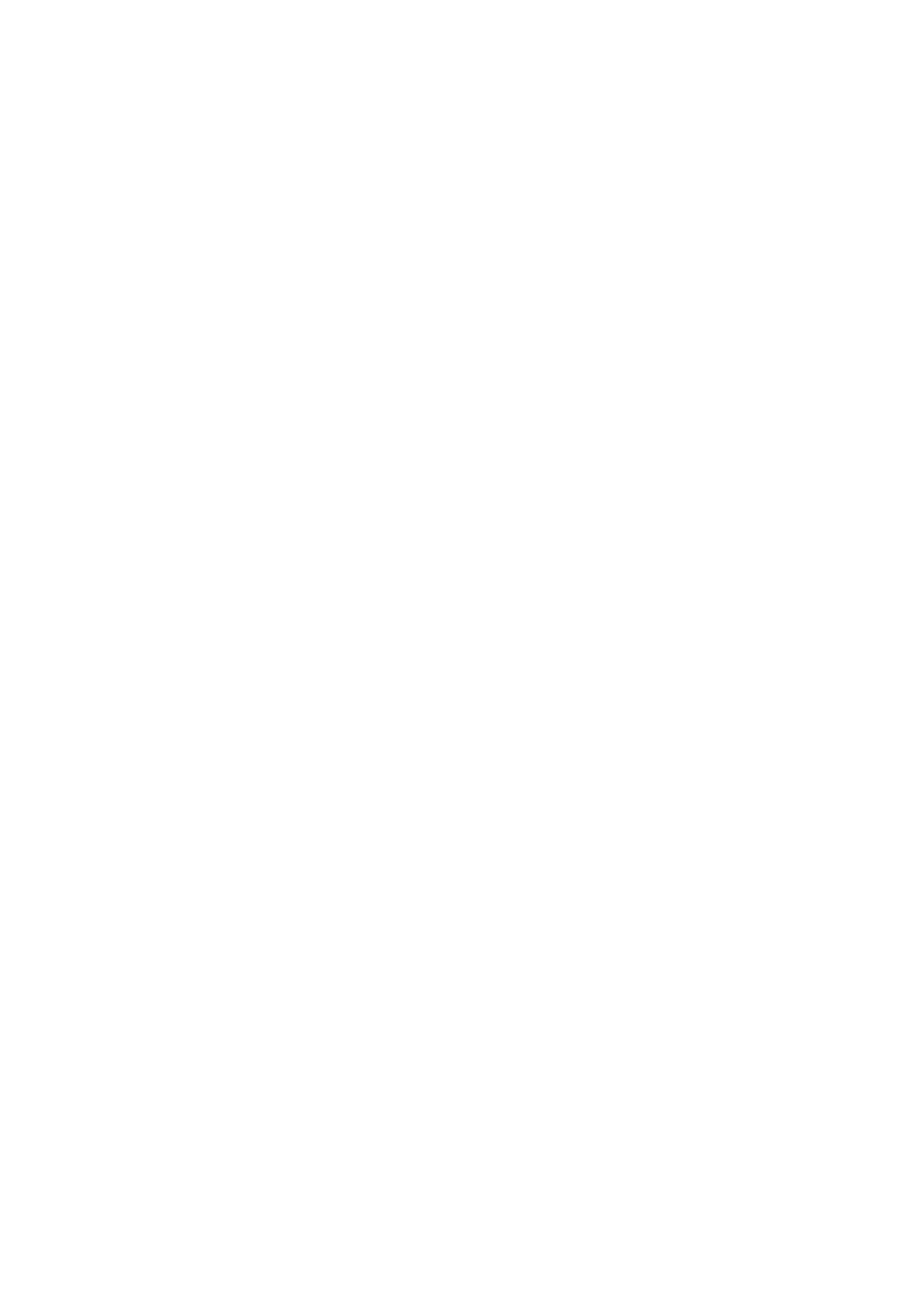# Abstract

The research on argumentation in natural text is evolving, but a perfect way to model, annotate and mine argumentative structures is yet to be found. High-quality annotation corpora are created in complex and time consuming manual work, to represent annotations for the training, testing and improvement of automated Argument Mining tools. The value such corpora have for a machine is out of question. But the fact, that the referenced argumentative structures in the annotation file of the corpus are completely separated from their actual context, within their original text, makes it difficult for a human reader to benefit on a similar level from the data they incorporate. In this thesis, we address that problem and implement a tool to generate visually annotated PDF documents from corpus data. The produced documents support human readers to understand and comprehend the visible annotations and the presented relationships they have to other annotations within the text. Attaching and embedding the original text and annotation files as well as the annotation structure, created during the creation process to our documents, makes these PDF documents to an all in one file solution. As proof of our concept, we processed an example corpus with our tool.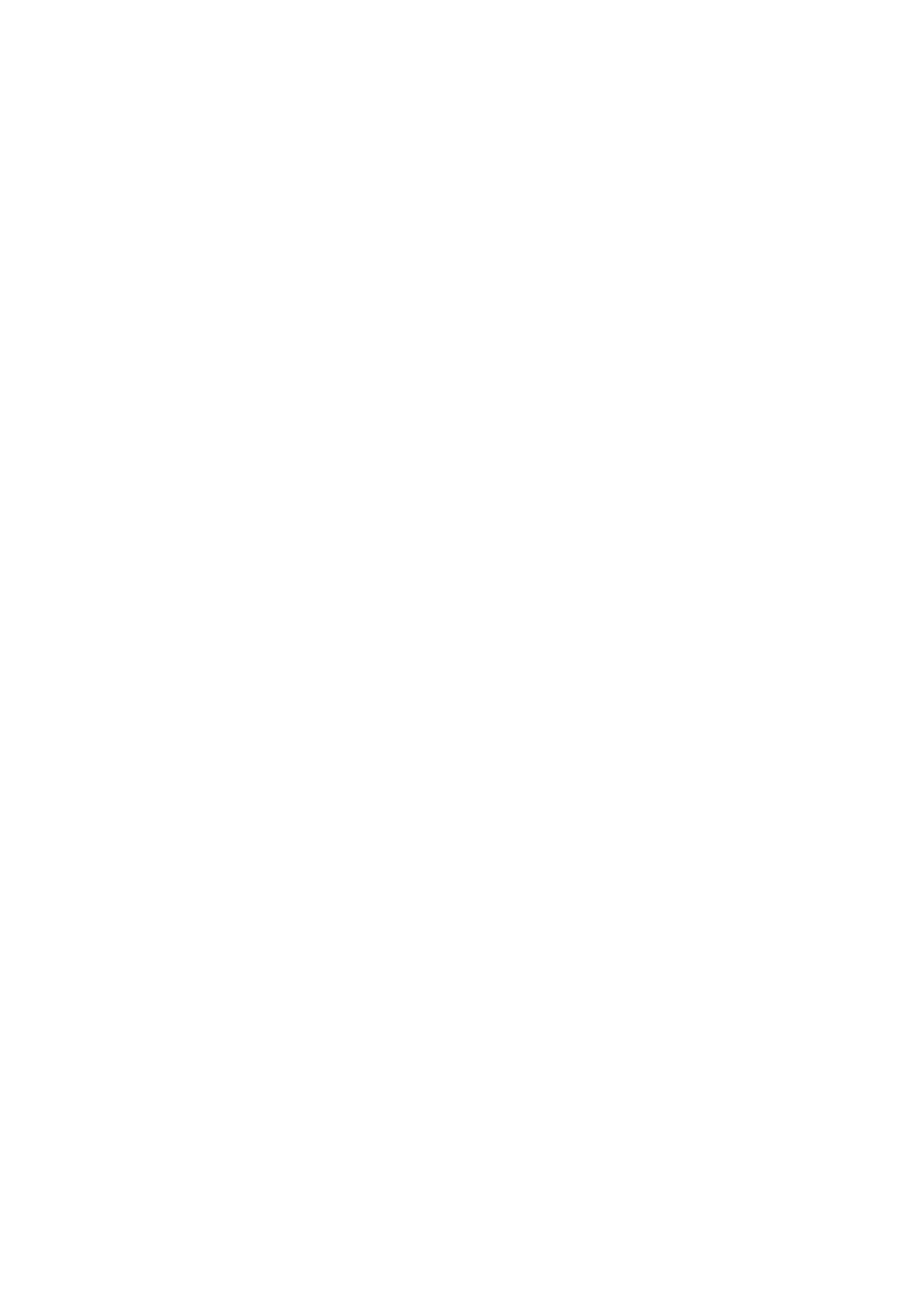# **Contents**

| 1              |               | Introduction        |                                                                                                        | $\mathbf{1}$   |
|----------------|---------------|---------------------|--------------------------------------------------------------------------------------------------------|----------------|
| $\overline{2}$ |               | <b>Related Work</b> |                                                                                                        | 5              |
|                | 2.1           |                     |                                                                                                        | 5              |
|                | 2.2           |                     | Ontology and Models                                                                                    | $\overline{7}$ |
|                | 2.3           |                     |                                                                                                        | 8              |
| 3              |               |                     |                                                                                                        | 11             |
|                | Design<br>3.1 |                     |                                                                                                        | 11             |
|                | 3.2           |                     |                                                                                                        | 12             |
|                | 3.3           |                     |                                                                                                        | 13             |
|                |               | 3.3.1               |                                                                                                        | 13             |
|                |               | 3.3.2               |                                                                                                        |                |
|                |               | 3.3.3               |                                                                                                        | 14             |
|                |               |                     | Test Phase $\ldots \ldots \ldots \ldots \ldots \ldots \ldots \ldots \ldots \ldots$                     | 14             |
| 4              |               | Implementation      |                                                                                                        | 17             |
|                | 4.1           |                     |                                                                                                        | 17             |
|                | 4.2           |                     |                                                                                                        | 18             |
|                | 4.3           |                     |                                                                                                        | 18             |
|                | 4.4           |                     |                                                                                                        | 20             |
|                | 4.5           |                     | Create the LAT <sub>F</sub> X-File $\dots \dots \dots \dots \dots \dots \dots \dots \dots \dots \dots$ | 23             |
|                |               | 4.5.1               |                                                                                                        | 23             |
|                |               | 4.5.2               |                                                                                                        | 24             |
|                |               | 4.5.3               | Write the LAT <sub>F</sub> X File $\ldots \ldots \ldots \ldots \ldots \ldots \ldots \ldots$            | 25             |
|                |               | 4.5.4               |                                                                                                        | 26             |
|                |               | 4.5.5               |                                                                                                        | 27             |
|                | 4.6           |                     |                                                                                                        | -28            |
|                | 4.7           |                     |                                                                                                        | 29             |
|                | 4.8           |                     |                                                                                                        | 31             |
|                |               | 4.8.1               |                                                                                                        | 31             |
|                |               | 4.8.2               |                                                                                                        | 32             |
|                |               | 4.8.3               |                                                                                                        | 32             |
|                |               | 4.8.4               | Generate a Custom Annotation File                                                                      | 33             |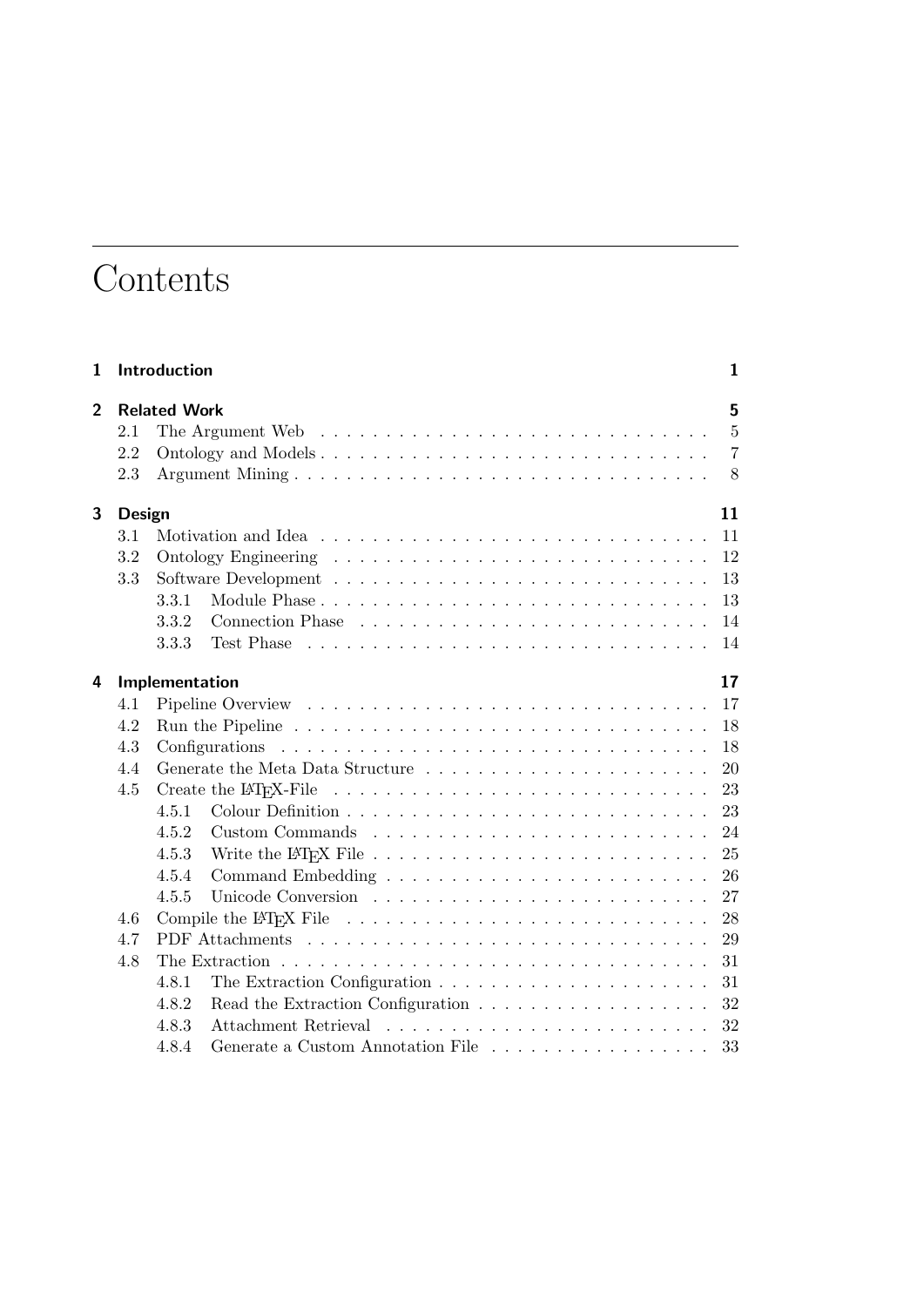| 5. | <b>Limitations and Future Work</b> |                        |    |  |  |  |  |  |
|----|------------------------------------|------------------------|----|--|--|--|--|--|
|    | 5.1                                |                        |    |  |  |  |  |  |
|    | 5.2                                |                        |    |  |  |  |  |  |
| 6  |                                    | <b>Lessons Learned</b> | 41 |  |  |  |  |  |
|    |                                    |                        |    |  |  |  |  |  |
|    |                                    |                        |    |  |  |  |  |  |
|    |                                    | 6.2.1                  |    |  |  |  |  |  |
|    |                                    |                        |    |  |  |  |  |  |
|    |                                    | <b>Conclusions</b>     | 45 |  |  |  |  |  |
| A  | Appendix                           |                        |    |  |  |  |  |  |
|    |                                    |                        |    |  |  |  |  |  |
|    |                                    |                        |    |  |  |  |  |  |
|    |                                    |                        |    |  |  |  |  |  |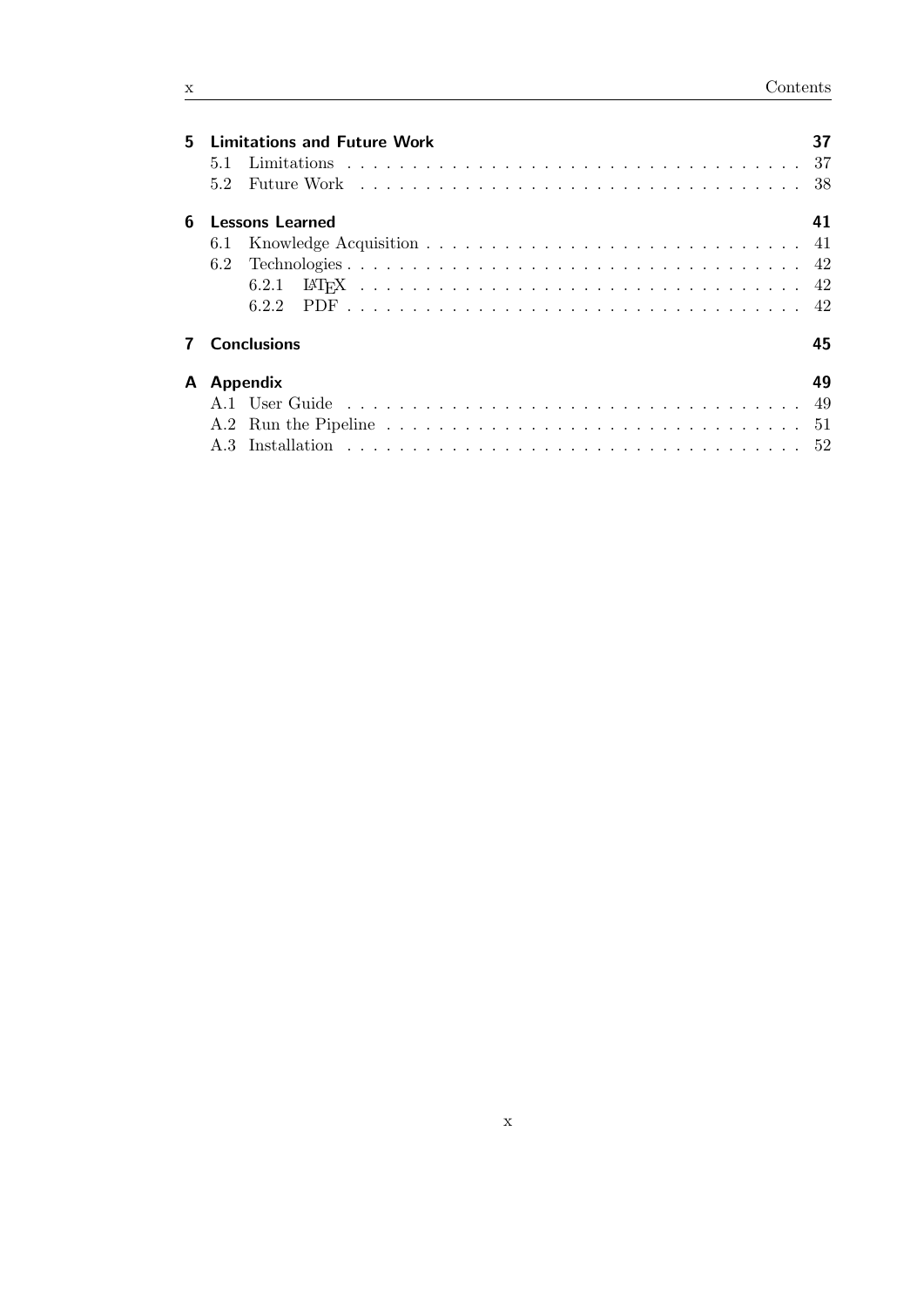# Introduction

<span id="page-10-0"></span>1

Research is done every day in every kind of field. Exciting findings are made and prior assumptions or hypotheses are being accepted or rejected. Today the distribution and gathering of knowledge and information is as easy as it gets, with the World Wide Web being accessible almost everywhere at any time and so are scientific documents. While this might seem as good as it gets, we currently miss out on a huge opportunity to interconnect knowledge and generate a tremendous increase of its overall value because as of now, the documents and web pages on the Internet have no (machine comprehensible) semantic coherence. In every paper, news article, or discussion on a forum, people use argumentation to express their opinion, to prove their point, or to underpin why something is true or false. This is done on every topic and across many different platforms. If someone wants to write a thesis or paper on a specific topic, a lot of research with a time-consuming manual search is necessary to gather as much information as possible about the topic of interest. While the progression of the World Wide Web certainly simplified and expedited this process, finding all relevant and related information is still a tedious task. The main approach is to gather the most relevant papers first and then manually explore the references for their content and their respective references and so on. The World Wide Argument Web, as proposed by [Rahwan et al.](#page-57-0) [\[2007\]](#page-57-0), could potentially be helpful in the development of tools that simplify and support the acquisition relevant research documents. Showing the possibility to inter-connect arguments that exist in a structured manner to build a large-scale knowledge repository, the World Wide Argument Web could potentially also embody references to documents with specified and structured arguments. Once established, this knowledge repository can be used to search for Argumentative structures on a semantic and relation-based level. This vision requires large quantities of well-structured argument annotation data [\[Lawrence](#page-56-0) [and Reed,](#page-56-0) [2019\]](#page-56-0).

The work of [Toulmin](#page-57-1) [\[1958\]](#page-57-1) is still relevant concerning the process and impact of Argumentation and gives the baseline of how the representation of Arguments is done. Nowadays, various approaches to model and represent Arguments are applied [\[Al Khatib](#page-56-1) [et al.,](#page-56-1) [2021\]](#page-56-1). Nevertheless, researchers have not yet developed one perfect way to mine or create the Argument data of scientific publications widely and across specific applications and domains [\[Al Khatib et al.,](#page-56-1) [2021\]](#page-56-1).

[Al Khatib et al.](#page-56-1) [\[2021\]](#page-56-1) mention in their work the importance of the context-dependence of argumentative structures. Documents are written for a human audience and as a hu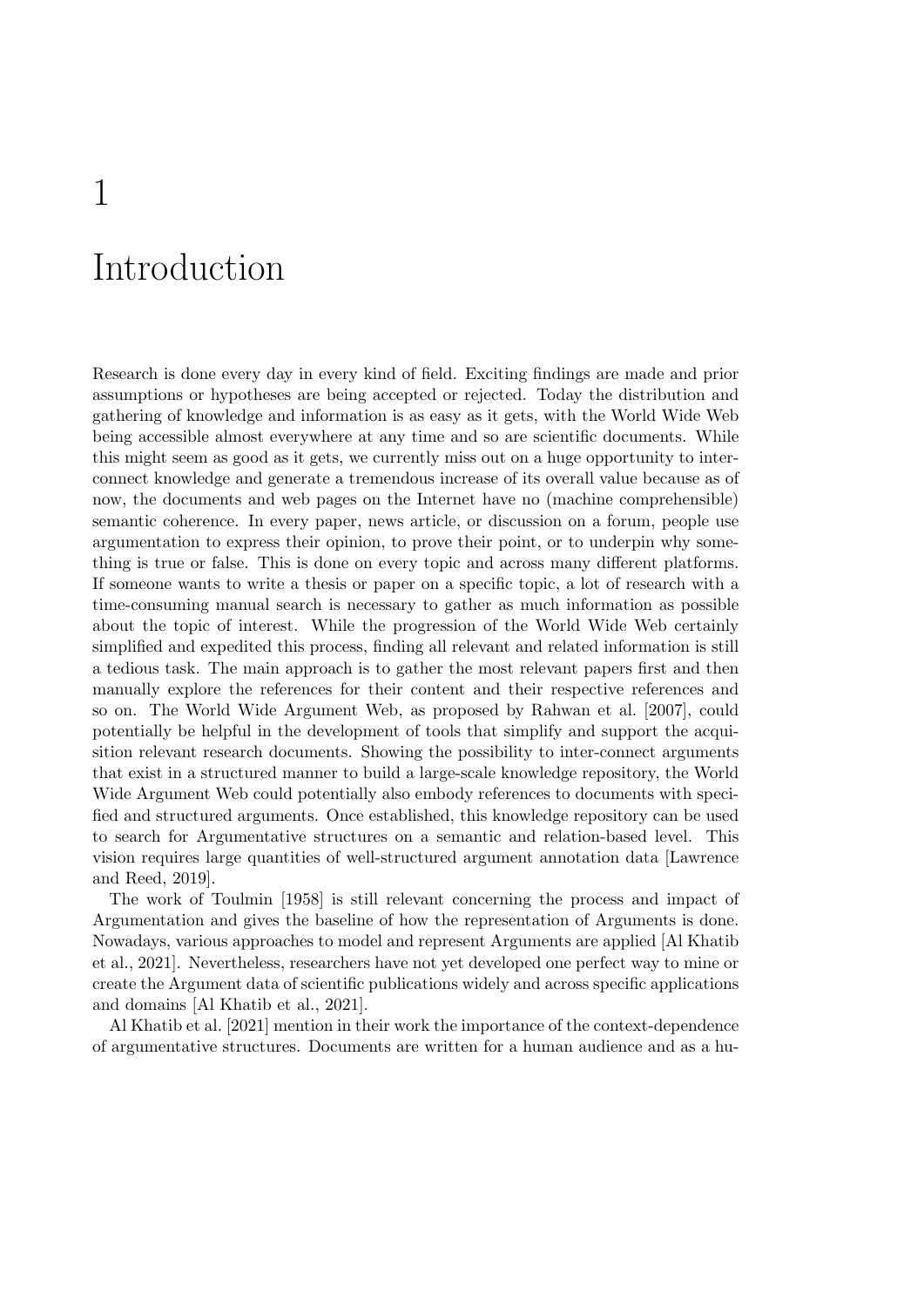man, we have the ability to conclude certain things from the context of what we read. We know how to communicate and argue, can grasp the meaning from context and put semantics to what we read. For a machine, it is the exact opposite. Files and documents are to a machine just what they effectively are, bits and bytes. A machine needs to extract and annotate Argumentative structures or have this information available in the processing step to make sense out of a file. One way of introducing such structures to a text file is to create annotations while writing a text. [Groza et al.](#page-56-2) [\[2007\]](#page-56-2) have developed the tool Semantically Annotated LATEX (SALT), which allows to create rich annotations directly in LAT<sub>EX</sub>. They provide a framework to simplify and encourage argument annotation in the writing process among other functionalities possible with their tool. If the annotation of Arguments becomes a standard task in scientific writing, all newly published documents will carry their respective data. But we also want to benefit from documents that already have been published. Annotating existing documents is either done manually by humans or automatically with Argument Mining.

As seen in the work of [Lawrence and Reed](#page-56-0) [\[2019\]](#page-56-0), the field of Automated Argument Mining is evolving. The precision of such systems is increasing, but there persists a gap in accuracy and performance from the automated extraction of Argumentative Structures to manual, human-made, annotations as can be seen from the work of [Stab and](#page-57-2) [Gurevych](#page-57-2) [\[2014\]](#page-57-2). Especially the recognition of relations among the Argumentative Components is complex, also for humans [\[Lippi and Torroni,](#page-56-3) [2015\]](#page-56-3), and due to the context dependence and semantic [\[Al Khatib et al.,](#page-56-1) [2021\]](#page-56-1). With further improvements in the area of Automated Argument Mining in the future, a big amount of data can be processed and made machine understandable in a short amount of time. As for now, the most exact and qualitative Argument Annotations are manually created Argument Corpora like the one from [Lauscher et al.](#page-56-4) [\[2018b\]](#page-56-4). Besides the fact that a manual annotation is very time consuming and complex [\[Lippi and Torroni,](#page-56-3) [2015\]](#page-56-3), the created corpus at the end, consisting of plain text files and structured annotation files, is in no way directly connected to its original documents and has to be provided additionally.

We believe this circumstance could be improved to increase the value of such corpora for human readers as well as for visions like the World Wide Argument Web described by [Bex et al.](#page-56-5) [\[2013\]](#page-56-5) and more formally by [Rahwan et al.](#page-57-0) [\[2007\]](#page-57-0). The goal of this thesis is to use high-quality corpus data to automatically generate documents with visual annotations to enable readers to see argumentative components within their context. Annotations, as well as the Argument Structure with its relations, are embedded directly into the documents to have all information within one file. As we see the PDF file format as the de facto standard for the exchange of immutable documents and inspired by the work of [Groza et al.](#page-56-2) [\[2007\]](#page-56-2), we implement a pipeline to generate a PDF file from a corpus. We use LATEXto visualise the annotations within the text and embed the created Annotation data structure within the metadata of the PDF file structure. Documents with their Annotations embedded give the opportunity to reconstruct the original corpus data. Working with a simple and generic Ontology to model our Argument Data we aim to provide good re-usability in terms of the capability to adapt to different domains and use cases. We created our Ontology by adapting the basic principles of the Claim and Premise Model from [Walton](#page-57-3) [\[2009\]](#page-57-3).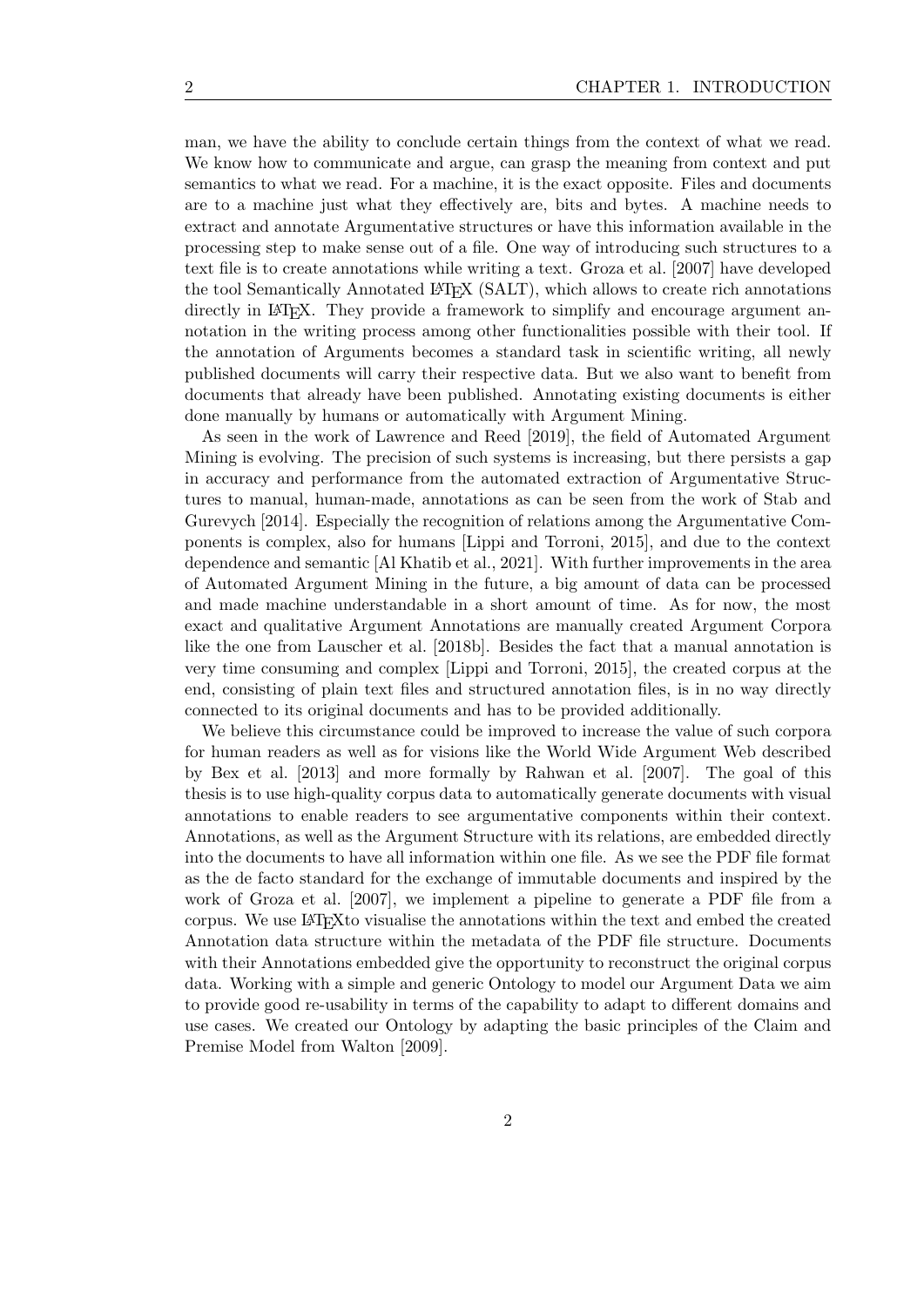As the development of the Semantic Web, the World Wide Argument Web, and the Argument Mining and Annotation progresses, we hope that in the future every published paper or thesis will carry its argument data. This will allow for huge inter-connections of the Arguments and their relations among and across documents and research fields. In that way, related work to a topic of interest can be found in minutes, with up-to-date research results and cutting-edge tools available, potentially supporting research in many fields. If this kind of information can be generated and collected in large numbers, new opportunities will emerge. Machines could be able to search for connections between areas of research that may not appear to be closely related at first glance, potentially providing an impulsion for new and previously overlooked approaches and connections in any type of research.

This work is structured as follows: First, the related work to our topic will be outlined in Chapter [2.](#page-14-0) From there, we first describe our work and planning prior to the implementation process in Chapter [3](#page-20-0) followed by the presentation of the implementation of the pipeline itself in Chapter [4.](#page-26-0) We will further look at the limitations of our work and what future work can be done with or to improve our work in Chapter [5.](#page-46-0) Finally, the lessons learned will highlight the eye-openers that occurred and what has been learned during the research and the implementation of the pipeline in Chapter [6,](#page-50-0) followed by our conclusions in Chapter [7.](#page-54-0) How to use and install our pipeline is elaborated within the Appendix [A.](#page-58-0)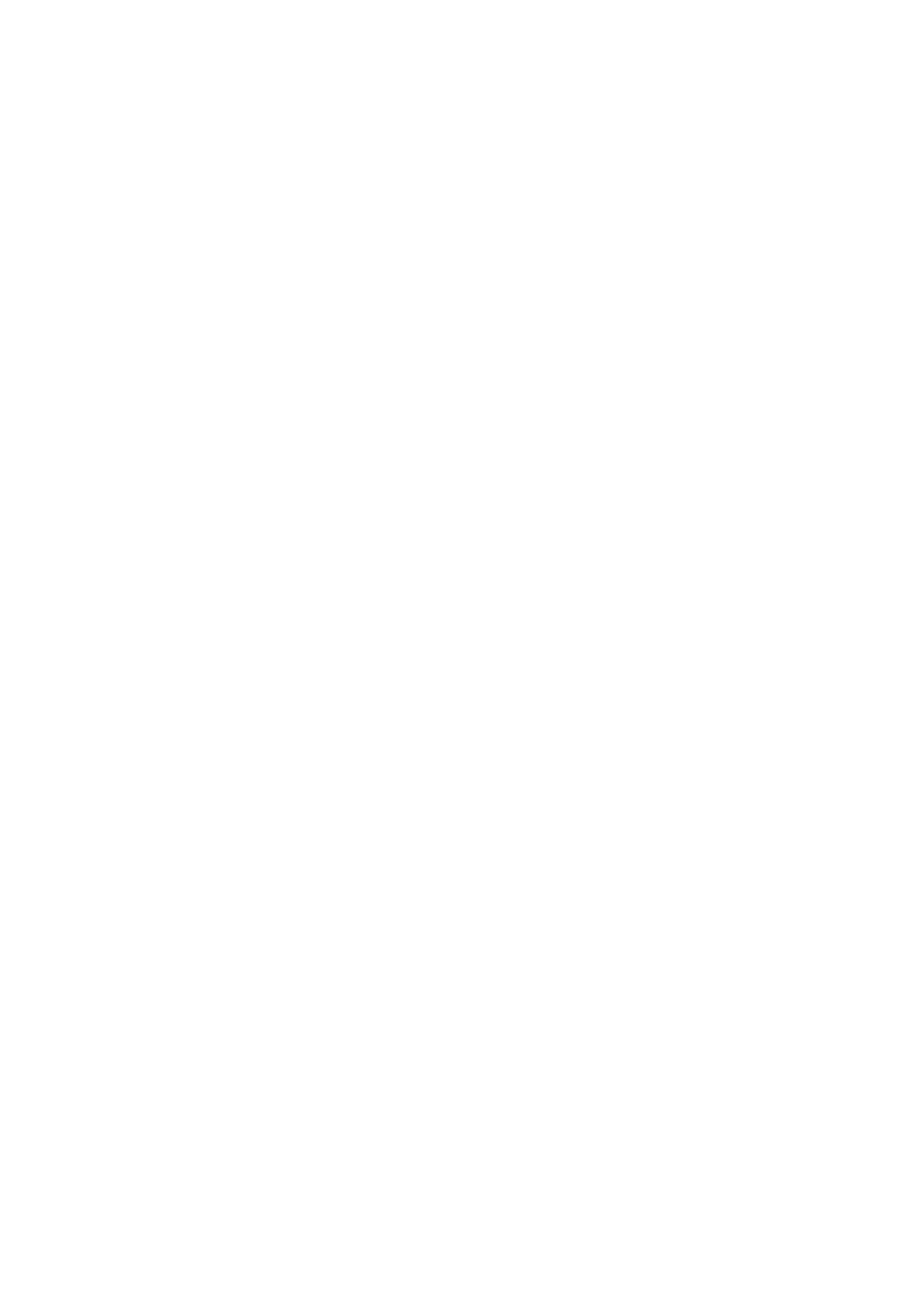# <span id="page-14-0"></span>Related Work

Argument Mining and Annotation and natural language processing in general is a fastevolving field with many exciting applications. New approaches, ideas and publications are being created at a fast pace [\[Bex et al.,](#page-56-5) [2013\]](#page-56-5). This section is first going to cover the promising possibilities of the Argument Web, which is a part of the Semantic Web context. The ontology and models used in existing applications and potential candidates to (re)use for a pipeline are highlighted in the second section. Finally, the related work in the area of argument mining is shown, its challenges and different approaches that already have been formulated for automated argument annotations.

### <span id="page-14-1"></span>2.1 The Argument Web

[Rahwan et al.](#page-57-0) [\[2007\]](#page-57-0) state in their work that one of the most important components for the Argument Web are the arguments themselves. According to them, arguments are found everywhere on the Web. In blogs, discussion forums or on news sites, opinions and viewpoints with embedded argumentative structure are presented and exchanged every day on the Web. The Argument Web is described as the tool that manages on a large scale the inter-connected arguments that are posted on the Web in a structured way. They support their description with a motivational example. When searching the Argument Web with a question you receive arguments related to your question, ordered according to their respective strength in the given context. These arguments are connected to the respective scientific paper or a blog where they were presented [\[Rahwan](#page-57-0) [et al.,](#page-57-0) [2007\]](#page-57-0). [Bex et al.](#page-56-5) [\[2013\]](#page-56-5) say that with the continuously rising digital communication, new publications, opinions and discussions on various topics are published and made by the minute. Their work implies that new technologies are needed to cope with the vast amount of data produced. To connect and increase the value of the data at hand the Argument Web was introduced as a vision for the not so far future. [Bex et al.](#page-56-5) [\[2013\]](#page-56-5) show the immense potential and also some requirements that need to be met to accomplish such a system. On the internet exist uncountable platforms where people state their opinions, discuss different viewpoints and share thoughts and most of the time only a hand full of people get to take part in such an exchange. A lack of interconnection between all the different media platforms where these arguments are stated makes it nearly impossible to capture an adequate picture of all the available information say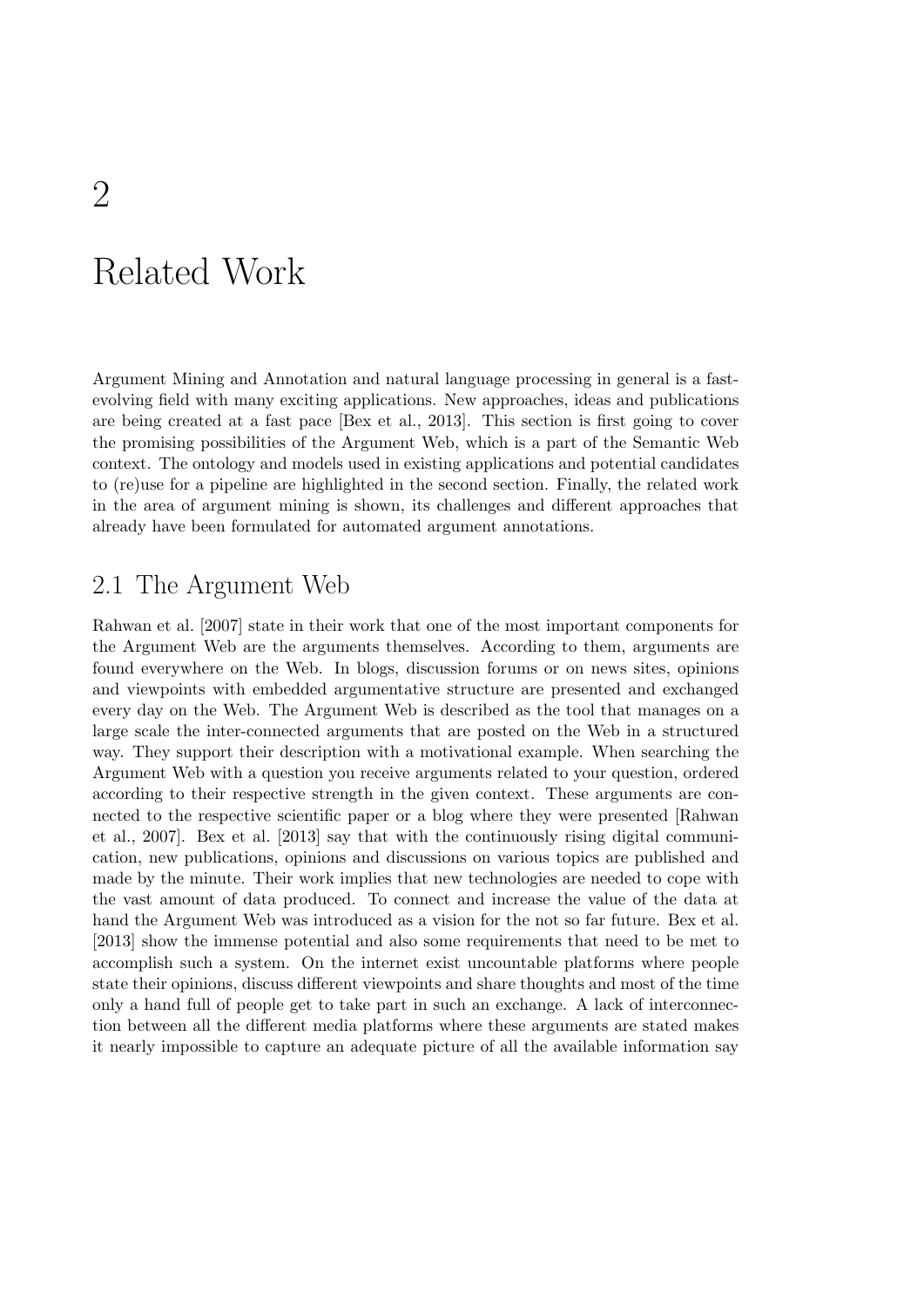[Bex et al.](#page-56-5) [\[2013\]](#page-56-5) and they further point out the importance of an enhanced exchange and eased way to connect opinions of participants on the Web. Further, they criticise how today's online communication is too strongly focused on an entertainment aspect rather than on actually valuable information on a certain topic. They also mention that advanced communication types, like agree or disagree to a statement, are most often not available and the all too common "like" is not only ambiguous but also discourages oppositional engagement in a discussion. According to them, the overall goal of the Argument Web is to make the Internet intelligent in a way. Discussions and opinions shall be track-able over numerous otherwise not connected pages, complex questions could be answered with rated, structured and weighted arguments and related fields, topics and underlying questions and discussions can be suggested. To make the realisation of the Argument Web possible one day, [Rahwan et al.](#page-57-0) [\[2007\]](#page-57-0) worked out a detailed first look at the requirements that need to be fulfilled from a theoretical as well as a technical perspective. They point out the importance of the arguments themselves. To be able to classify and analyse arguments and their relations among them on a large scale, predefined corpora with highly structured argumentation schemes are required to support the future development of tools to search, navigate and visualise connected arguments. Following are the five key requirements introduced by [Rahwan et al.](#page-57-0) [\[2007\]](#page-57-0) that the World Wide Argument Web (WWAW) needs to address. First, it is necessary that the WWAW is able to handle the basic data operations for argumentative structures like storing, creating, updating and querying. As a next point comes the accessibility of the repositories from the WWAW over the Web. Further, an open standard must be used to support and encourage the development of new applications and tools. Hand in hand with the open standard go the last two points, first concerning the utilised ontology that it must be as unified and extensible as possible and secondly the capability of the WWAW to handle the creation, the annotation and the representation of arguments, no matter from which argumentation scheme they originated.

[Rahwan et al.](#page-57-0) [\[2007\]](#page-57-0) take the Argument Interchanged Format (AIF) as their core ontology and extended it with the Resource Description Framework (RDF) to the AIF-RDF ontology. They also state that the value of the WWAW scales with the number of participants that contribute arguments, interact and react to the existing arguments. Their pilot system, the ArgDF, provides the capability not only to create new arguments but also to query, manipulate and react in a supporting or attacking manner to existing arguments.

Another area of research that is of great importance to this thesis is the annotation of Arguments in text. [Groza et al.](#page-56-6) [\[2006,](#page-56-6) [2007\]](#page-56-2) developed the SALT framework to annotate arguments directly in LATEX, visualising the annotations and storing the respective annotation data within the Extensible Metadata Platform (XMP) of the resulting PDF file. In addition, they implemented a publishing process tool, the SALT-WebPub, where annotated PDFs are taken as input to transform them into HTML files with their respective metadata. They present a framework with a big value to the field of semantic documents and with this to the Semantic Web and the Argument Web. Further, they state that they want to establish a standard with their application to enhance the number of human and machine understandable documents in PDF format. While their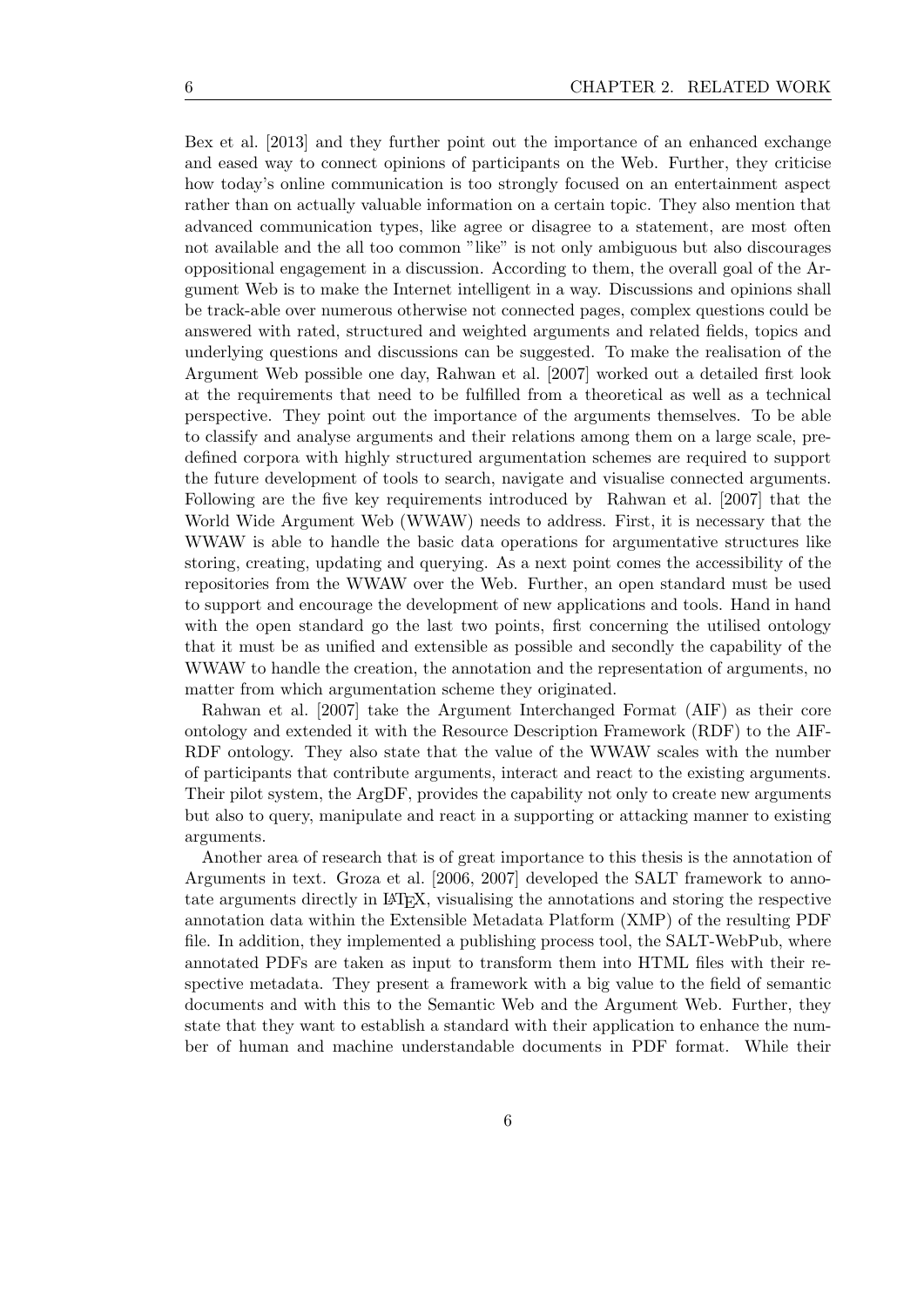framework is of great use to make annotations during the process of writing, it gives no capabilities to generate such rich annotated PDF documents from existing corpora.

### <span id="page-16-0"></span>2.2 Ontology and Models

To make raw argument data useful in a Semantic Web context and to be able to connect them in specific ways among each other, ontologies are needed to define how data is modelled and structured and what interactions and relations are possible among the existing entities [\[Zhou et al.,](#page-57-4) [2019\]](#page-57-4). [Al Khatib et al.](#page-56-1) [\[2021\]](#page-56-1) state, that many studies concerned to create new models to represent argument data base their work on the argument model introduced by [Toulmin](#page-57-1) [\[1958\]](#page-57-1). [Al Khatib et al.](#page-56-1) [\[2021\]](#page-56-1) state, that [Toulmin](#page-57-1) [\[1958\]](#page-57-1) models arguments in form of claims that can be supported by data. The data itself follows warrants and these can again be supported by backing. Qualifiers and Rebuttals form optional components of the model. [Lauscher et al.](#page-56-4) [\[2018b\]](#page-56-4) as well used the model of [Toulmin](#page-57-1) [\[1958\]](#page-57-1) as a starting point for their proposed annotation scheme and have built an argument-annotated corpus specifically for scientific writing in English. [Lauscher et al.](#page-56-4) [\[2018b\]](#page-56-4) and [Rahwan and Reed](#page-57-5) [\[2009\]](#page-57-5) say that there is already a big number of different models and also ontologies but the main issue is that they are very limited in their flexibility and only work for specific domains and often require their respective application to be of actual use. One of the core challenges that [Al Khatib](#page-56-1) [et al.](#page-56-1) [\[2021\]](#page-56-1) mention in their work concerns the task of choosing the right model for the argumentation and further the right ontology to connect them. They say that there are numerous different models as seen in the work of [Stede et al.](#page-57-6) [\[2018\]](#page-57-6) and to choose the right one is not easily done. Further, they state that more often than not, the existing models are not a perfect fit for the specific task at hand. So the adaption of known models is an essential task to achieve satisfactory annotation results.

[Lauscher et al.](#page-56-4) [\[2018b\]](#page-56-4) adapt the model of [Toulmin](#page-57-1) [\[1958\]](#page-57-1) in their corpus to a simple data format with three different types. The *background\_claim* represents a statement that originates from the background of the research area. An *own\_claim* is closely related to the own work of the author and a data component consists of facts that support or attack a claim. The relations between them show how the respective text phrases are connected to each other. One of the reasons to take this model as a basis for their work was its simplicity and because it already proofed to be of good use with Artificial Intelligence and Argument Mining [\[Lauscher et al.,](#page-56-4) [2018b\]](#page-56-4). They further simplified the model and optimised it to work with scientific writing by removing the not observed components warrant, backing, qualifier, and rebuttal. As mentioned before, to put the raw argument data into perspective and especially to be able to identify connections and relations across different documents, an ontology is needed.

In their research to lay the foundations for a WWAW, [Rahwan et al.](#page-57-0) [\[2007\]](#page-57-0) propose the AIF as a basis and extend it further with the RDF. They describe the core of the AIF as consisting of two types of nodes. The infomation nodes represent the information of an argument and the scheme nodes illustrate the presumed passage associated with an argument. While the AIF has great potential to represent a very detailed description of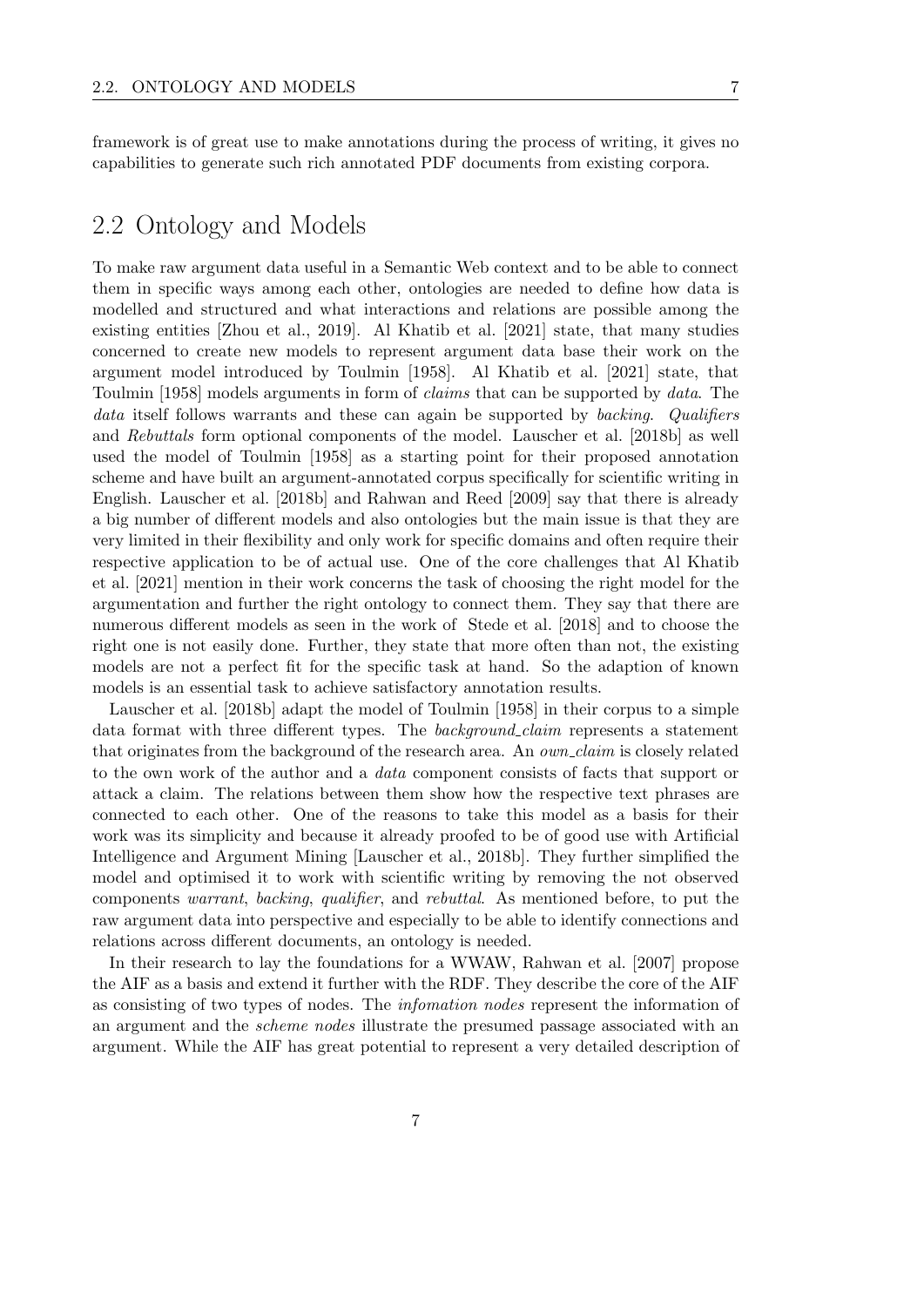the relations and structure of a text, the addition of the RDF scheme extends that even further. The AIF with or without its extensions will most certainly be of great use for inspiration to make or reuse an ontology and to keep it compatible. Highly important for the ontology of this thesis is Claim and Premise Model introduced by [Walton et al.](#page-57-7) [\[2008\]](#page-57-7); [Walton](#page-57-3) [\[2009\]](#page-57-3) which proposes a very simple approach of how to model Argument data. The argumentative structures of a text are categorised into claims, which state something and premises, which in turn can support or attack a claim. These claims and premises can further be subdivided into major and minor claims or premises. The statement these components have, depending on what category they are assigned to, and how they stand in relation to each other produces a conclusion. [Lauscher et al.](#page-56-7) [\[2018c\]](#page-56-7) further define a claim as corresponding to an argument component where a point wants to be made. They give as examples a hypothesis, an assertion or more general a statement. The component premise, which is in their work named *data*, is defined by them as a fact. It can support or contradict a claim and the word premise or data can, according to them, be interchanged with evidence, prediction or generally a known and proven fact. For our work we will implement a simple ontology ourselves, leaning on the concepts of the just mentioned model of [Walton et al.](#page-57-7) [\[2008\]](#page-57-7); [Walton](#page-57-3) [\[2009\]](#page-57-3). We do not reuse one of the mentioned ontologies because we aim to implement an as simple model as possible, with the flexibility to adapt it to different domains and use cases.

### <span id="page-17-0"></span>2.3 Argument Mining

Argument Mining and Computational Argumentation in general is a growing field of research in recent years say [Al Khatib et al.](#page-56-1) [\[2021\]](#page-56-1). [Lawrence and Reed](#page-56-0) [\[2019\]](#page-56-0) define Argument Mining as: "Argument mining is the identification and extraction of the structure of inference and reasoning expressed as arguments presented in natural language."[\[Lawrence and Reed,](#page-56-0) [2019,](#page-56-0) p.1] According to [Lawrence and Reed](#page-56-0) [\[2019\]](#page-56-0), the main goal for Argument Mining is to grasp argumentative elements from free text and turn it into structured argument data. [Al Khatib et al.](#page-56-1) [\[2021\]](#page-56-1) mention different tasks performed in Argument Mining. Despite the recognition of single argumentative units, the classification of different components of arguments and the identification of text structures are important as well. Depending on the used model, the components of arguments can be described as claims or premises. Premises can then either be supportive or attacking to a certain claim and come in the form of data or so-called warrants. Text structures describe different parts and sections of the document such as introductions, discussions and conclusions. A possible interpretation of claims, premises and the relation among them can differ according to their location within the text and their context as mentioned by [Lawrence and Reed](#page-56-0) [\[2019\]](#page-56-0). Further, they mention the tasks of identifying the relations between the found arguments, like how a premise can be put into context to a given claim. They highlight six core challenges in Argument Mining.

The first challenge highlighted by [Al Khatib et al.](#page-56-1) [\[2021\]](#page-56-1) comes down to the modelling of the argumentation, which was already described in the preceding Section [2.2.](#page-16-0) The second big challenge concerns the various domains in which scientific texts are written.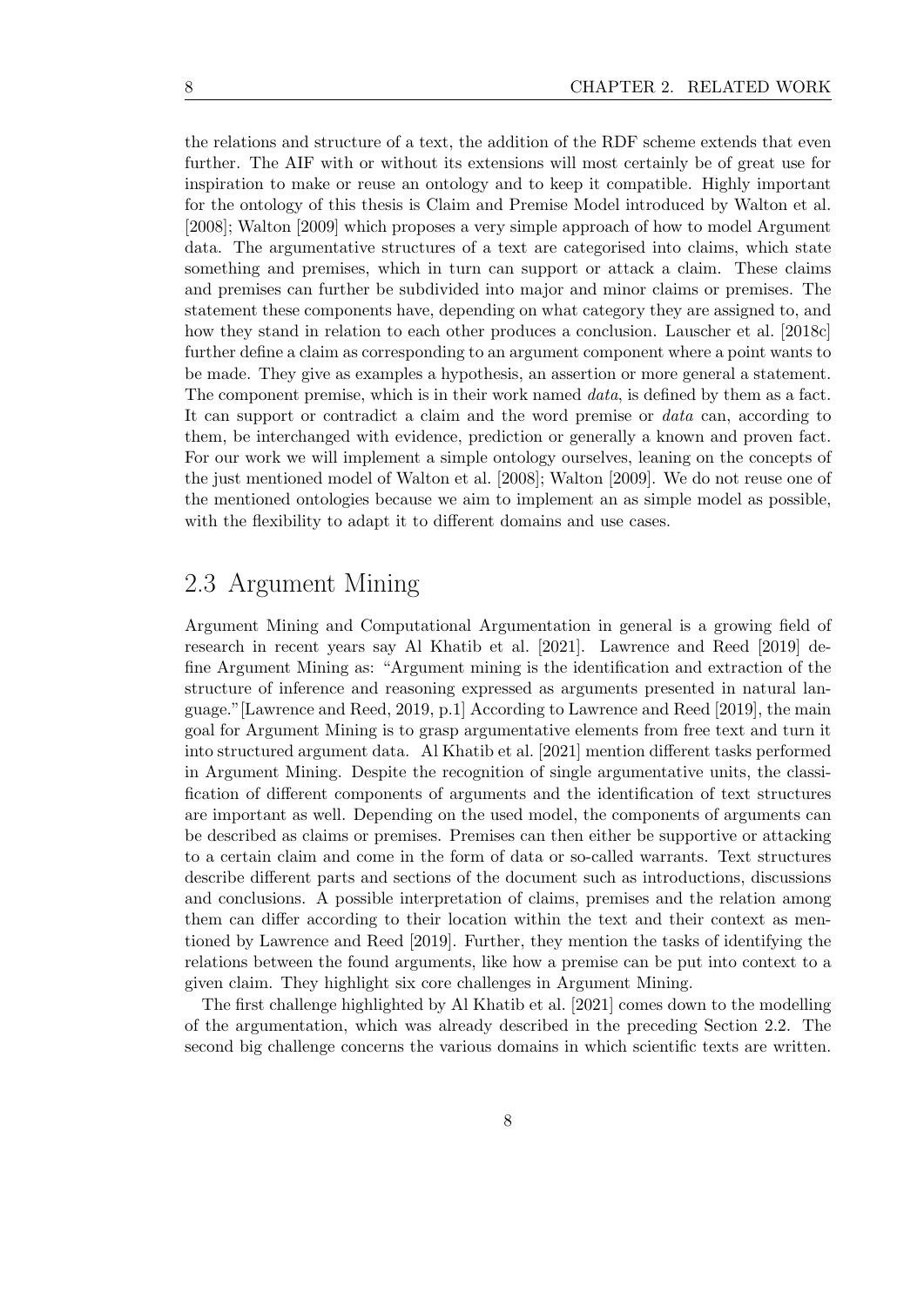In their work it is pointed out the fact, relying on the work of [Weinstein](#page-57-8) [\[1990\]](#page-57-8), that different research communities have different standards not only for the general structure of their documents but also how and what arguments they contain and that often a deeper understanding of the respective research domain is required, by humans as well as by the computational models, to properly handle such a document. These facts let them raise the question, if it is even possible to create a one-size-fits-all argument mining technique that can be adapted to every domain and its specific features or if there is the need to come up with a tailored solution for every individual community. Next, they look at the various different types of scientific documents, such as method papers, reviews or reports. They mention that each of these document types usually has their specific types of evidence they deliver and focus on the topics they cover in different ways. [Al Khatib et al.](#page-56-1) [\[2021\]](#page-56-1) again point out the open question of whether it is required to develop specific models for different document types or if there is the possibility to accommodate all of them with one representation approach. Another challenge, mainly for automated Argument Mining, are enthymemes. Enthymemes are described by [Al Khatib et al.](#page-56-1) [\[2021\]](#page-56-1) as implied meanings of an argument. The conclusion or premise they incorporate are unstated and can be constructed from context and common knowledge. While [Al Khatib et al.](#page-56-1) [\[2021\]](#page-56-1) say that they are mostly no problem for humans to understand, automated Argument Mining techniques easily flounder when it comes to required knowledge that can not be found within the text itself. Similar problems can occur for humans and automated Argument Mining techniques alike when it comes down to subjective interpretations. They also bring up the case of experimental papers, where it can be all too common to leave some connections open to interpret for the reader. For a machine as well as a human without domain expertise it can be very difficult up to not realistic to grasp the right or even some logical interpretation of the presented data. The last key point for [Al Khatib et al.](#page-56-1) [\[2021\]](#page-56-1) is the context-dependence. Based on the work of [\[Green,](#page-56-8) [2014;](#page-57-9) [Stab et al.,](#page-57-9) 2014; Vázquez Orta and Giner, [2009\]](#page-57-10) they mention that the complexity of the text itself and the argumentation in scientific writings is by no means smaller than it is in other genres. Claims stated in one section could have their supporting premise in a completely different part of the text. This makes it difficult to choose adequate boundaries to look for argumentative units. These challenges are present regardless of the fact if Argument Mining is done manually or automatically.

As of today, automated Argument Mining can not match the quality of a manual annotation as can be seen in the work of [Stab and Gurevych](#page-57-2) [\[2014\]](#page-57-2). They achieve 90.5% of the performance of a human annotator in identifying argument relations and 88.1.5% in identifying argument components. Although these are impressive numbers, a gap remains. In contrast, while a manual annotation may be better, it is also very time consuming and complex as stated by [Lippi and Torroni](#page-56-3) [\[2015\]](#page-56-3). Further [Lawrence](#page-56-0) [and Reed](#page-56-0) [\[2019\]](#page-56-0) say that automated Argument Mining is needed and important to cope with the enormous amount of data today and in the future. Nevertheless, the manual annotation of Arguments and the resulting corpora, as seen from the work of [Lauscher](#page-56-4) [et al.](#page-56-4) [\[2018b\]](#page-56-4), are important and by all means valuable to also train neural networks with high-quality data. The importance of these corpora is backed by the statement of [Lippi and Torroni](#page-56-3) [\[2015\]](#page-56-3) , saying that Argument Mining processes based on Machine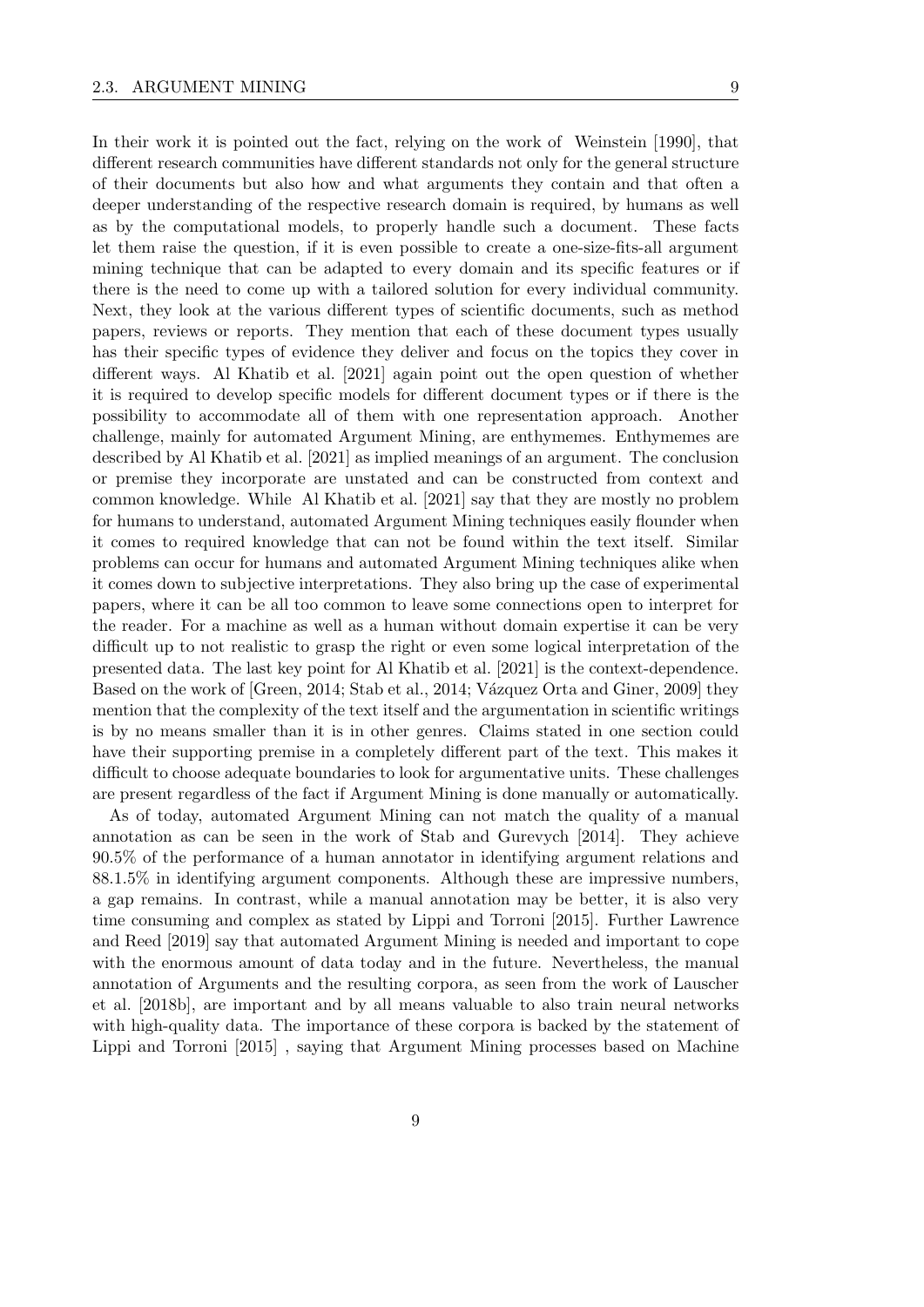Learning and Artificial Intelligence, require such data to train and test their models.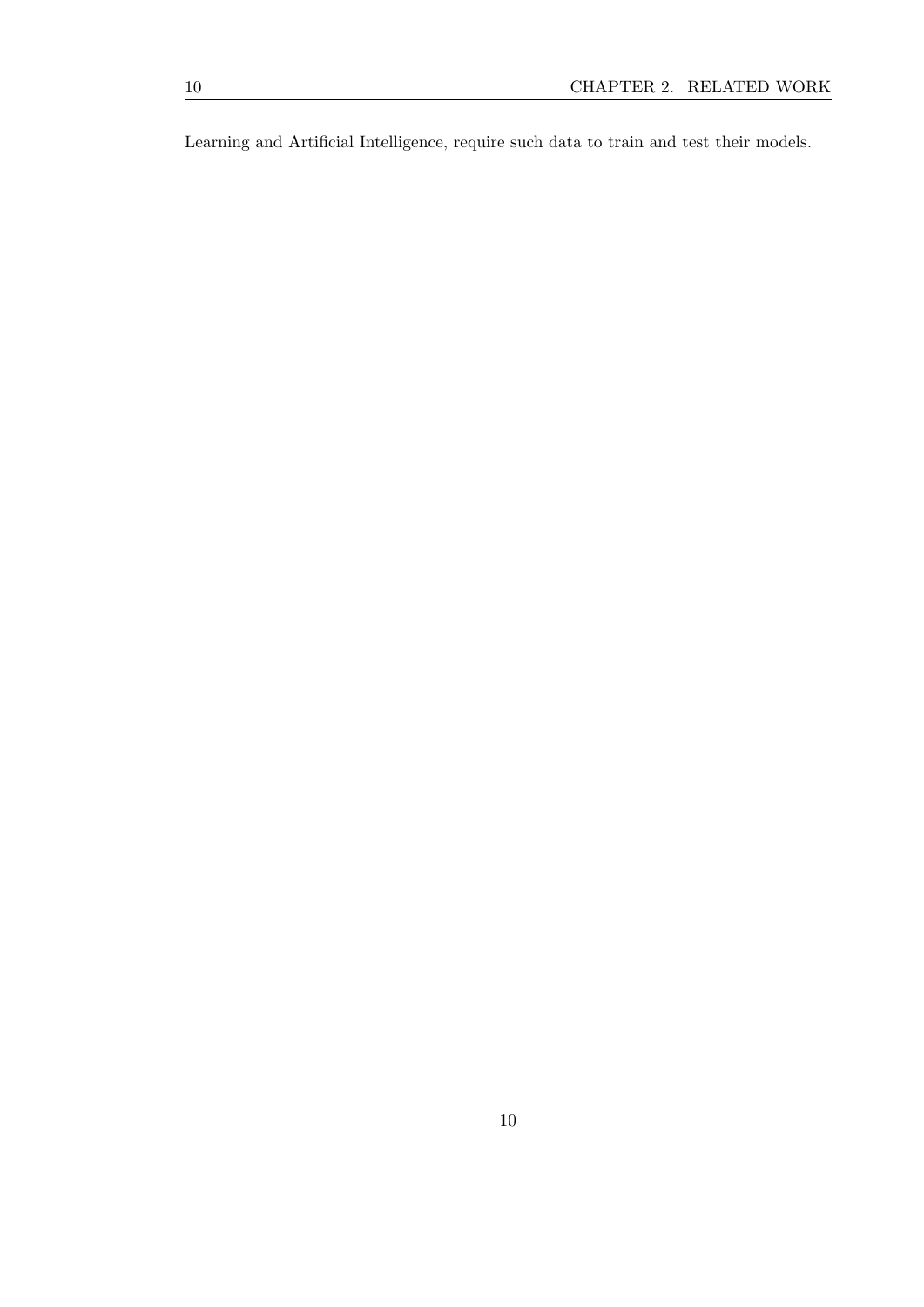# <span id="page-20-0"></span>Design

This chapter looks at the considerations and preparations leading up to the implementation. First, the idea and motivation to implement the system and how it stands out compared to other related tools is discussed. It continues with the ontology and the requirements engineering, and finally, the software development aspect is covered.

# <span id="page-20-1"></span>3.1 Motivation and Idea

After assessing the theoretical foundations and existing tools and applications, we started elaborating on which aspect or use case is not yet covered in a practical way and provide a benefit to the research community in this field.

Tools such as ArguminSci [\[Lauscher et al.,](#page-56-9) [2018a\]](#page-56-9) demonstrate and provide the possibility of state-of-the-art automated Argument Mining. As implied by [Lawrence and](#page-56-0) [Reed](#page-56-0) [\[2019\]](#page-56-0) and [Lippi and Torroni](#page-56-3) [\[2015\]](#page-56-3), the progression of automated Argument Mining also depends on the availability of high-quality annotation data to train and test such systems. Based on this implication, the importance of work like that of [Lauscher et al.](#page-56-4) [\[2018b\]](#page-56-4) becomes clear. Referring to this information, such corpora are of great use to a machine. In contrast, in the format, these corpora currently come and due to the lack of context within an annotation file of a corpus, there is in our opinion little practical way to benefit from the value they incorporate from a human perspective. From our point of view, looking up annotations of a corpus manually by their index in a text file is not practical.

Other approaches with the objective to make the mined or annotated arguments accessible to humans exist in the form of tools such as SALT [\[Groza et al.,](#page-56-6) [2006\]](#page-56-6). SALT makes it possible to manually annotate argumentative structures and their relations within LAT<sub>E</sub>X files according to the provided ontologies. The PDF documents resulting from these files have visual annotations and the metadata of the annotations packed within the XMP field of the PDF standard. [Groza et al.](#page-56-6) [\[2006\]](#page-56-6) focus mainly on the use case of making semantic annotations during the writing process of the document. To the best of our knowledge, SALT does not provide any functionality to process existing annotation data, such as a corpus, on a given LAT<sub>EX</sub> file in order to include it automatically. Because the website referenced on their paper is not working, we were unable to obtain the SALT tool.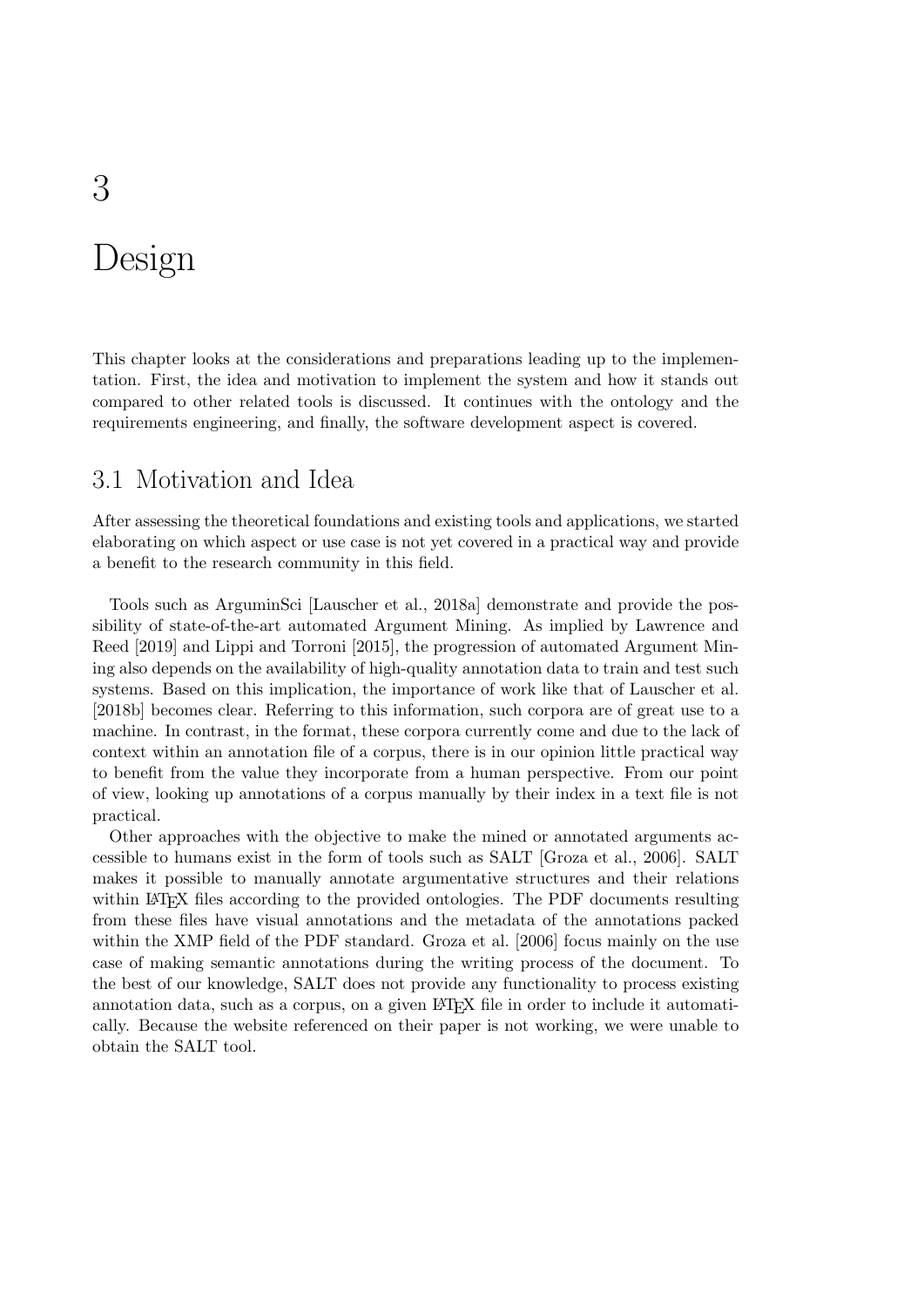This is where our application is meant to close the gap. Our goal is to increase the value and usability of high-quality annotation corpora, such as the one that emerged from the work of [Lauscher et al.](#page-56-4) [\[2018b\]](#page-56-4), by automating the conversion from corpus data into a file with visual annotations to supply a human reader with the information from the annotation file within the context of the text. We agree with the statement of [Groza et al.](#page-56-6) [\[2006\]](#page-56-6) that PDF is the standard file format for scientific publications and were inspired by their approach to enrich documents with visual annotations and the associated metadata.

Going one step further, our system generates PDF documents that carry the metadata and the visual annotated argumentative structures and relations from the corpus data. Each annotation is assigned with a globally unique target address. This target address is added to every annotation with the purpose to enable the opportunity for an unambiguous relation referencing among argument structures across documents. Further, our application is customisable regarding the used ontology for the creation and extraction process. In addition, the created documents have attached the corpus files they originate from to ensure complete data transparency and availability. The application we implement has a pipeline character and automatically generates enriched PDF documents from corpus data and can also reverse this process by extracting all metadata and attached files from such documents. Both the creation and extraction process work according to their respective customisable configuration.

### <span id="page-21-0"></span>3.2 Ontology Engineering

With the study of various scientific publications about used ontologies in the field of Argument Mining and also according to [Al Khatib et al.](#page-56-1) [\[2021\]](#page-56-1) we came to the conclusion that there exists not one perfect ontology. Further, [Rahwan and Reed](#page-57-5) [\[2009\]](#page-57-5) say more often than not the ontologies are tailored specifically for one application or use case. Our goal was to set as few boundaries as possible to the ontology required. The ontology we supply by default serves as a basis. The main requirement for our ontology and its utilisation was deliberately to keep it simple and to maintain a high degree of flexibility and adaptability.

The ontology engineering started with the investigation of existing ontologies and models used in other applications. Using the Protégé software of [Musen](#page-57-11)  $[2015]$  we modelled our ontology. Our main objective, for the ontology we are going to build, is simplicity and to keep it general to allow a great level of flexibility. Our Ontology consists of the classes Claim and Premise these two components are closer described in the related work chapter in the Section [2.2.](#page-16-0) Entities of the classes have properties for their start and end index and the actual string value. The object properties associated with the classes represent the possible relationships between the entities. The ontology includes the relationships attacks, supports, semantically same and parts of same. [Lauscher et al.](#page-56-7) [\[2018c\]](#page-56-7) define the supports relation as a direct relation where one component backs another component. The **attacks**, or in their wording contradicts, relations is the opposite of the supports relation. This relation is described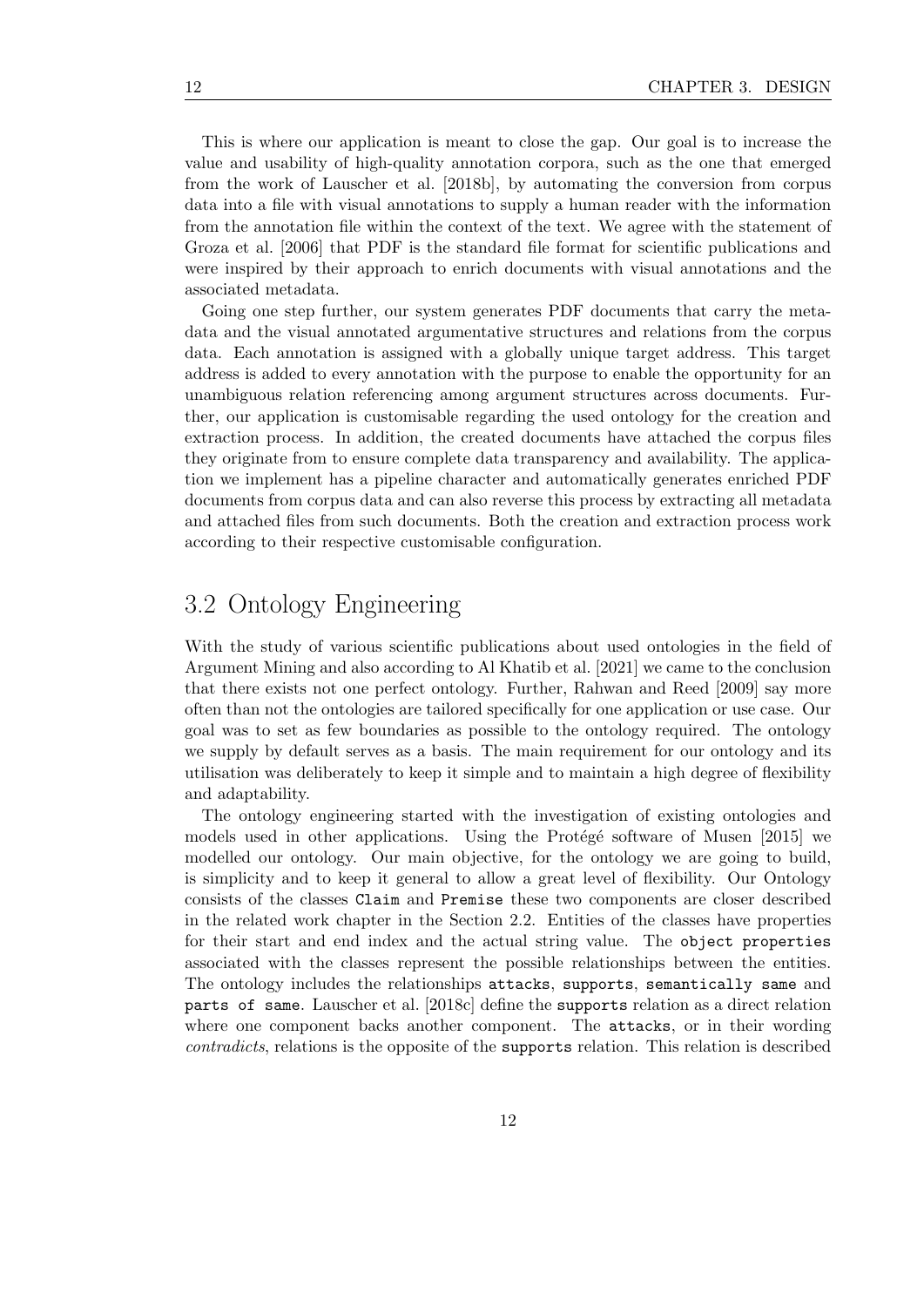as bi-directional and exists if a component contradicts or attacks another component and vice versa. The parts of same relation was introduced by [Lauscher et al.](#page-56-7) [\[2018c\]](#page-56-7) and represents that components having this relation to each other, actually belong together and form one big component. Also, the semantically same relation has been introduced by them to represent the repetition of actually the same statement. If argumentative structures can be identified that are referring to mostly the same claim or premise, these components have this kind of relationship to each other. In addition, the inverse to every relationship is introduced and declared accordingly. Each inverse is itself a relation and contributes to a complete representation of all the relations that a class entity has.

This base ontology can be modified and extended to match personal, corpus-related and domain-specific needs. There is no restriction on the naming or number of classes or relationships. We want the system to implement a simple approach to manage the representation and declaration of the desired ontology and its mapping to the expected corpus schema.

### <span id="page-22-0"></span>3.3 Software Development

After the investigation of up to date research in the field was completed, we started the software development process. We decided to implement our pipeline using Python. The implementation of the software was set to follow the *scrum* process. With weekly meetings and sprints, we assure an adequate progression and a continuous reevaluation of the development state. We structure our code development in three phases and follow a bottom-up approach. The module phase, the connection phase and the test phase.

### <span id="page-22-1"></span>3.3.1 Module Phase

The pipeline we plan to build consists of two main modules, one generates PDF documents from an annotation corpus and the other one extracts the attachments and semantic annotation structure. These two models consist themselves of distinguishable sub-tasks, we call them sub-modules.

The module to generate PDF documents consists of four sub-modules:

Sub-module 1: Create the semantic annotation structure from the annotation file.

- Sub-module 2: Generate the required LATEX commands and annotation colour declaration according to the annotation structure.
- **Sub-module 3:** Read the text file, embed the annotations and write the L<sup>AT</sup>EX file.
- Sub-module 4: Attach the source files and embed the annotation structure to the PDF document.

The module to extract the data from the PDF documents has two sub-modules: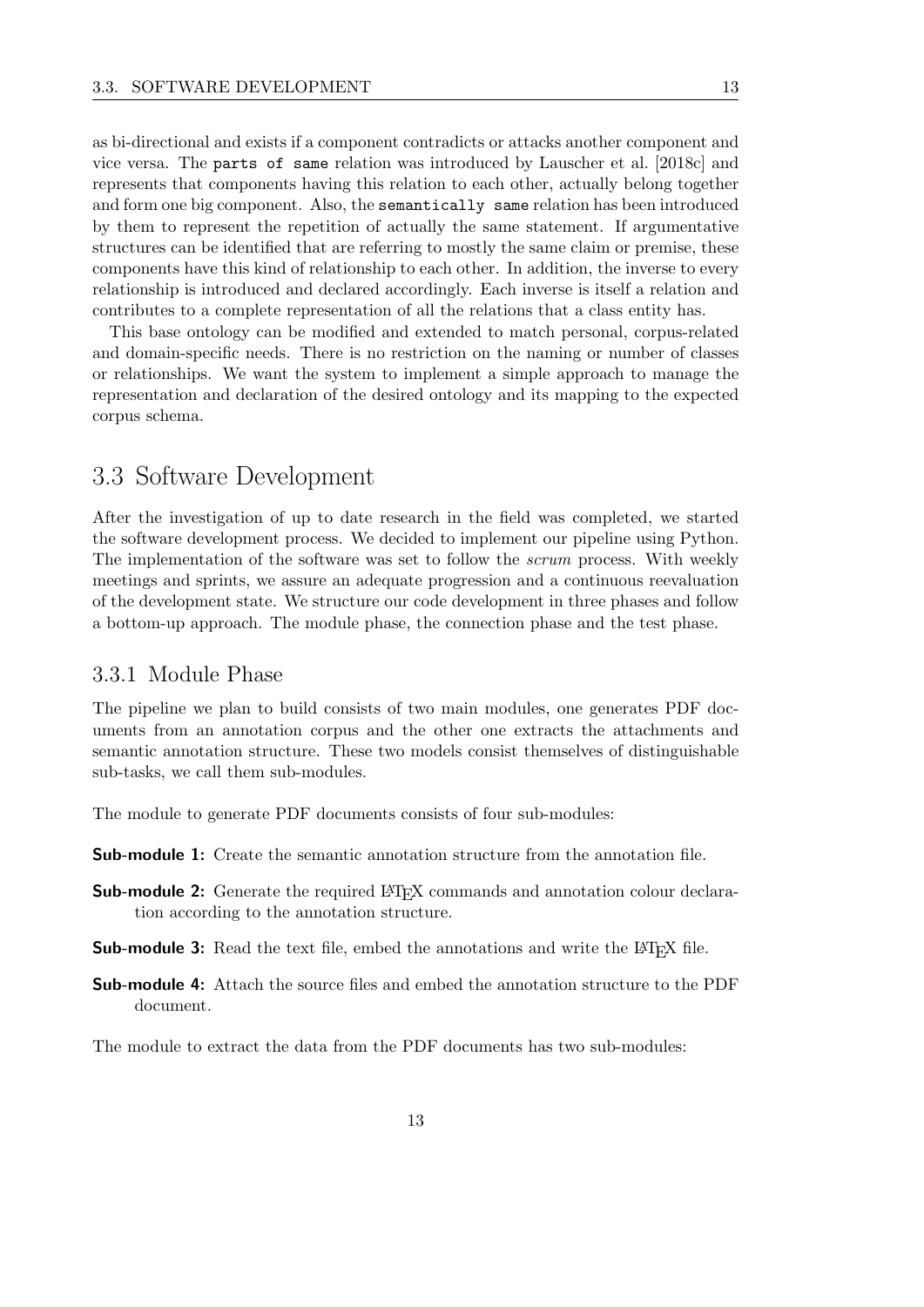- Sub-module 1: Extract the attached source files and the embedded annotation structure data.
- Sub-module 2: Write an annotation file according to the specified configuration from the data of the extracted annotation structure.

The tasks described above are handled separately in this phase. With a divide and conquer approach we first find solutions for the isolated problems on a conceptual and code level. With test data, we implement a working example for every task.

#### <span id="page-23-0"></span>3.3.2 Connection Phase

In this phase, we connect the single sub-modules and modules. The script is implemented, that enables the call of the program from the command line, interprets the given input arguments and handles their distribution to the right module. The previously implemented sub-modules are now getting connected within the module, which ensures a correct procedure order. Step by step, both modules reach their full capability to complete their assigned task. After the two modules are fully implemented, the command line interface of the pipeline is created. This interface builds the entry point of the system and handles the module calls according to the user's specifications on the command line and sets and propagates the inputs.

#### <span id="page-23-1"></span>3.3.3 Test Phase

Upon completion of the connection phase, the test phase starts. We test the implemented pipeline both manually and automatically with a test suit implemented in the Python project. The automated testing again follows a bottom-up approach. Test data is created in the form of files, building the test input and to compare expected file outputs to the actual outputs. The test files consist of an exemplary text and annotation file from which the expected text file with the command embedding, the LAT<sub>EX</sub> file, the PDF document and the extracted annotation file are constructed as comparative data. Additionally, a text file with a mock-up URI and a text file with no URI exists in the test files for the test of the different target address retrievals. Within the test suit, run-time variable data is created to check the intermediate data produced by the code against these expected variable values.

Starting with unit tests, every functionality of the sub-modules is tested, ensuring a good function coverage. In the next step, the complete sub-modules are tested on their proper functionality. Once all sub-module tests are passed, we start the module tests. The functionality of the two complete main tasks of the pipeline, the creation of a PDF document from a pair of text and annotation files and the extraction of all carried data from a PDF file, is tested at once. Ultimately an integration test is run to test the complete pipeline. The integration test invokes the pipeline at its command line entry interface for both its main modules. With this test set-up, we show the proper functionality of our implementation in a manual and automated way. The manual test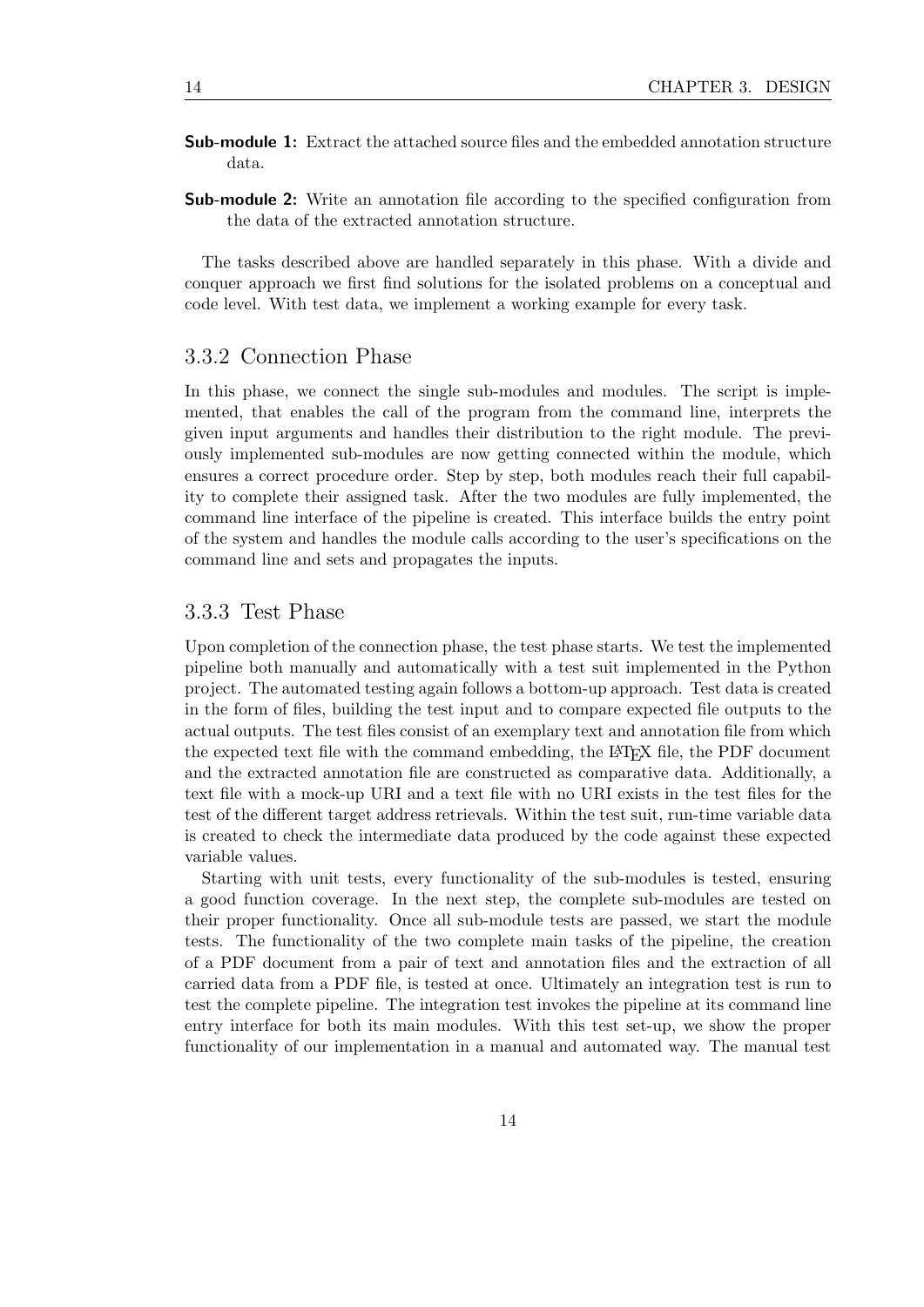is done by processing the complete corpus of [Lauscher et al.](#page-56-4) [\[2018b\]](#page-56-4) and producing the semantically enriched PDF documents for every pair of text and annotation file.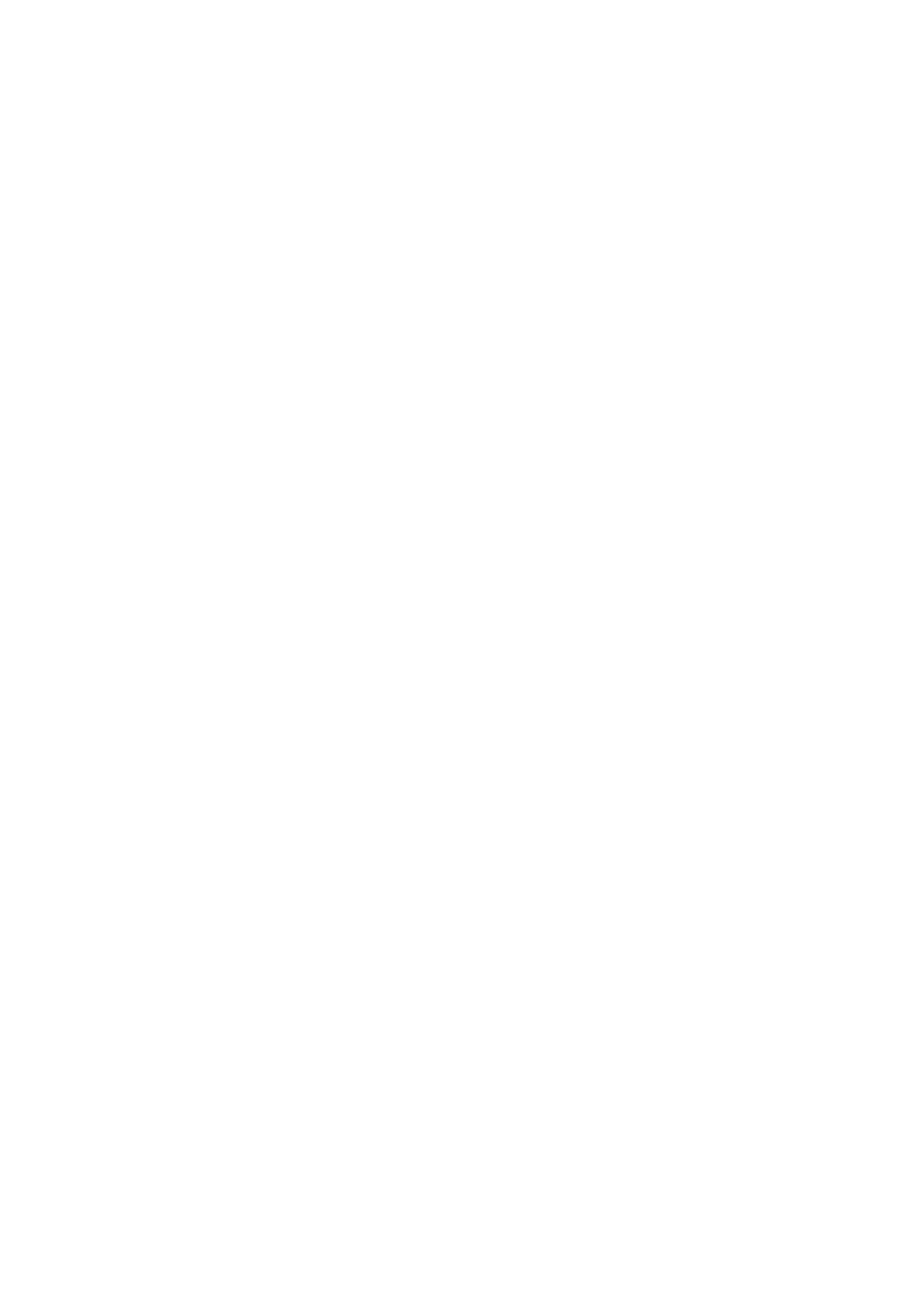# <span id="page-26-0"></span>Implementation

This chapter elaborates on the implementation of the annotation pipeline. We start by giving a high-level overview of the pipeline's functionality and capability and continue to explain the separate process steps in detail. We then first show how to run the pipeline followed by what configurations can be set and how they are used during run time. Step by step we walk through the application's procedures. In the beginning, we explain how the metadata structure is created from the annotation file, and how the later embedded global target address is retrieved. Coming to the core functionality of generating the LATEX file, we elaborate in separate sections in what way the colours and custom commands are created and specified, why and how the look-up structure is created on run time and finally the embedding of the text phrases into their specific commands and the conversion of special Unicode characters is explained. Next, the compilation process of the LATEX file and the handling of the resulting PDF document and its attachments are shown. With this we conclude the explanation of the process to generate a document and move on to the elaboration of the extraction process. The description of the extraction is structured as follows: First the configuration possibilities, how they are used on run time and their effect on the process are shown. Then we explain how the attached and embedded data is extracted from the given PDF document. Finally, we show how the custom annotation file is created from the extracted data. The source code of the implemented system is available online.<sup>[1](#page-26-2)</sup>

### <span id="page-26-1"></span>4.1 Pipeline Overview

The implemented system uses a variety of different packages and modules, such as for example regex<sup>[2](#page-26-3)</sup>, PyPDF2,<sup>[3](#page-26-4)</sup> and pylatexenc.<sup>[4](#page-26-5)</sup> The pipeline, written in Python, offers the possibility to automatically generate annotated PDF documents from annotation corpora. The pipeline takes a corpus structured in the format of [Stenetorp et al.](#page-57-12) [\[2012\]](#page-57-12) , like that of [Lauscher et al.](#page-56-4) [\[2018b\]](#page-56-4), as input. Processing the text file together with the annotation file, a LATEXfile with highlighted argumentative structures and their respective

<span id="page-26-2"></span> $1\,$ https:// $\,$ gitlab.ifi.uzh.ch/ ddis/ $\,$ Students/ Theses/ 2021-joel-watter

<span id="page-26-3"></span> $^{2}$ https://docs.python.org/3/library/re.html

<span id="page-26-4"></span><sup>3</sup> [https:// pythonhosted.org/ PyPDF2/](https://pythonhosted.org/PyPDF2/)

<span id="page-26-5"></span> $^4$ https://pylatexenc.readthedocs.io/en/latest/latexencode/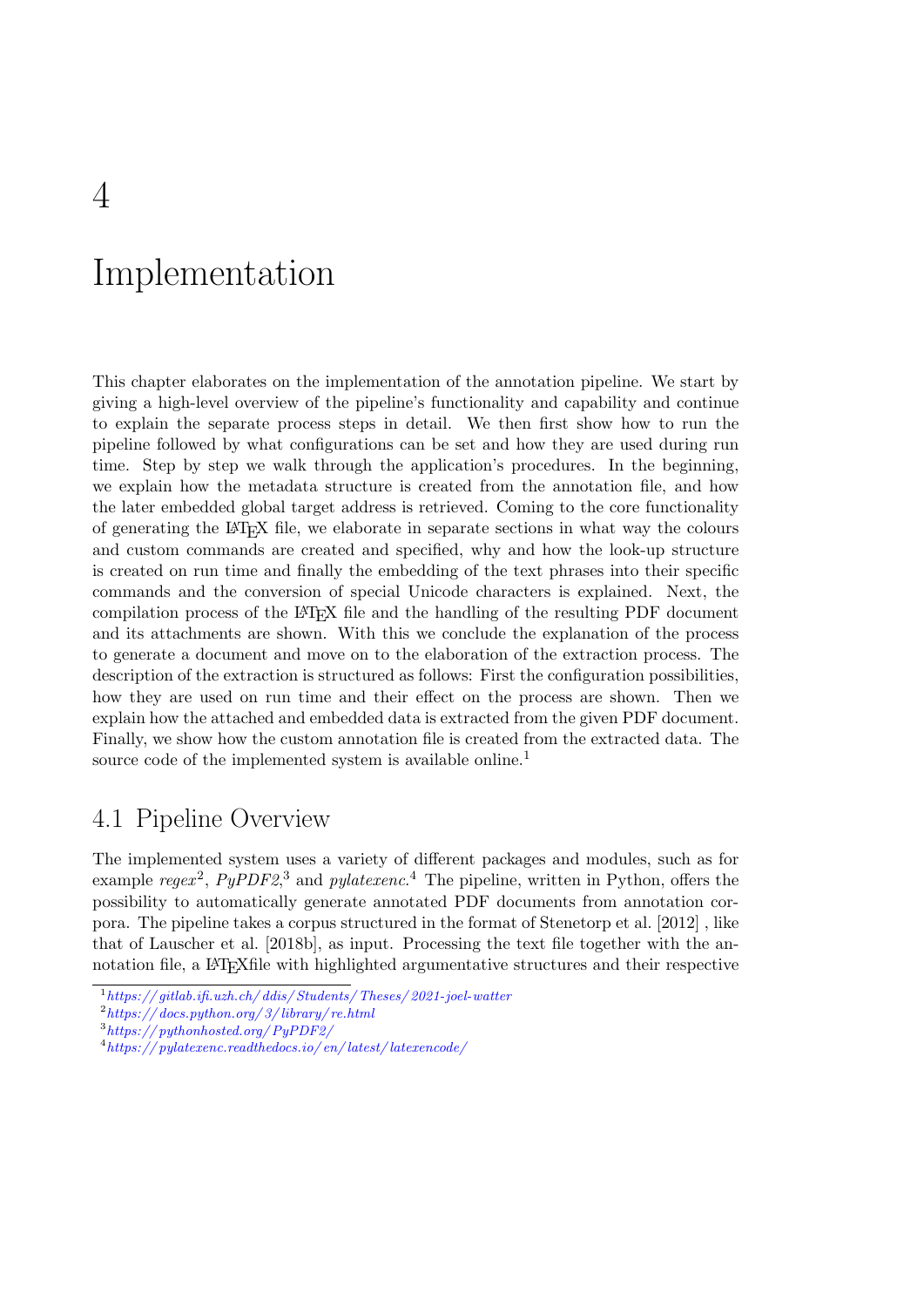links to each other is produced. In addition, all annotations and relations are written to a metadata structure according to the predefined ontology and its mapping to the annotation schema.

The final PDF file is generated by the *pdfLatex* compiler, with the metadata structure written into the document information space of the PDF file itself. The result is a PDF file with human-understandable and visible annotations, their relationships to each other in tool-tips and in the comments area of the PDF viewer, the full annotation source as metadata, and with the original text and annotation file attached. The metadata can be extracted to create a custom annotation file and also the attached files are automatically extractable.

### <span id="page-27-0"></span>4.2 Run the Pipeline

The annotation pipeline script serves as the entry point for the entire application. According to the specified input, the script handles the propagation of the input arguments to the right module of the pipeline as shown in Figure [4.1.](#page-28-0)

# <span id="page-27-1"></span>4.3 Configurations

At the beginning of the process to generate a document from corpus data, the program reads the configuration file with the help of Python's configparser library. The specified configurations are parsed into lists. These lists are then processed by the read config function, which creates a component data structure, a mapping structure, both in form of a dictionary. The remaining parameters, like for example the identifier for a section tag within the text file, are stored within a parameter dictionary.

To create the structures dynamically according to the specified configuration at run time, they are created as dictionaries filled with dictionaries. Each component type is described in the mapping structure with its corresponding keywords for the used annotation scheme of the corpus. By default, the mapping structure is equipped with an entry for the relations and their inverses, having an empty dictionary as their value, to distinguish them from the components. Within this sub dictionary, each relation and inverse is created with the corresponding mapping to the related keywords used in the corpus. The mapping structure is created in an atomic fashion and represents the translation of the expected annotation scheme of the original files into the ontology used in the pipeline. The defined mapping keywords from the corpus are used as keys in the dictionary structure. While this results in a manageable amount of redundant data, it increases the performance of searching for the dictionary entries. The component structure is prepared to hold the metadata and a dictionary is created for each component with the component name as the key.

The specified identifier parameters, such as what identifies an annotation, relation or resource in the annotation file or with what tags are the start and end of a section within the text file marked, provide the pipeline with the information about how to interpret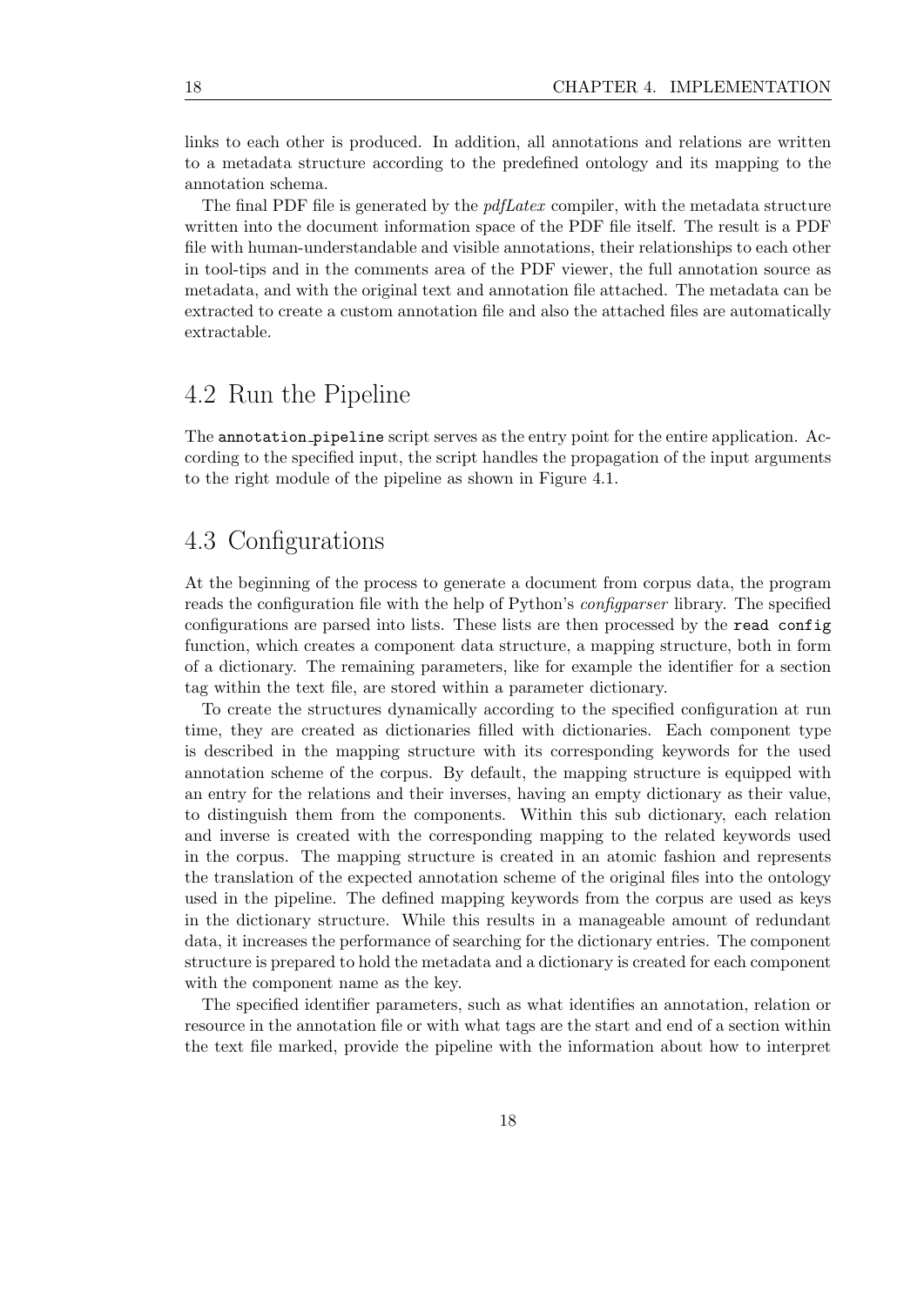

<span id="page-28-0"></span>Figure 4.1: Structure of the pipeline

the annotation file entries and how to split the text file. The configuration can be customised and individualised either by using the make config file.py program in the annotator directory or by writing directly to the configuration file. The configuration file is structured in for main sections, PARAMS, Component, Relations, and Inverse. Identifiers for the annotations, relations, resources, and section levels in the text file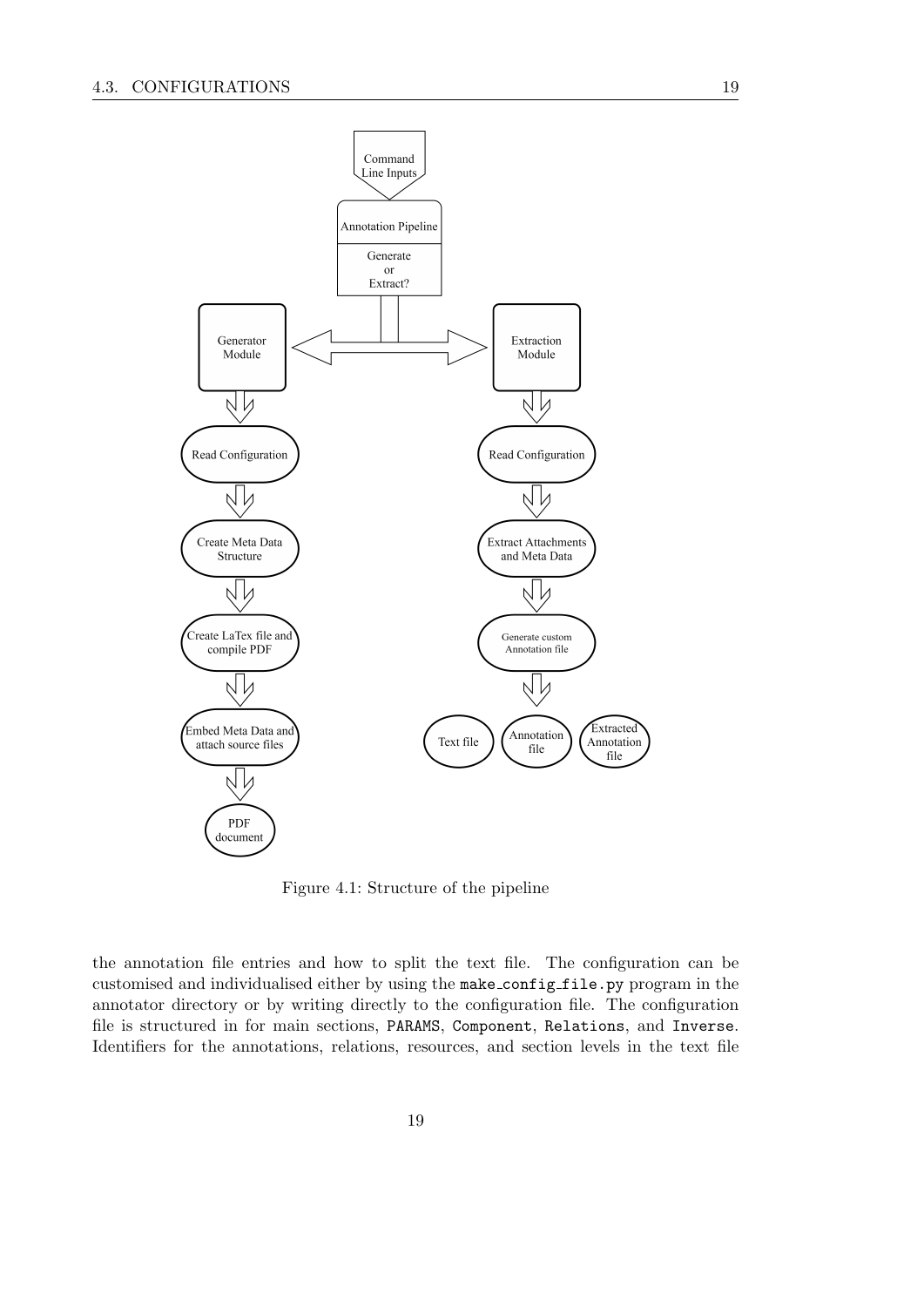are specified in the PARAMS section. The components, referring to the different types an annotation can represent, and their mapping to the schema used in the annotation file are written to the Component section. Relations and their inverse have to be specified accordingly within their respective section. This structure must be maintained and the identifiers and mappings must be specified in the same way as in the default configuration to ensure the expected behaviour of the code.

The prepared structures and parameters are then returned to the main function and assigned to application variables using the function assign params. After the configuration has been processed and returned to the main function, the library glob is used to capture all text files from the input directory.

For each file found, a path with the suffix .ann is first created by the library pathlib and then checked whether this file exists in the specified directory. If the file is found, the path to the text file and the path to its corresponding annotation file is stored as a tuple, building a file pair. These tuples are stored in a so-called pairs list. The process for creating the PDF file is now started for each pair. The temporary directory temp dir in the data directory of the application serves as the file holder during run time. The two files of the currently processed file pair to create the PDF document are copied directly into the temporary directory in order to attach them to the document later. Now the programme builds all the components needed for the file creation, starting with the metadata structure.

### <span id="page-29-0"></span>4.4 Generate the Meta Data Structure

After processing the configurations, the annotation file of the corpus is used to create the metadata file. This is done in an iterative process. The annotation file is read line by line and stored in a temporary list.

A template dictionary is generated from the mapping structure to later append a copy of it to every component entry. Each relation and its inversion is a key in this template and is assigned an empty list in which the respective component keys are later stored to represent the corresponding relation. In the next step, each annotation is processed. First, only the components are instantiated as dictionary entries. A component is one line or one annotation of the annotation file. Its identification tag starts with the specified annotation identifier. It consists of its tag, the type it was assigned with from the used schema within the corpus, the start and end index of the string in the text file, and the string value it has in the text file. The annotations themselves are strings. The described structure above correlates to the BRAT standoff format [\[Stenetorp et al.,](#page-57-12) [2012\]](#page-57-12) like in the corpus of [Lauscher et al.](#page-56-4) [\[2018b\]](#page-56-4) and this is the expected format by the program .[5](#page-29-1) An example of such an annotated component can be seen in the Listing [4.1.](#page-29-2) With different formats, it can not be guaranteed to successfully complete the creation process.

<span id="page-29-1"></span> $^{5}$ https://brat.nlplab.org/standoff.html

<span id="page-29-2"></span><sup>1</sup> T9 background\_claim 3349 3425 SSD is widely used in games , virtual reality and other realtime applications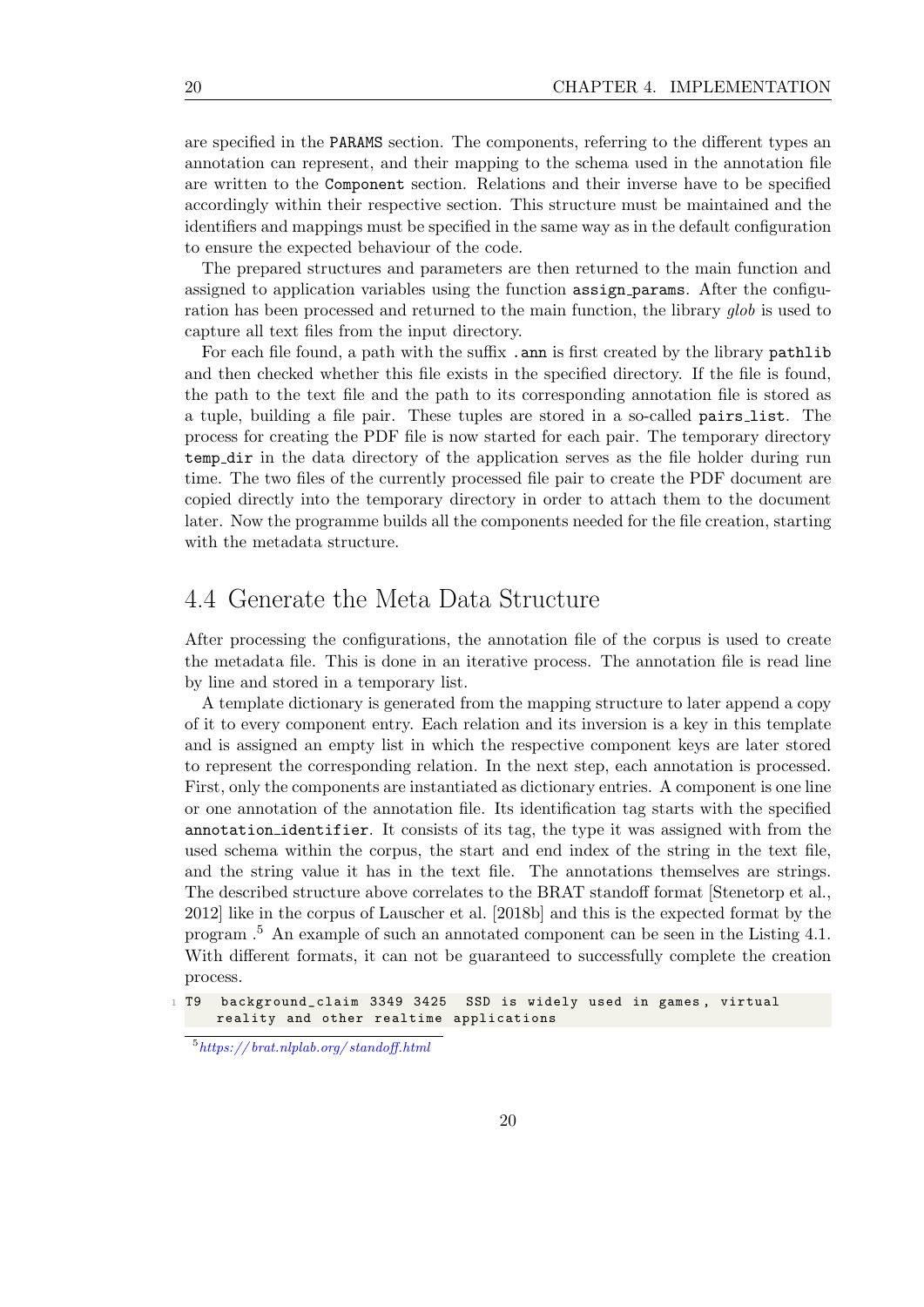#### <sup>2</sup> R2 supports Arg1 : T7 Arg2 : T9

<span id="page-30-0"></span>1

Listing 4.1: Example of a component annotation (T9) and an annotated relation from the corpus of [Lauscher et al.](#page-56-4) [\[2018b\]](#page-56-4)

Using regex, the string of the annotation is tokenized and returned as a list. The first index of the token list, carrying the annotation tag like T9 as in the example of Listing [4.1,](#page-29-2) will be the key for the respective component. This tag is what uniquely identifies the annotation within its annotation file and it will serve the same purpose inside our component structure for this specific document we generate. The following indices represent the type of the component, which is important for the mapping, the start and end index of the annotation in the original text file and the string value of the annotation.

The mapping dictionary and the specified annotation identifiers in the configuration file are used to look up the correct mapping of the scheme to our ontology. We transform the given type of the annotation from the annotation file according to our mapping to the respective type specified in the configuration. If the key, in form of the type of the annotation, exists within the mapping dictionary, the component key is assigned as the entry key to instantiate a new component. The component dictionary is updated with the new component entry and all its data from the annotation file and, as earlier mentioned, a copy of the template dictionary for the relations and inverses is added. Listing [4.2](#page-30-0) shows an example of the instantiated component T9 from the Listing [4.1.](#page-29-2) The dictionary with the key Relations in Listing [4.2,](#page-30-0) shows the appended template dictionary. Also, the different relations can be identified, for example, the entry with key Supportedby is the inverse of the Supports relation. With the default configuration, this ensures to store every relation from and to a component within every component itself, like it can be seen with the components T9 and T7. If the type of an annotation from the annotation file can not be found as a key of the mapping dictionary, this annotation is ignored and an appropriate message is printed to the console.

```
2 component_dict = {'Clain' : 'T9':}3 {'Start ': '3349 ', 'End ': '3425 ',
4 'Value ': 'SSD is widely used in games ,
5 virtualreality and other
6 realtime applications ',
7 'Relations ': {'Attackedby ': [] ,
8 4 ttacks ': [] , 4 ttacks ': [] , 4 ttacks ': [] , [9 ' Parts_Of_Same': [],
10 ' \texttt{Parts\_of\_sameto'} : [] ,
11 \text{Semantically\_Same} \text{':} \quad \text{[]},
12 3 Semantically_sameto': [],
13 Supportedby ': ['T7'],
14 Supports ': [] } Supports ': [] } 
\frac{15}{3}, \frac{1}{3}, \frac{1}{3}, \frac{1}{3}, \frac{1}{3}, \frac{1}{3}, \frac{1}{3}, \frac{1}{3}, \frac{1}{3}, \frac{1}{3}, \frac{1}{3}, \frac{1}{3}, \frac{1}{3}, \frac{1}{3}, \frac{1}{3}, \frac{1}{3}, \frac{1}{3}, \frac{1}{3}, \frac{1}{3}, \frac{1}{3}, 
16 'Premise': {'T7':
17 \{ 'Start ': '3433', 'End': '3459',
18 'Value ': 'its ease of implementation ',
19 \blacksquare \blacksquare \blacksquare \blacksquare \blacksquare \blacksquare \blacksquare \blacksquare \blacksquare \blacksquare \blacksquare \blacksquare \blacksquare \blacksquare \blacksquare \blacksquare \blacksquare \blacksquare \blacksquare \blacksquare \blacksquare \blacksquare \blacksquare \blacksquare \blacksquare \blacksquare \blacksquare \blacksquare \blacksquare \blacksquare \blacksquare \
```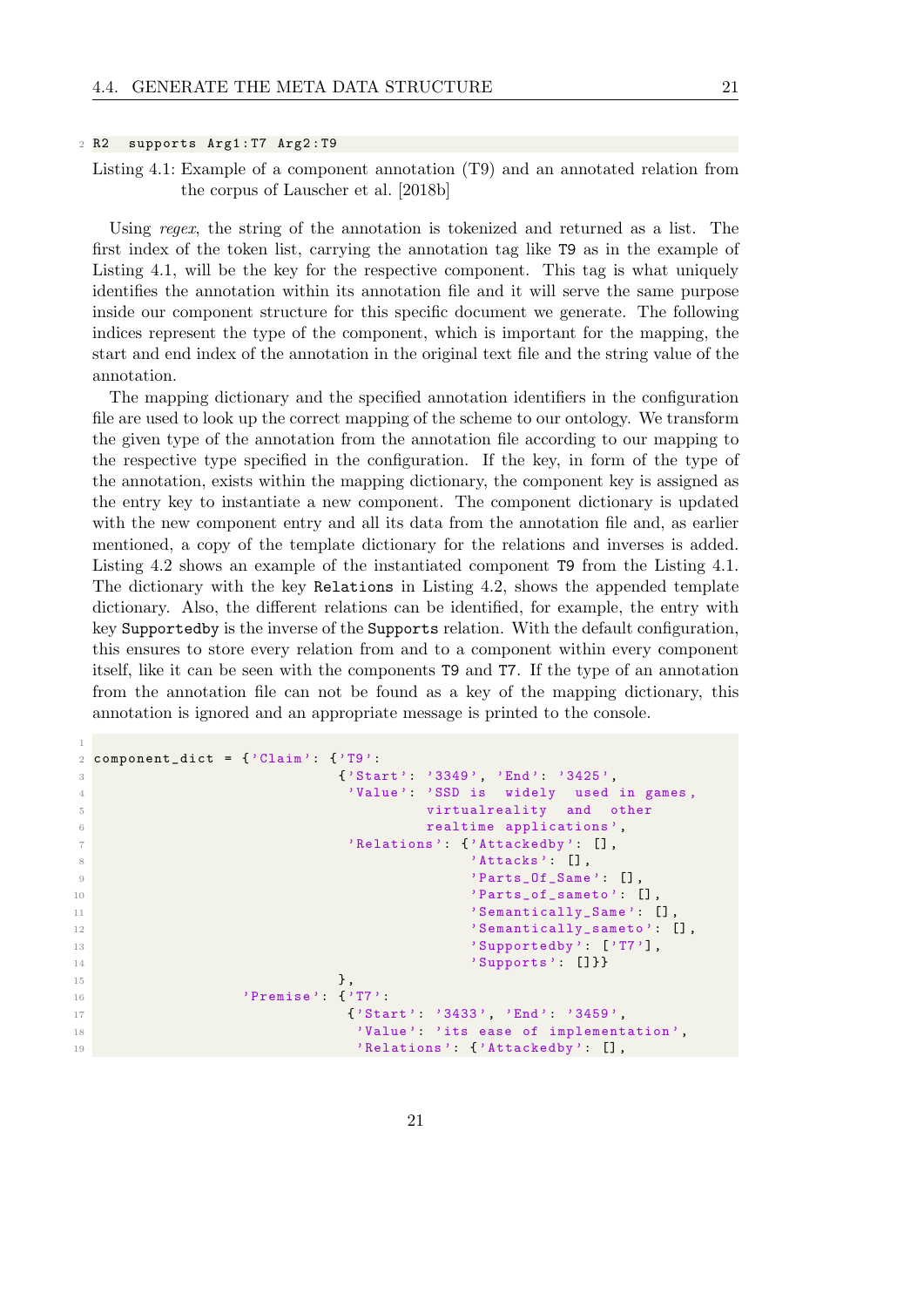| 20 | $'$ Attacks' [].             |
|----|------------------------------|
| 21 | $'$ Parts_Of_Same': $[]$ ,   |
| 22 | $'$ Parts_of_sameto': $[]$ , |
| 23 | 'Semantically_Same': [],     |
| 24 | 'Semantically_sameto': [],   |
| 25 | $'Supportedby'$ : $[]$ ,     |
| 26 | $'\$ Supports': $['T9']\}$ , |
| 27 | 'Resource' {}}               |

Listing 4.2: Example of the component dictionary with two instantiated component and with the default configurations

Important to mention is the possibility to annotate resources. A component Resources is created per default from the configuration, as can be seen in the example in the Listing [4.2.](#page-30-0) A resource is a reference to another document. Such an annotation in the annotation file is marked by the corresponding resource identifier in its tag has the type description resource, followed by the DOI link of the referenced document and the title of the document. This opens up the opportunity to annotate relations to components of other documents by specifying them with the additional referencing of the document they originate from. This source document of such annotations also needs to be annotated in the annotation file. Such relations are treated the same way as normal relations within the document but they come in a different form. Their identification tag is a concatenation of the tag of their respective resource and their original tag. For example, we assume for a moment that the annotation T9 is originally from a specified resource with the tag P3. The resulting tag for such an annotation would be P3:T9.

Once all components are instantiated in the component dictionary, the relations are processed. This is again done in an iterative way. This time, the script only considers annotations starting with the specified relations identifier from the configuration. The relation R2 in the Listing [4.1](#page-29-2) is an example of such a reference, the relations identifier, in this case, is R. The type of the relation is identified with the second position and mapped according to the rules defined in the mapping dictionary. The tags of the involved arguments are split from the notation of the string entry of the list. The type of relation identifies what relation the first argument has to the second. The correlating component entries are updated in the component dictionary. With our example of the relation R2 in the Listing [4.1,](#page-29-2) the relation specifies that premise T7 supports claim T9. The representation of this relation in the default configuration setting is vice versa. The component T7 gets updated with the identification tag of the component T9 appended to the respective relations list, in this case, Supports. At the same time, the relations list for the inverse relation of the second argument component, which is for the inverse relation Supportedby and for the second component T9 in this example, is updated with the respective identification tag of the first component. This example results in the component dictionary being updated to the structure shown in Listing [4.2.](#page-30-0) After the processing of the relations is completed, the component dictionary is filled with all annotation information and gets returned to the main function.

In the next step, the DOI link for the global target address is retrieved. While embedding the annotations later, each will be assigned with a global target address to enable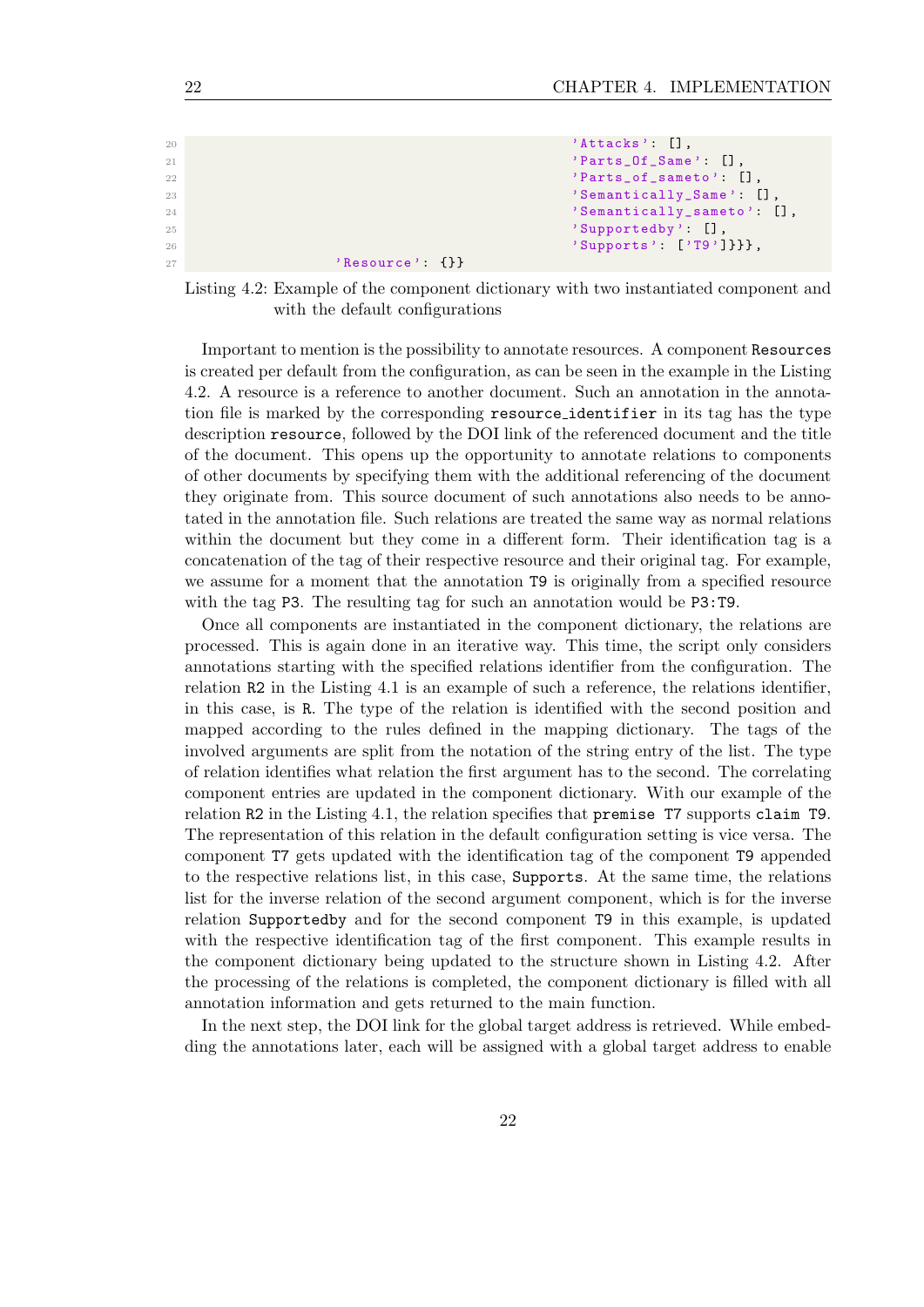cross-referencing of annotations from different documents. This target address consists of the retrieved DOI link of the document we currently create and the identification tag of the component, separated by a hashtag. A DOI link is by definition unique and also the identifier tag of a component is unique within one document. Therefore, by concatenating the DOI link with the identifier tag, we can ensure a globally unique address for every single annotation.

The script expects the source document itself as resource  $\le$ resource\_identifier>00 within the currently handled annotation file. At run time, the pipeline first searches the component dictionary for this 00-resource. If it is found, the address is generated directly from the respective DOI. If a key error occurs, meaning the document is not annotated, the program attempts to find the first complete and isolated link within the text document using regex. Often the link for the document itself is at the beginning of a paper or book. To prevent a regex match of any link within the text, the script searches for an isolated DOI link. If a match is found, this link is used as the target link. If no link can be found in the text file either, the address is concatenated with the phrase DOI Placeholder. This address determination is done in the main pipeline function by calling the corresponding function of the script and storing the address in a variable to pass it to the LAT<sub>EX</sub> file generator module.

# <span id="page-32-0"></span>4.5 Create the LATEX-File

At the core of the pipeline, a LAT<sub>EX</sub> file is created with the data from the input text file, the target address, the section and subsection identifiers specified in the configuration file, and the previously generated component dictionary, in order to bring the annotations onto the PDF file and visualise them. The make latex function takes care of all the necessary prerequisites before the file can be written. We first look at the definition of the colours needed and specified for the highlighting of the annotations. In the next step, we present, how the custom commands are created and defined for every type of component followed by the creation of the lookup structure. The last subsection shows how the actual writing of the LAT<sub>EX</sub> file takes place.

#### <span id="page-32-1"></span>4.5.1 Colour Definition

For every type of component, a colour is needed to highlight the annotation in the text and make the different types of annotations distinguishable. A set of colours is created with the declare colours function. Based on the number of different component types in the component dictionary, an auxiliary function is called with the input parameter representing how many colours we need to declare. According to the input amount, floating-point numbers between 0 and 1 are generated. These floating-point numbers are linearly distributed and generated using the numpy library. For each previously generated number, the corresponding RGB values are retrieved from the hsv colour map, which is imported with the *matplotlib.pyplot* library. hsv stands for hue saturation value. This colour map has a circular shape with the radial degree on the circle spec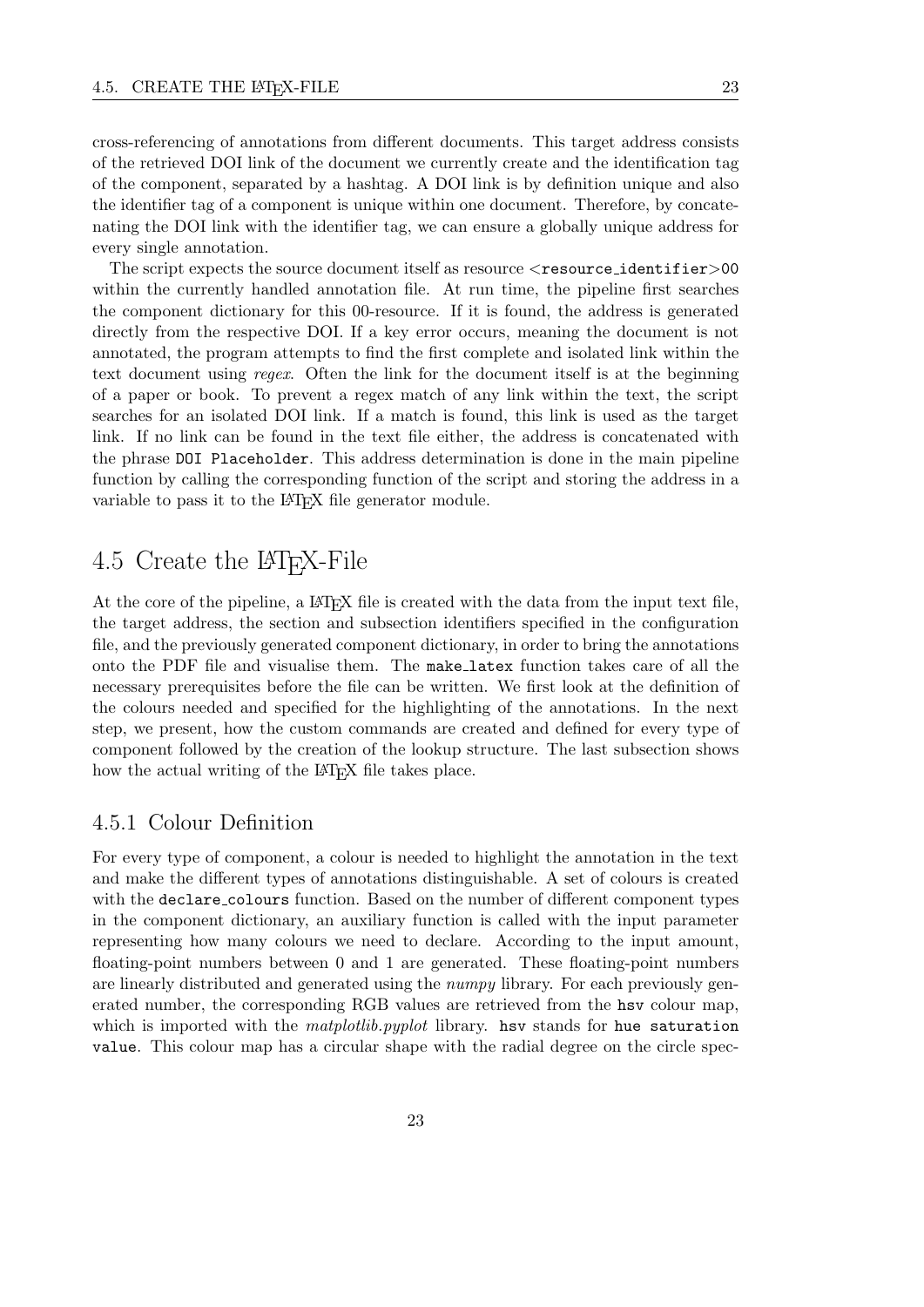ifying the colour, the saturation defines the intensity of the colour and the value is to set how light or dark the overall tone is. The hsv was intentionally chosen because of its circular shape to provide high contrast for clear differentiation between annotations.

The colour values are then returned to the colour definition function where the string is concatenated for the LAT<sub>E</sub>X colour definition. The colour is named after the corresponding component type and the entire definition string is appended to the list returned to make latex once all colours are defined. Listing [4.3](#page-33-1) shows an example of such a colour definition in the LAT<sub>E</sub>X file for the component type Resource.

#### <span id="page-33-1"></span> $1 \ \delta$ 1 \definecolor{Resource}{rgb}{0.0, 0.062501968751969, 1.0}

Listing 4.3: LAT<sub>E</sub>X colour definition resulting in a intense and vibrant marine blue

#### <span id="page-33-0"></span>4.5.2 Custom Commands

Similar to the definition of the colours, the user-defined LATEX commands have to be created by calling the function build latex commands. Within this function, a new command with the name of the respective component type is defined for each component type.

The commands are a combination of a  $\partial$  *ndfmarkupcomment* command of the pdfcomment LATEX package, which is itself embedded into a  $\hbar y$  *hypertarget* command of the hypperref LATEX package. The hypperref package provides a variety of ways to hyperlink text passages in a PDF document. These links can lead to an external target like a website as well as to targets within the document, similar to the  $\lambda$  label command of LATEXITE: The pdfcomment and its command  $\partial \phi$  and  $\partial \phi$ light an embedded text passage, in our case the components we want to annotate, equip it with a tooltip and create a comment that is linked to this embedded text passage. The content of the comment is the type and component identifier tag as the author and all the relations the component has, ordered according to the relation type, and with the string value of the related component. The tooltip has the same content as the comment.

In our PDF file, we intentionally use only the target command. Because an annotation can and will be related to many other annotations in our document, there is no reasonable way to link a passage of text to any number of targets. Instead, each annotation will get assigned a unique global address as its target like described in Section [4.4.](#page-29-0) This address is the first argument the custom command receives as input. The second argument, which is later passed to the custom command, represents the id of the comment, which gives the comment its identifier tag to be able to search and filter for this comment later in the PDF viewer. Next, the author argument is passed to the command. This will represent the title of the comment and is going to be filled with the type of the component and the identifier tag of the component while the embedding takes place. The fourth argument is the text in the document to be highlighted. The fifth and last argument represents the content of the comment itself. The colour for the highlighting is predefined with the corresponding colour belonging to the type of component. An example of three command definitions is presented in Listing [4.4.](#page-34-1) The commands are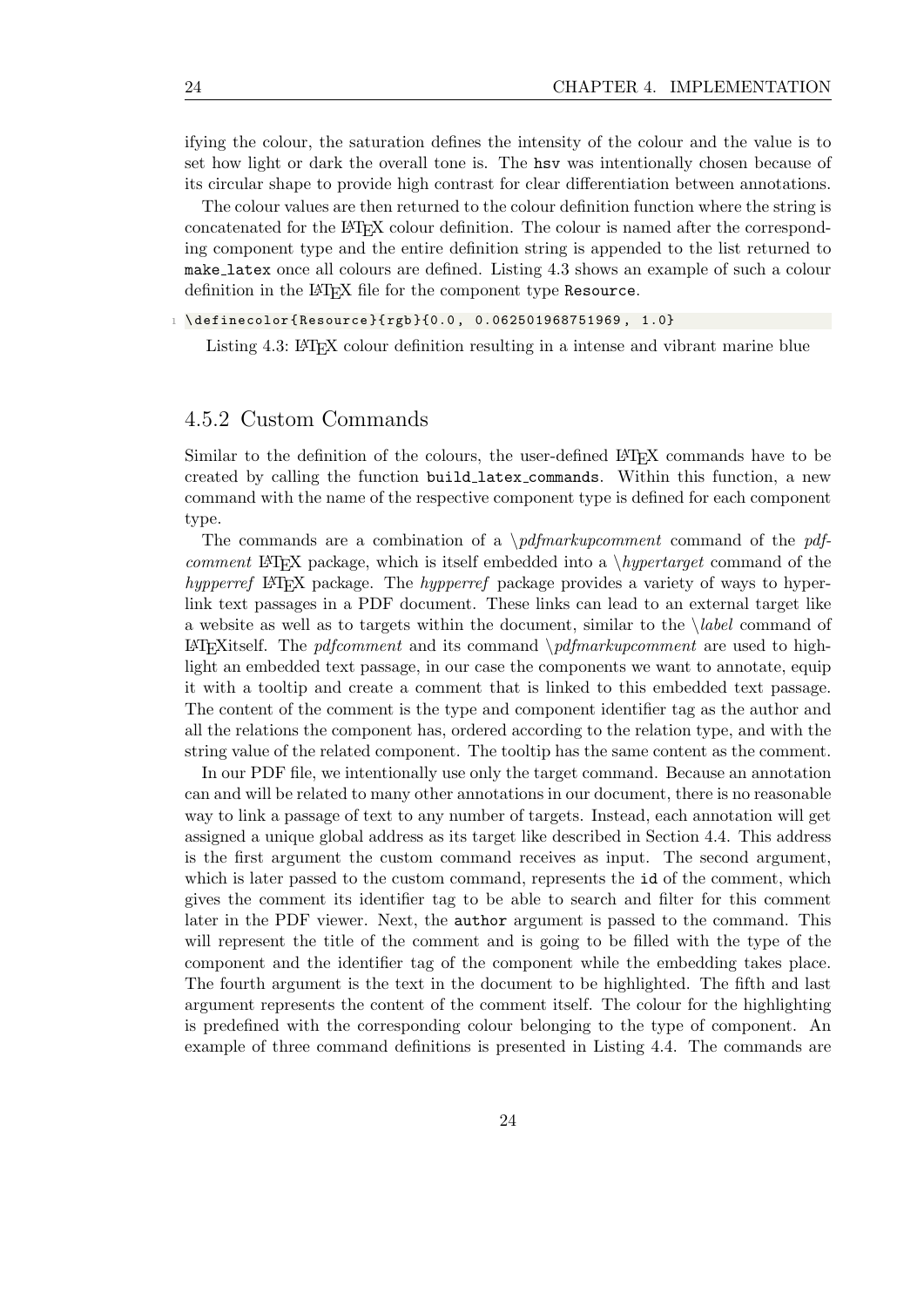concatenated and appended to a list. After the creation of all necessary commands is completed, the list of commands is returned to the function make latex.

```
\newcommand {\Claim}[5] {\hypertarget {#1}{\pdfmarkupcomment [id=#2, author
      ={#3} , subject ={ Annotation } , color =Claim , opacity =0.5 , markup = Highlight
      ]{#4}{#5}}}
2
3 \ newcommand {\ Premise }[5]{\ hypertarget {# 1}{\ pdfmarkupcomment [id =#2 , author
      ={#3} , subject ={ Annotation } , color = Premise , opacity =0.5 , markup = Highlight
      ]{#4}{#5}}}
4
5 \ newcommand {\ Resource }[5]{\ hypertarget {# 1}{\ pdfmarkupcomment [id =#2 , author
      ={#3} , subject ={ Annotation } , color = Resource , opacity =0.5 , markup = Highlight
      ]{#4}{#5}}}
```
Listing 4.4: Example of the command definitions with the default configuration

#### <span id="page-34-0"></span>4.5.3 Write the LAT<sub>EX</sub> File

The last requirement before we can start writing the LAT<sub>EX</sub> file is to create the lookup dictionary. The function make\_lookup\_for\_indc mirrors the component dictionary with the modification that the start index of each component serves as the key to the component. The purpose of the look-up dictionary is to increase the performance when selecting the relevant components for a certain text passage according to the current index.

Now that all the necessary structures have been prepared, the actual writing process of the LATEX file begins. The original text file, like with the corpus of [Lauscher et al.](#page-56-4) [\[2018b\]](#page-56-4) for example  $A01.txt$ , is opened and read. A new  $\cdot$  tex file in write mode is created and opened in the temporary directory, with the return value in the form of the path to the file already set.

At the beginning of the text processing, the regex library is used to determine the start and end indices of the title and abstract parts. These are handled separately in order to include the text parts in the correct LATEX representation. The beginning of the .tex file is the same for each file and is written to the file first. This header part is needed in order to make the LAT<sub>EX</sub> file compile later and consists of the document class and all used packages. The documents belong to the class *article*. The required packages are *xcolor*, *pdfcomment* and *hyperref*. In the next step, all prepared colour definitions are written into the file, as well as the predefined user-defined commands.

After all used packages, colours and commands are declared, the statement  $\begin{cases} begin \end{cases}$ document} is written into the file and marks the beginning of the actual content. First, the title text is wrapped in its LAT<sub>EX</sub> representation ( $\tilde{t}$ *itle*{*title text*}) and the command  $\mathcal{E}$  and  $\mathcal{E}$  is specified to ensure a correct representation of the title after compilation. After the title, the abstract is packed in its representation. This is done by first writing the statement  $\begin{cases} \begin{array}{c} \begin{array}{c} \text{obstract} \\ \text{followed by the actual text of the abstract and finished} \end{array} \end{cases}$ with the  $\end{math}$  abstract statement. The script now processes each section and subsection (and subsubsection if present) separately. Based on the tags specified in the configuration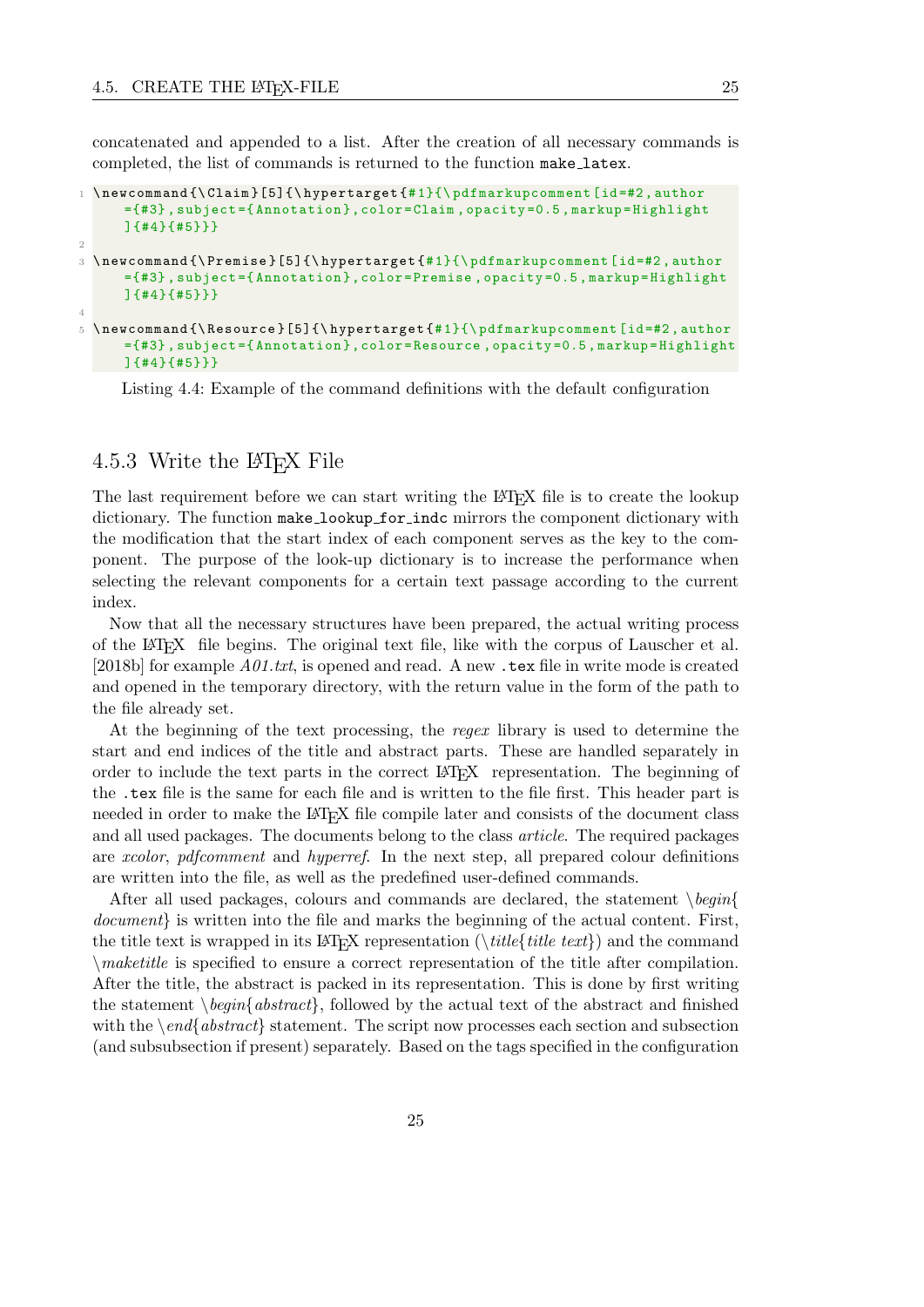for the sections and subsections, each tag occurrence in the text is identified with regex. This returns a list with the start and end indices of the section titles.

A loop starts for every found occurrence of a section identifier tag. By comparing the currently processed match to the specified section identifiers from the configuration file, the script determines what actions to take and what type of section was matched. When the currently processed match is equal to a starting tag of a section, we encountered a new starting point of a section title. In that case, the text that spans within the index range of the end of the current match to the start of the next match is the text value of a section title. The corresponding title text is retrieved from the original text and wrapped in its required LAT<sub>EX</sub> representation like for example for a subsection:  $\succeq subsection\frac{section}{section}$ title text}.

If the current match is equal to an end identifier, the following text is the content of a previously defined section. The position of this text passage is defined by the index range from the end index of the current match to the start index of the next match, which in turn will again be a start identifier. If there is no next match in the match list, which means the code is now going to process the last section, the next match variable is set to none. The text passage of this iteration, therefore, spans from the end index of the last match to the end of the entire text file.

After the index span for the current text passage of interest has been identified, it gets retrieved from the whole text file according to its index. This is done to process every section content separately and step by step. For each piece of text, the function command embedding is called, which is explained in Subsection [4.5.4.](#page-35-0) The input to the function is the text string itself, the end index of the current match, the start index of the next match, the lookup structure, the target address template (the retrieved DOI link or the placeholder if there could no DOI be found), and the component dictionary.

#### <span id="page-35-0"></span>4.5.4 Command Embedding

The function command embedding is the core of the annotation process. It takes care of checking and identifying the exact string parts that need to be converted into their corresponding custom commands according to the extracted components and their relationships in the dictionary. To find the relevant components, all the keys, representing the start index of every component, are extracted from the lookup dictionary and sorted. The script uses the bisect library for a fast and efficient extraction of the first and last item from the key list whose start index is within the bounds of the specified start and end parameters of the whole currently processed text part. A loop begins to process each annotation separately within the current function call. The current index is initialised with the start parameter and updated in each iteration. Since the function formats and embeds only a part of the original text file, using the annotation data that refers to the whole text, it is of great importance to keep track of and have access to the current index in the context of the text part that is a part of the whole text.

Text parts that do not belong to an annotation are appended directly to the final string by the index difference between the current index and the beginning of the annotation now being processed. The final global target address is now created for the annotation.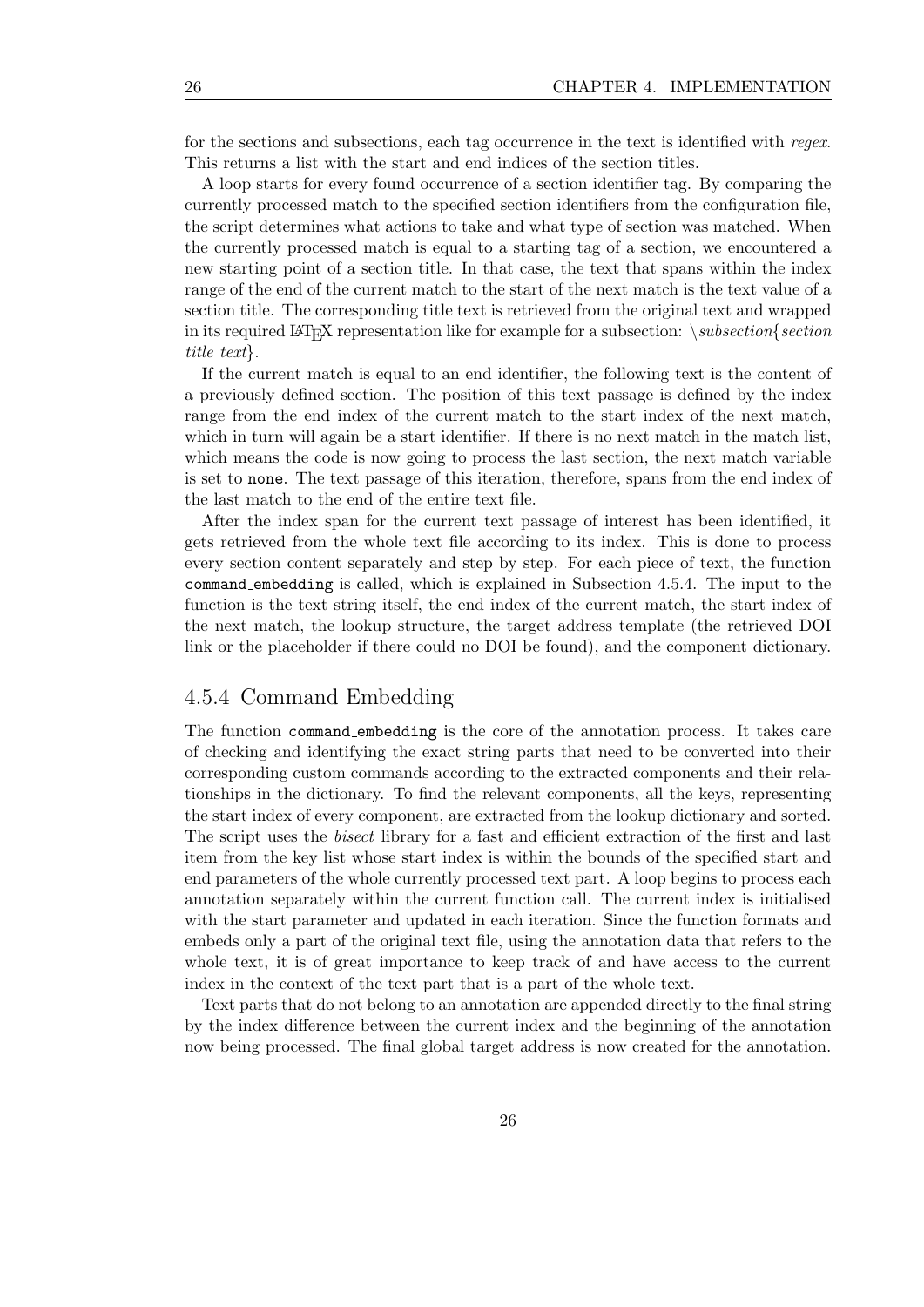This final global target address is the concatenation of the global address template, a hashtag character  $(\#)$ , and the identifier tag of the component, for example, T9 as seen in the Listing [4.2.](#page-30-0) The global address template is either the retrieved DOI linke or the placeholder string (DOI Placeholder) as explained in Section [4.4.](#page-29-0) The code checks if the global address template has a URL format to declare it explicitly for LATEX with the  $\u_{\ell}$  string statement. If the placeholder format is used, no special declaration is required. The call of the LAT<sub>EX</sub> custom command is now prepared.

The corresponding command for the annotation is automatically set by the respective type of the processed component and the parameters are filled with the data from the entry of the lookup dictionary. For the comment and the tooltip, the text needs to be concatenated from all relations of the component. This is done with a loop where every relation entry of the component is taken and checked if such a relation exists. The relation type descriptions are only added if such a relation exists in order to keep the comments as lean and clean as possible. If there exists a relation, the referenced relational annotations are added with a preceding tab for a clearer presentation of the identifier tag of the related component and the text value of the related component is added followed by a line break. A tab is specified by the  $\text{trif }T$  statement and a line break is added with the  $\text{textL}$  statement. The content and format of such a concatenated comment are shown in Listing [4.5.](#page-36-1)

The full command string for this component and its resulting text annotation is assembled at the end of the loop iteration for this component and then appended to the embedded string. An example of such an embedded command is presented in Listing [4.5.](#page-36-1) The current index is set equal to the final index of the annotation just processed for the next iteration. As soon as all annotations of the current text part have been processed, the complete string is returned to the function make latex.

```
1 ... \Claim{\ \ u\ } {\url{http://dx.doi.org/10.1515/libr.2002.169\#T9}}{T9}{Claim:
     T9 }{ SSD is widely used in games , virtual reality and other realtime
     applications }{ Supports : \ textLF \ textHT T6 : Skeleton Subspace
     Deformation SSD is the predominant approach to character skinning at
     present \ textLF Supportedby : \ textLF \ textHT T7 : its ease of
     implementation \textLF \textHT T8: low cost of computing} due to ...
```
Listing 4.5: Example of an embedded command for the component T9 from the file pair A01.txt and A01.ann from the corpus of [Lauscher et al.](#page-56-4) [\[2018b\]](#page-56-4)

#### <span id="page-36-0"></span>4.5.5 Unicode Conversion

Special Unicode characters can cause problems when compiling a LAT<sub>E</sub>X file if they are not handled individually. For example, the character  $\omega$  causes the compilation to abort if the character is written into the file as it is. To counteract this problem, each text first goes through the unicode to latex function before it is actually written to the LATEX file.

This conversion is done at the very end, as otherwise the indices noted in the annotations would no longer match the indices of the text passages since the conversion replaces a single character with several characters. The conversion function uses the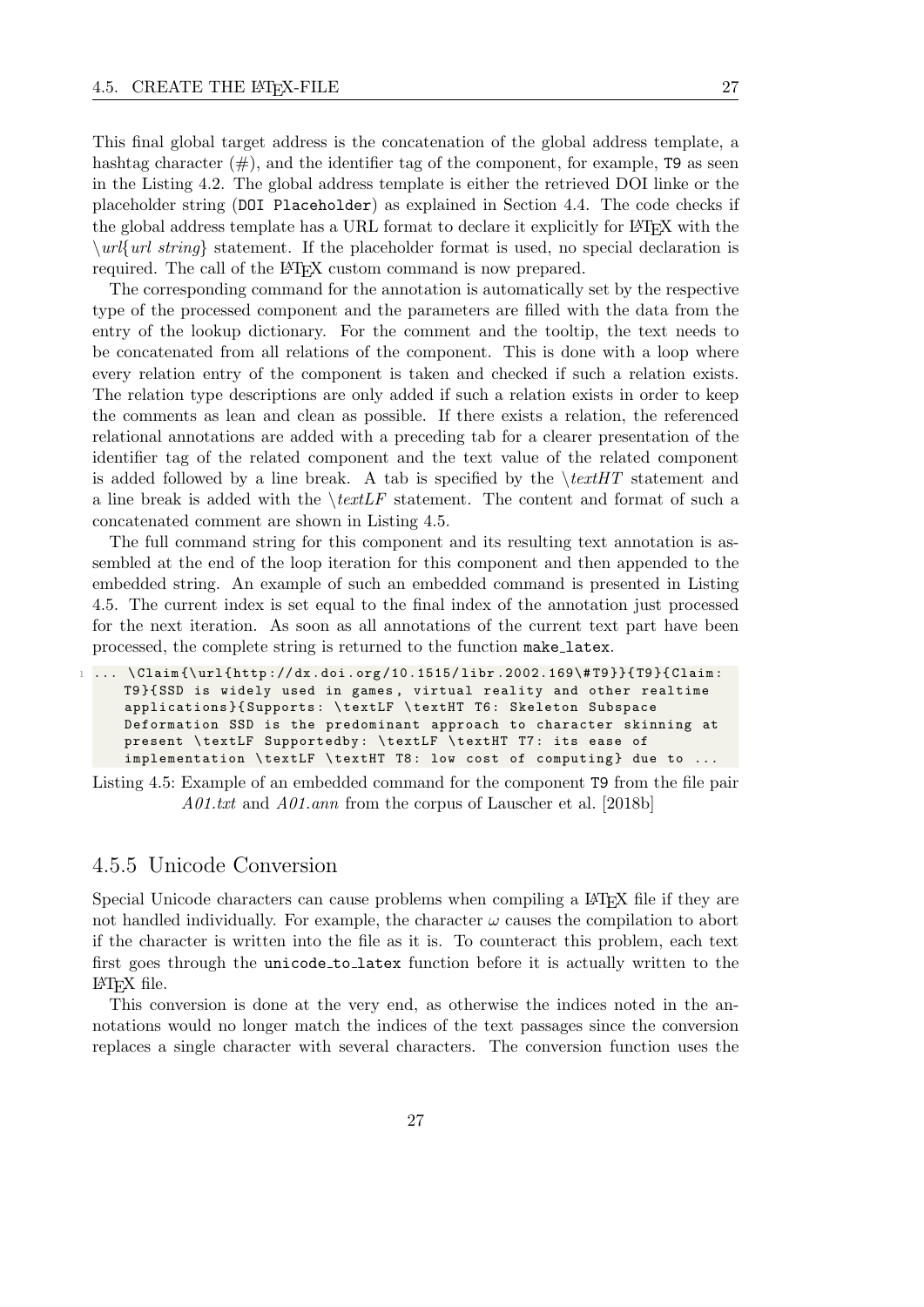library *pylatexenc* and its method *latexencode*.<sup>[6](#page-37-1)</sup> This method automatically replaces all special Unicode characters with the corresponding LATEX notation and wraps them in the command  $\enskip$  \ensuremath{} if necessary. It has been shown that this command wrapping causes problems for some characters when embedded in a *hyperref* and *pdfcomment* command. For this reason, the script removes the  $\enskip$  \ensuremath {} commands immediately after the conversion and replaces them with the  $\mathcal{F}\leq\mathbb{E}$ <sub>TEX</sub> notation> $\mathcal{F}$  notation. So the example from before is returned as \$\omega\$. Besides this conversion, the function also takes care of the correct escaping of special characters that are not converted by the library because they have their meaning in LATEX through their normal representation, such as an ampersand, but we need them as plain text for the compile process to work. The converted string is then returned to the function make latex where it is written to the file.

After all embeddings and conversions described above have been done for each part of the text file, the LAT<sub>E</sub>X file is closed with the statement  $\end{tag{document}$ . The script now creates a .log and a .aux file with the same name as the  $\text{LATEX}$  file in the temporary directory where all files for the PDF are located. These files are needed in the compilation process to store the run information and reference data of the processed LATEX file. Before the file creation module is completed, all used and created files are closed and the filename of the LAT<sub>EX</sub> file to be compiled in the next step is returned to the main function of the corpus\_to\_pdf\_convertor script.

# <span id="page-37-0"></span>4.6 Compile the LATEX File

The files are now ready to be compiled into a PDF document. The current working directory is stored and then it is changed to the directory of the temporary folder. This is done to directly have access to the LATEX file of interest and all other files within this directory that are needed during the compilation.  $p \, \text{d} \text{f} \text{d} \text{f} \text{d} \text{f}$  is used to compile the document. The statements needed to run the compilation, out of the current script on the command line, are gathered in a list to pass it afterwards to the subprocess. The specified statements are *pdflatex* to invoke the compiler, the *-interaction* flag to specify how the compile process should be run, the *nonstopmode* statement to skip warning messages during the process, and finally the name of the LAT<sub>E</sub>X file to compile for example A01.tex.

By running a subprocess on the command line, the specified commands from the just created list are executed on the LATEX file in the temporary directory. The compilation process is performed three times for each file. This is necessary to correctly link all comments and references within the document. During the first compilation process, the found targets, highlighted sections and comments are written to the .aux file. In the next *pdflatex* calls, the auxiliary file is read first in order to display the text sections correctly and to establish the links from the text to the corresponding comment and vice versa.

<span id="page-37-1"></span> $^6$ https://pylatexenc.readthedocs.io/en/latest/latexencode/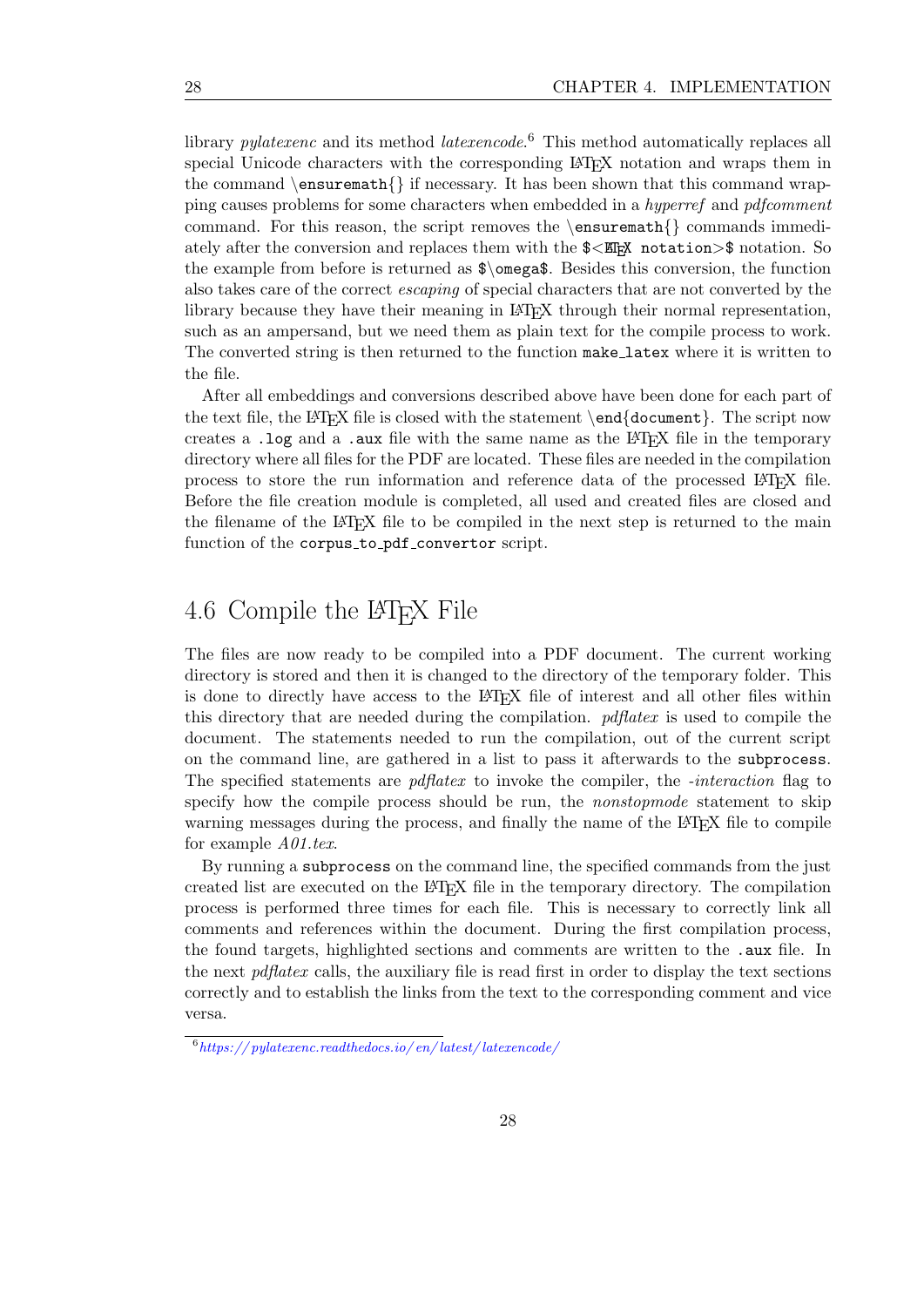After the PDF file is created, its local script path, still within the temporary directory, is concatenated and saved and the current working directory is returned to the normal state. Next, the attachments in the form of the source text and annotation file are added to the PDF file together with the component dictionary structure.

# <span id="page-38-0"></span>4.7 PDF Attachments

One goal of this work is to create a complete human-readable document with all potentially required data in the form of annotations and text origin. To fulfil this requirement, the files from which the PDF document itself originates are attached to the document that has just been created as well as the component structure that has been built. Immediately after creating the PDF document, the script opens the file again in binary read mode. With the help of the PyPDF2 library, a PDFFileReader object is created from this opened file.<sup>[7](#page-38-1)</sup> At the same time, a PDFFileWriter object is instantiated. All pages from the FileReader object are appended to the FileWriter object.

The cloning of the original PDF document is necessary to embed the component structure later as metadata into the file structure of the PDF document. The component structure is embedded in the document as metadata with the entry tag: /Relations. This type of embedding guarantees the possibility of a fast and efficient extraction of the metadata from the document. While this method of embedding the data is quite convenient, the PyPDF2 library does not provide any functionality to add metadata to a PDFFileReader object. This is only possible with a PDFFileWriter object, so the content must be copied from the Reader into a Writer object. Before the components are added to the metadata area, the source text file and source annotation file, from which the PDF document was created, are appended to the PDF document. This is done by calling the function make attachment. The function was created from the original addAttachment function of the  $PyPDF2$  library with slight adaptations to allow multiple file attachments <sup>[8](#page-38-2)</sup>. We extended and changed the function to check for the presence of the /EmbeddedFiles key within the /Names key of the PDF root object. The code we added to the function is located on the lines 9 to 13 in Listing [4.7.](#page-39-0) The function takes the PDFWriter object, the filename of the attachment and the read data of the file as input. The data is packed into a DecodedStreamObject of the  $PyPDF2$  library, which in turn has the type of a /EmbeddedFile represented in its dictionary structure. The DecodedStreamObject is now packed into a DictionaryObject, which is subsequently added to another DictionaryObject. This just described embedding and wrapping process of such a file that needs to be attached is done in the code shown in Listing [4.6.](#page-38-3)

```
1 def make_attachment ( myPdfFileWriterObj, fname, fdata) :
2 # This piece of code has partly been taken from: https://
     stackoverflow .com/a /59085770
3 # The differences and additions have been implemented by myself
4
```
<span id="page-38-2"></span><span id="page-38-1"></span>7 [https:// pypi.org/ project/ PyPDF2/](https://pypi.org/project/PyPDF2/)  $8$ https://stackoverflow.com/a/59085770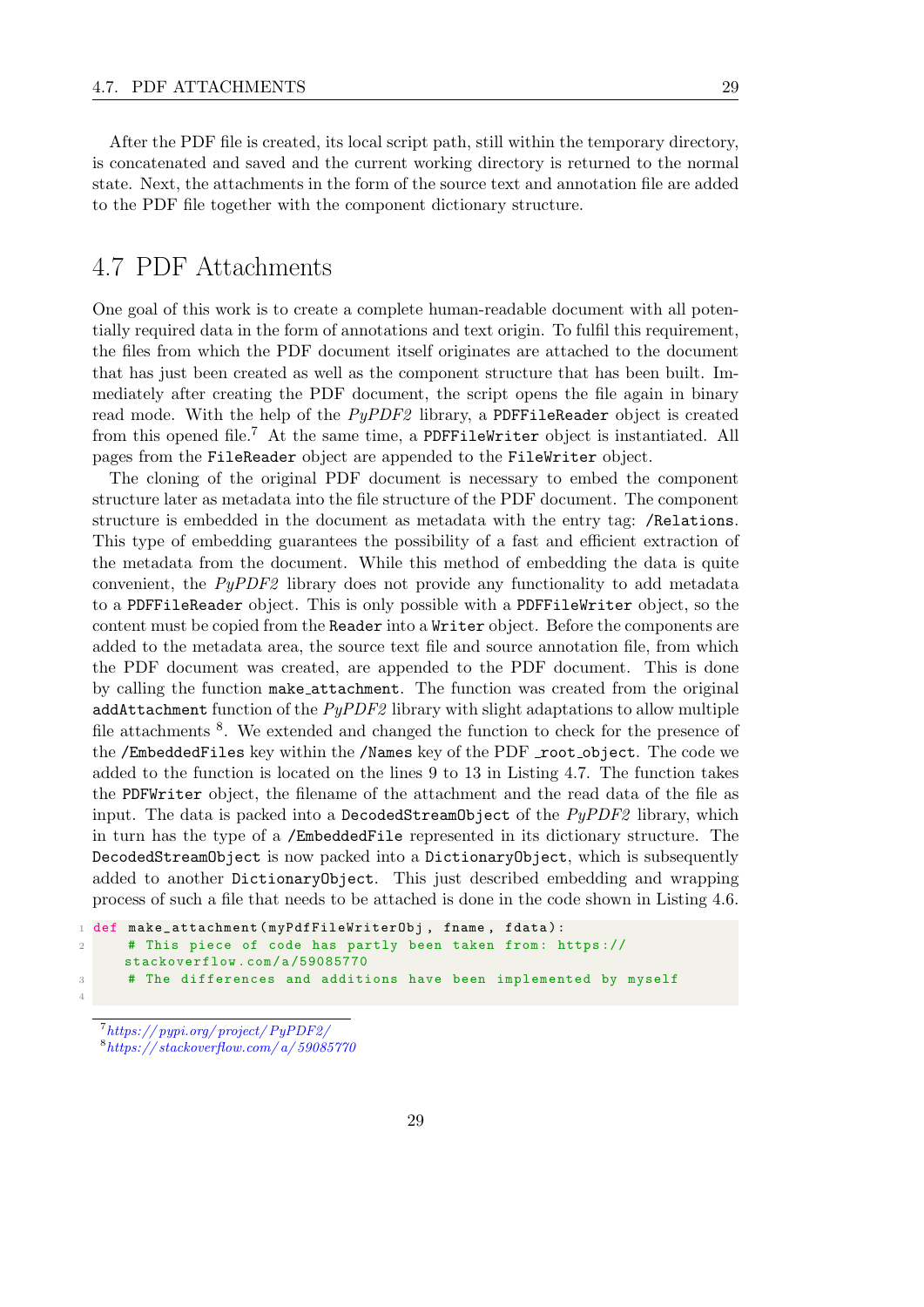```
5 # The entry for the file
6 file_entry = DecodedStreamObject ()
7 file_entry . setData (fdata)
8 file_entry . update ({ NameObject ("/ Type ") : NameObject ("/ EmbeddedFile ") })
\alpha10 # The Filespec entry
11 efEntry = DictionaryObject ()
12 efEntry . update ({ NameObject ("/F") : file_entry })
13
14 filespec = DictionaryObject ()
15 filespec.update ({NameObject ("/Type"): NameObject ("/Filespec"),
     NameObject ("/F") : createStringObject ( fname ) , NameObject ("/EF") : efEntry
     })
```
Listing 4.6: Code of the object wrapping for the PDF attachment [\(code source\)](https://stackoverflow.com/a/59085770)

The objects are encapsulated to ensure seamless and correct insertion into the root structure of the PDF document. Now the function checks in the next step whether the required keys already exist in the root structure of the PDF document or whether they have to be newly created. First, the key /Names is checked within the PDF file structure, followed by the key /EmbeddedFiles. The check of the key /EmbeddedFiles was implemented specifically because the PDF documents we create with our tool do not automatically have this entry after their creation. Our added code is located on the lines 9 to 13 in the Listing [4.7.](#page-39-0) If both keys are already present, the current file is not the first attachment and will therefore be appended to the existing ArrayObject.

After attaching both the text and annotation files, the component dictionary is converted into a string using the *json* library and its dumps function. By using *json*, the character string of the component dictionary can be easily converted back into a dictionary structure when extracting it from a PDF file. The string is added to a dictionary with the key /Relations and this dictionary is then appended to the root object of the PDF file using the addMetadata function of the PdfFileWriter object, as shown in Listing [4.8.](#page-40-2)

```
1 if "/Names" not in myPdfFileWriterObj._root_object.keys():
2 # No files attached yet. Create the entry for the root , as it
     needs a reference to the Filespec
3 embeddedFilesNamesDictionary = DictionaryObject ()
4 embeddedFilesNamesDictionary . update ({ NameObject ("/ Names ") :
     ArrayObject ([ createStringObject ( fname ) , filespec ]) })
5
6 embeddedFilesDictionary = DictionaryObject ()
          embeddedFilesDictionary.update ({NameObject ("/EmbeddedFiles"):
     embeddedFilesNamesDictionary })
          myPdfFileWriterObj . _ root_object . update ({NameObject ("/Names") :
     embeddedFilesDictionary })
9 elif "/EmbeddedFiles" not in myPdfFileWriterObj._root_object ["/Names"
     ]. keys () :
10 embeddedFilesNamesDictionary = DictionaryObject ()
11 embeddedFilesNamesDictionary.update ({NameObject ("/Names"):
     ArrayObject ([ createStringObject ( fname ) , filespec ]) })
12
```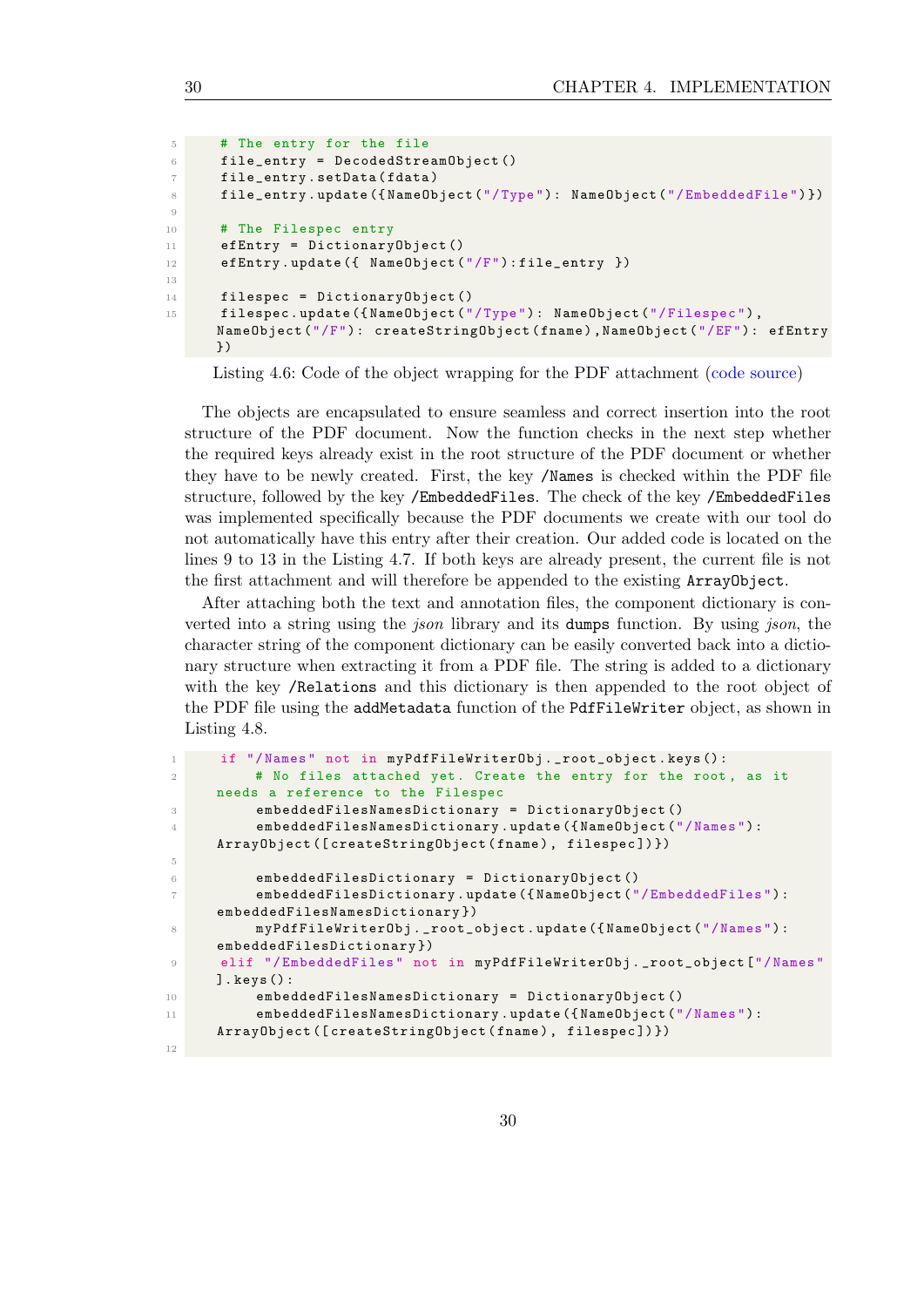```
13 myPdfFileWriterObj._root_object ["/Names"].update ({NameObject ("/
     EmbeddedFiles ") : embeddedFilesNamesDictionary })
14 else:
15 # There are files already attached. Append the new file.
16 myPdfFileWriterObj . _root_object ["/ Names "]["/ EmbeddedFiles "]["/
     Names "]. append ( createStringObject ( fname ) )
17 myPdfFileWriterObj . _root_object ["/ Names "]["/ EmbeddedFiles "]["/
     Names "]. append ( filespec )
```
Listing 4.7: Attach the files to the PDF [\(code source\)](https://stackoverflow.com/a/59085770)

```
1 annotation_string = json.dumps (comp_dict)
2 meta_dict = {'/Relations': annotation_string}
3 fw . addMetadata ( meta_dict )
```
Listing 4.8: Add the meta data to the PDF structure

The PDF document for this pair of text and annotation file is now complete and can be saved in the specified output directory. Before the iteration is finished, open files are closed and the entire temporary directory is emptied. The creation of the next document from a new pair of text and annotation files can begin.

### <span id="page-40-0"></span>4.8 The Extraction

The PDF documents generated by the pipeline offer great value through their annotations alone because they enable a human reader to directly see all annotations within their context and provide an overview of every relation this annotation has to other annotations of the document. To further increase the usability of the documents from the perspective of a computer scientist or researcher in general, the extraction module provides a convenient way to extract the metadata and attachments of all generated PDF files within a given directory at once. That way the original source files are directly accessible without the need to search for the corpus the PDF originated from or have it handed out separately. With the stored metadata of the component structure, a customised annotation file can be processed using the model specified in the configurations. The command to run the extraction via the command line is described in Section [4.2.](#page-27-0)

#### <span id="page-40-1"></span>4.8.1 The Extraction Configuration

The extraction module has a configuration file that defines how the extracted metadata is to be handled and assigned. The configuration file can be edited directly or by using the script make extraction config.py in an IDE. The specified configurations carry the reverse mapping information and tell the extraction script, how the custom annotation file should be written from the extracted metadata of the component structure. The default configuration is tailored to the naming and ontology used in the corpus of [Lauscher et al.](#page-56-4) [\[2018b\]](#page-56-4) and provides a copy of the original annotation file, except for the order of the lines, the identification tag numbers of the existing relations and the missing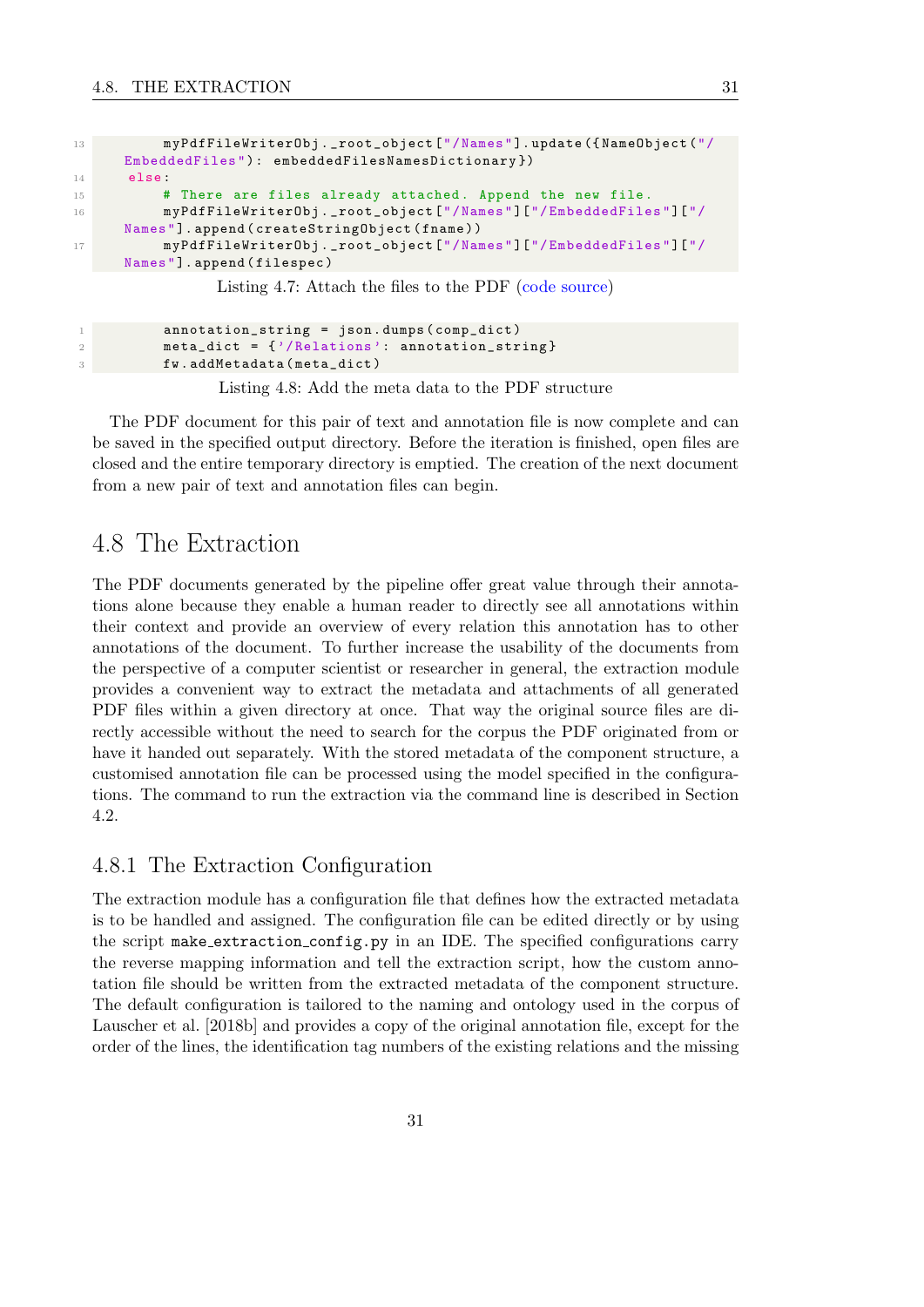differentiation between *background\_claim* and *own\_claim*. The configuration specifies the translation between the model used in the generated PDF and the model desired in the resulting annotation file. The configuration file for the extractor has two main entries, one for mapping the components and one for mapping the relations. The script expects a one-to-one mapping.

With the configuration file, it can be controlled, which relations and components are written to the generated annotation file. If, for example, it is desired to write the inverses of the relations into the annotation file, a corresponding mapping can be added to the configuration. Components and relations that are not specified in the configuration are ignored at run time. Changing the mapping configuration will naturally result in a different number of components and relations than in the original annotation file.

#### <span id="page-41-0"></span>4.8.2 Read the Extraction Configuration

The extraction module starts its process by reading the configuration file with the function get\_config. The reading of the file is done with the help of the library *configuarser*. A component and a relationship mapping dictionary are instantiated. The script is hardcoded to access the keys Component Mapping and Relation Mapping of the configuration read object. These master keys must be preserved and must not be changed if the configuration file is edited. With two loops, one for the components and one for the relations, the entries are written into the respective dictionaries. The names of the entities in the extracted metadata form the keys with their mapping name as value. After the second loop is completed, the two dictionaries are returned to the main function.

The extraction process continues. Using the *glob* library, the specified input directory is searched for all files with the suffix .pdf. The extraction starts for each PDF file found in the directory. The file is opened in binary read mode and a PdfFileReader object is created with the  $PyPDF2$  library. The attachments are first extracted by calling the function get attachment.

#### <span id="page-41-1"></span>4.8.3 Attachment Retrieval

To retrieve the attached files of the PDF document, the trailer property of the reader object is accessed at its root. This root catalogue behaves like a dictionary and the function stores the file names found within the key sequence [/names][/EmbeddedFiles] [/names]. The list stored at this key sequence in the file data structure contains always the filename of the attached file followed by the data associated with this attached file at the next index of the list. The file name and the associated data to reconstruct the whole attached file are stored in variables. The variable carrying the associated data stream for the file is again a dictionary, and the script gets the actual string data from the key sequence  $[\sqrt{EF}][\sqrt{F}]$  with the method getData. For each file, the data is written to the attachment dictionary, using the file name as the key. At the end of this process, the attachment dictionary contains an entry for every found attached file, with the name of the file as key and the complete string that will be written to this file as the value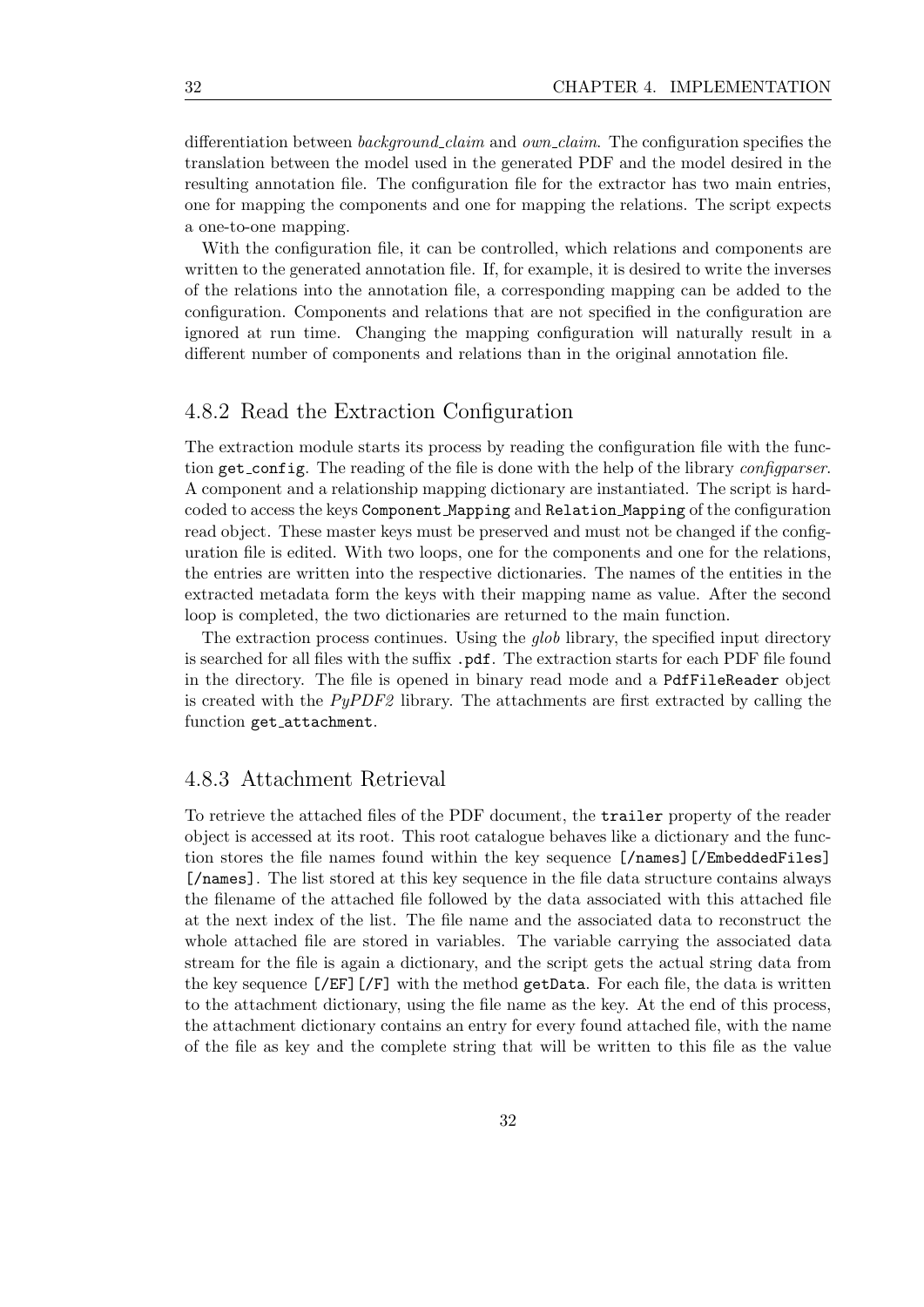associated with the key. This attachment dictionary is returned to the main function once all attached files have been processed.

To keep the file processing clean, the script now tries to create a directory within the output folder with the name of the currently processed PDF document. The files from the attachment dictionary are written to this newly created directory and saved.

The metadata of the component structure, that has been embedded into the PDF file structure in the creation process, is extracted from the documentInfo property of the PdfFileReader object. The string dictionary is fetched from the structure with the keyword /Relations. With the function loads of the json library, the string is converted back into a dictionary object. Specifying the file name, the new directory for the resulting files, the component dictionary just retrieved, the component mapping and the relations mapping as input parameters, the function make ann file is called.

#### <span id="page-42-0"></span>4.8.4 Generate a Custom Annotation File

To clearly distinguish the annotation file created by the extractor, the file name, for example A01, is concatenated with extract.ann to A01 extracte.ann. This new file is opened in write mode to create it and the script starts to loop over the component types in the component dictionary to work its way through the component structure. With the default configuration these types are Claim, Premise, and Resource. The script retrieves from the mapping dictionary the description of the component types for the new annotation file, like for example if a Premise in the new annotations should be called Data, Data is the new description from the mapping. Now each entry, the components themselves, of this component type for example Claim is handled. All components are written to the annotation file in the same format, consisting of their identification tag, the mapped description, the start and end index and their string value. The component type Resource differs from this format. Resources have no index entries and consist of the concatenated string of their identification tag, the description from the mapping, by default they are called resource, the corresponding DOI link and the title of the resource.

For each component, all its relationships are processed directly. Since the relations are not stored with their identification tag inside the component dictionary structure and represented as a property of a component, the script initiates a counter at the beginning of this function to assign every relation of the new annotation file with a unique number inside the scope of this file. This relation counter is incremented after every encountered relation. For every entry of every relations list of the handled component, a relation in the new annotation file results. The written relation is a string concatenated from the identification tag, the relation description, the first argument component, and the second argument component. The relations identification tag results from the concatenation of the letter R and the current relations count. The description of the relationship in the new annotation file again corresponds to the specification in the relation mapping dictionary. The first argument component is the identification tag of the currently handled component, the second argument component is represented by the identification tag from within the relations list of the handled component. The result is a string of the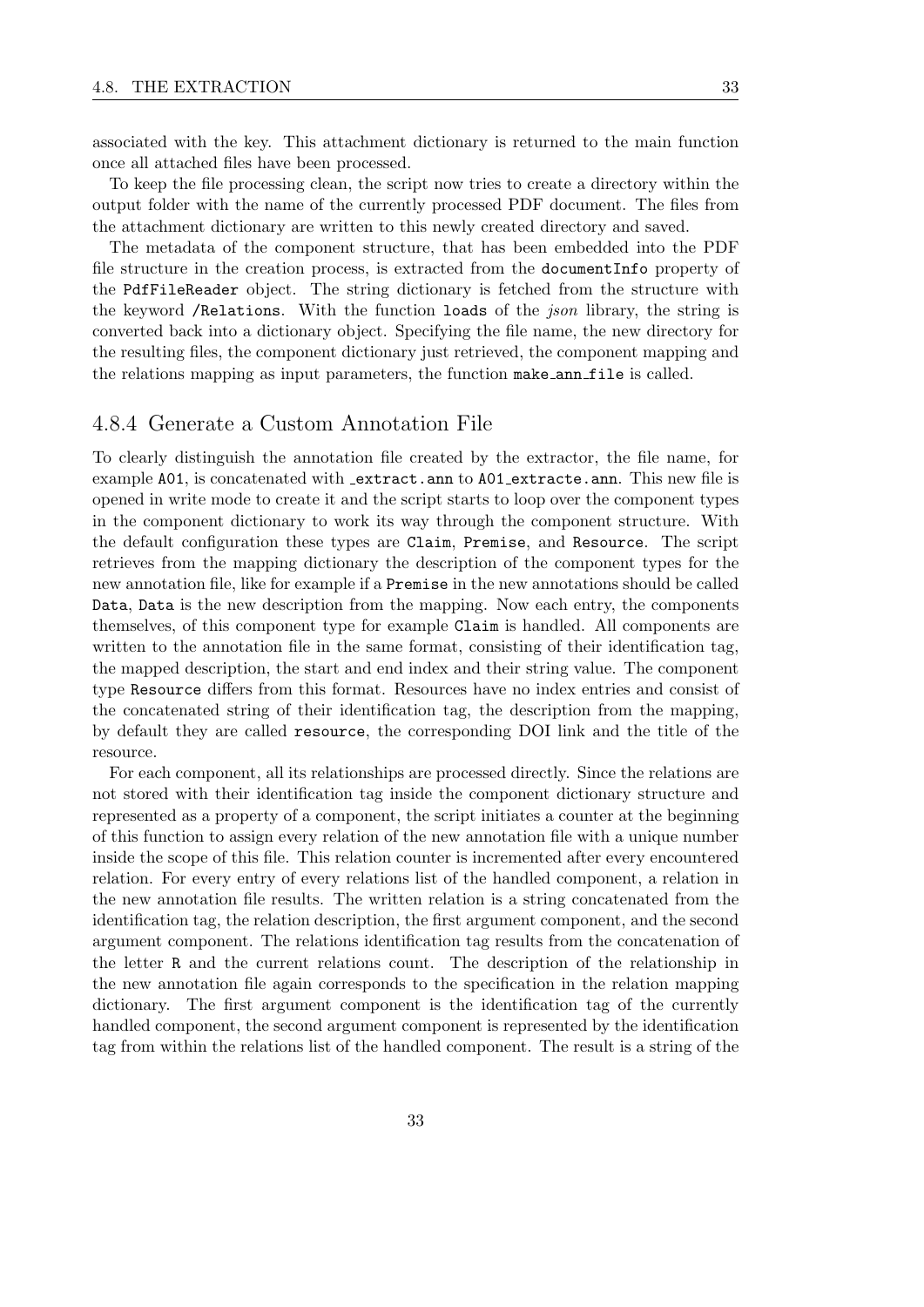format shown in Listing [4.9,](#page-43-0) which is going to be written to the new annotation file.

<span id="page-43-0"></span><sup>1</sup> R2 supports Arg1 : T9 Arg2 : T6

Listing 4.9: Example of an extracted relation that is written to the new annotation file

After the extracted annotation file has been completed and closed, the extraction process for the treated PDF document is finished. All extracted files are located in the created folder in the specified output directory and the script continues the extraction for the next document.

Within this chapter, we have shown and explained what our implemented pipeline is capable of and how every task, sub-task, and process is accomplished. To further visualise the product of our pipeline, we provide the screenshot Figure [4.2.](#page-44-0)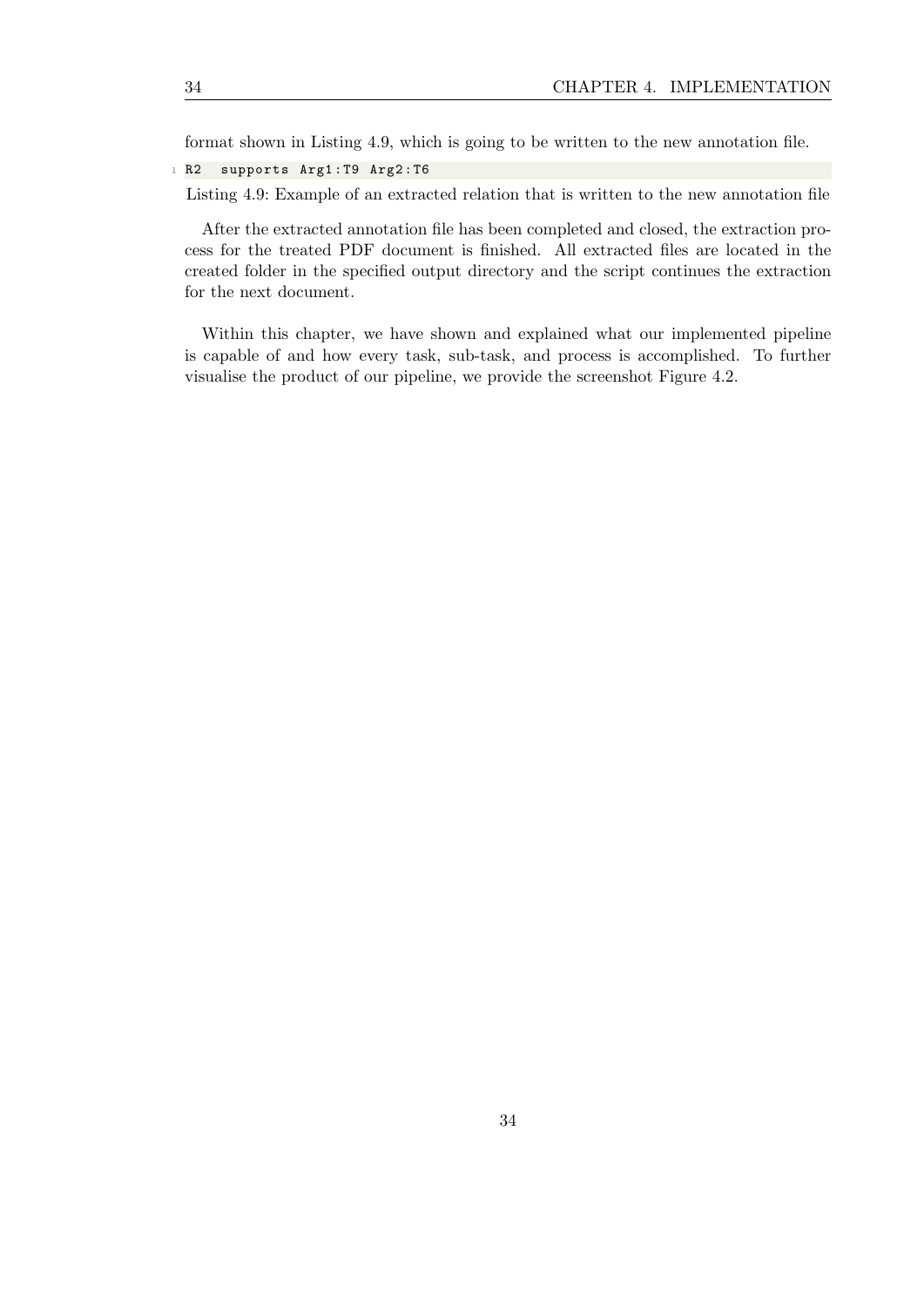<span id="page-44-0"></span>

 $\frac{35}{11}$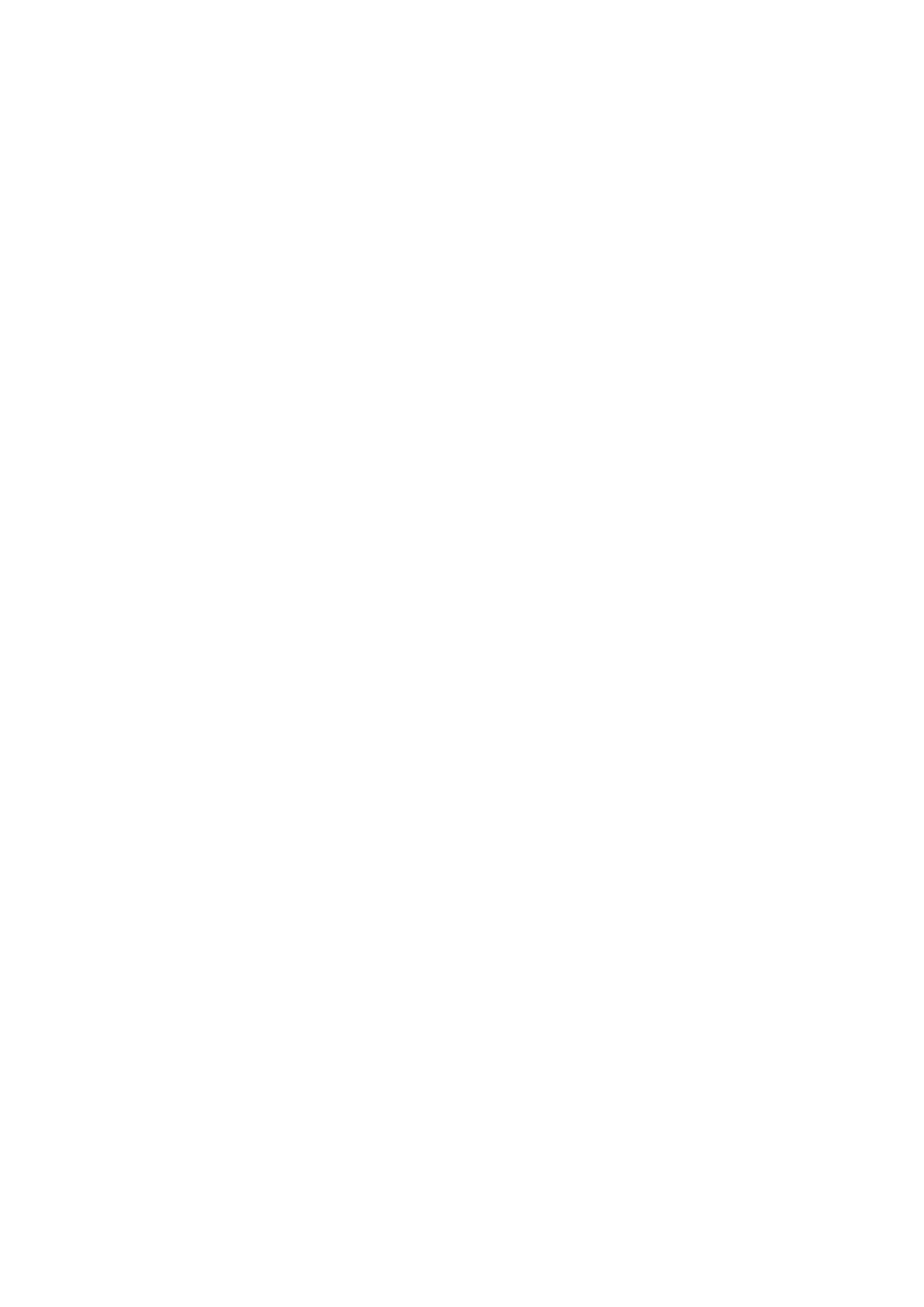# <span id="page-46-0"></span>Limitations and Future Work

The pipeline we implemented can be considered as a proof of concept. Corpora can be transformed into PDF documents with visual annotations within the context of the whole text but there remain limitations to its capability and flexibility. This chapter elaborates on the persisting limitations of our system and the auspicious future work possible for and with the use of our pipeline.

### <span id="page-46-1"></span>5.1 Limitations

The system we built is flexible in terms of the ontology used to interpret the annotations within an annotation file but limited in the depth this ontology can have. The ontology the system is capable to map has one equal depth level of both classes and relations, sub- or superclasses and relations can not directly be represented and therefore also inheritance is not directly specifiable to the system. Another limitation of the system is, that ontologies must be specified manually within the configuration file. Specifying a large ontology can result in a time-consuming task because there is no possibility to import an ontology file automatically.

In terms of wide applicability, the pipeline was built to work with and was tested on the annotation corpus from [Lauscher et al.](#page-56-4) [\[2018b\]](#page-56-4). The used format of this corpus and expected by the pipeline is the  $BRAT$  format of [Stenetorp et al.](#page-57-12) [\[2012\]](#page-57-12). The system is therefore limited to handle annotation files written in this format and will not produce an expected output with different file notations. If needed, the system is adaptable to handle different formats of a file's notation but it would need to be implemented specifically. In addition, the extraction module of the pipeline is tailored to extract attached files and metadata from documents created with the pipeline's generator module. The locations and structures to store and retrieve this data in the PDF document are set by definition and can not be changed.

Further, the pipeline was implemented to work with text files written in the English alphabet. Although every text passage written to the produced LATEX file is first piped through a conversion function to translate special Unicode characters to their respective LATEX representation, this function is limited to the capabilities of the used Python package *pylatexenc* to recognise and convert such characters.<sup>[1](#page-46-2)</sup> It cannot be guaranteed

<span id="page-46-2"></span> $1\,https://pylatexenc.readthedocs.io/en/latest/$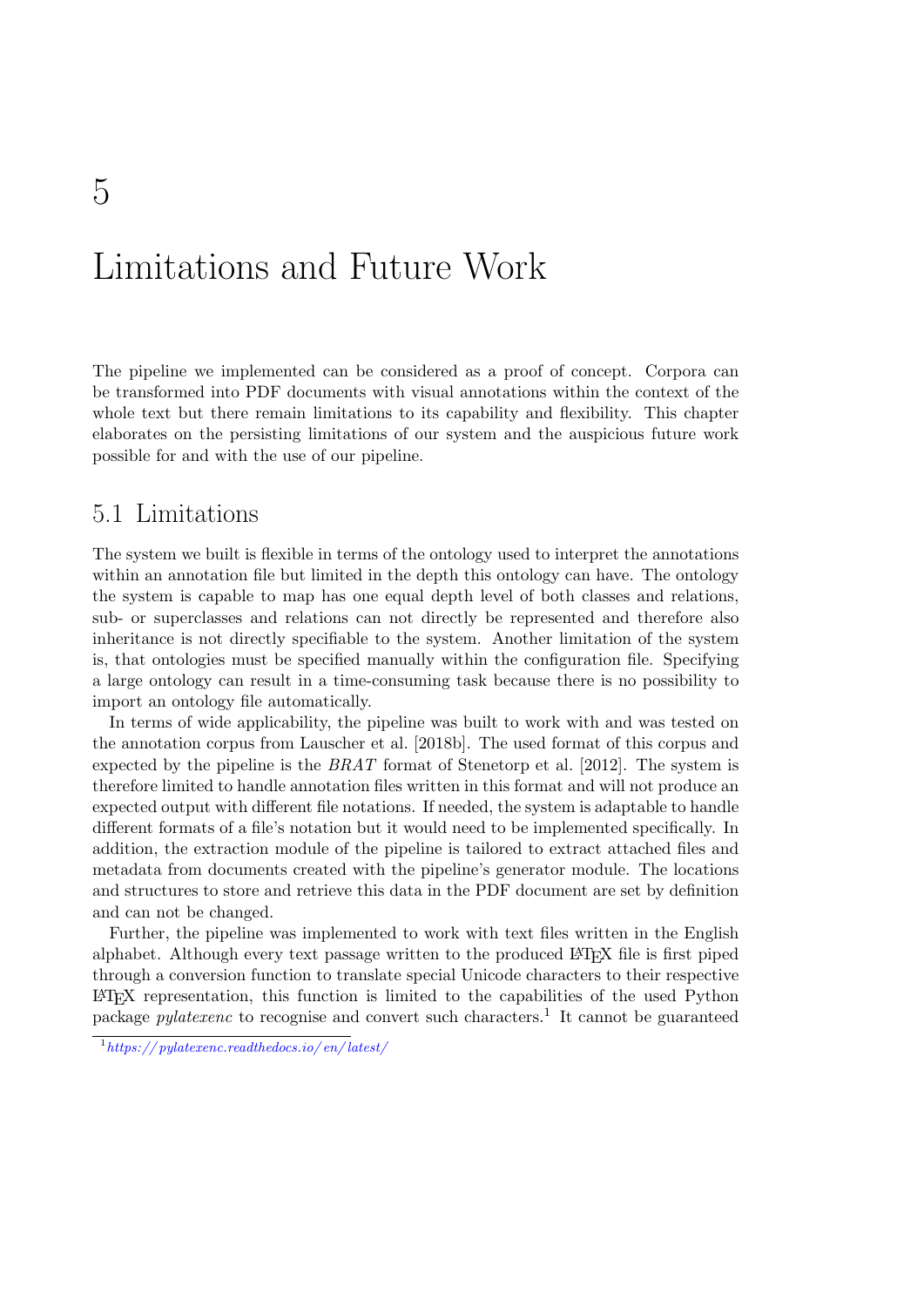that all existing special characters will be converted and that the pipeline will also work for texts written in an alphabet other than English, such as Cyrillic or Arabic. Unconverted (special) characters can potentially break the LATEX compilation process and it is nearly impossible to catch and cover every existing character.

The representation of all features and annotations of the generated PDF documents work best with the Adobe Acrobat Reader and have also only been tested with the free version of this PDF viewer.<sup>[2](#page-47-1)</sup> With other dedicated PDF viewers or included solutions and previewers like in a web browser, the correct representation and functionality of the generated PDF documents can not be guaranteed. This is due to the different implementations and capabilities of different PDF viewers and how and what they actually access within a PDF file. Adapting the produced PDF document to every existing PDF viewer to ensure full functionality would be out of scope and potentially also not possible. The machine readability and possibility to extract the attached files and stored metadata to use them is independent of the used PDF viewer.

As mentioned before, we see our implementation as a proof of concept and not yet as a finished software product that can be distributed and used on a large scale of data. With our proof of concept, we hope to serve as an inspiration and expect more work with and around our system.

### <span id="page-47-0"></span>5.2 Future Work

The pipeline we implemented with this thesis builds the starting point for further development of its core concept to create all in one PDF documents from meticulously created annotation corpora. The improvement of our system to reduce inflexibilities and limitations such as mentioned in Section [5.1](#page-46-1) is certainly a starting point for future work in our research area. We intend to improve our pipeline in the future, namely with the functionality to automatically process given ontology files and extend the capabilities in handling annotations with references to other documents. To make it even more simple to exchange the used ontology at run time, we see a big improvement possibility to enable the specification of just an .owl file. The pipeline then automatically handles the translation of the found ontology within this file to a format that is useable within the program. Additionally, we can think of an extension to our pipeline. This extension would take generated PDF files as input and searches them for cross-referenced relations. By defined mapping rules for different found relations, the documents annotation files could automatically be equipped with additional cross-references. For example if an annotation T4 from a document A supports the annotation T22 of document B and this in turn supports annotation T17 of document c, maybe T4 also supports T17 and vice versa. With such an extension, the potential could be created to start with a few crossreferenced documents which itself have only a few such annotations, and exponentially grow the number of links between the documents and annotations.

With an increasing number of PDF documents created with our pipeline, we see

<span id="page-47-1"></span> $2\,$ https://www.adobe.com/ch\_de/acrobat/pdf-reader.html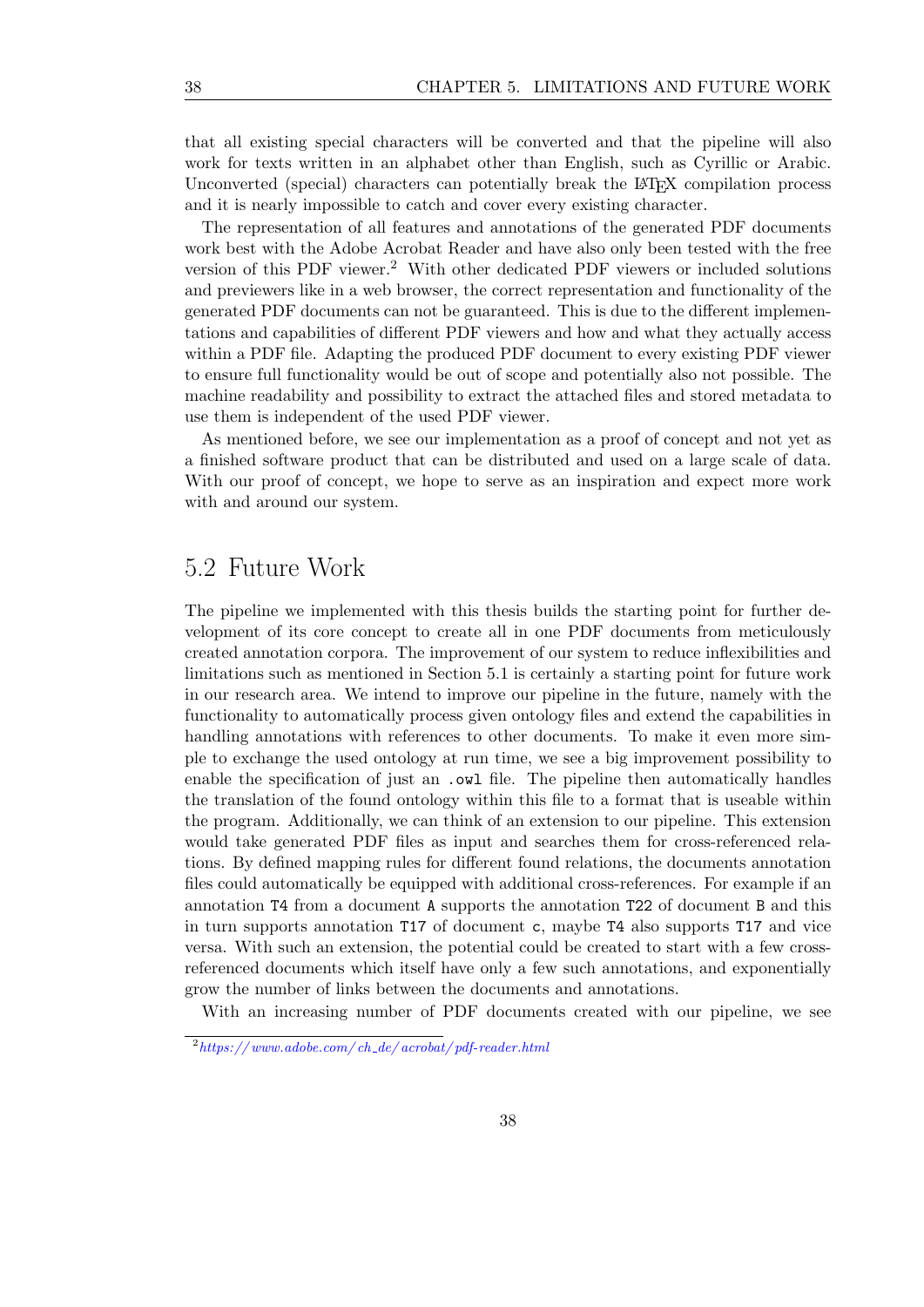great potential for the unique global target address we introduced and assigned to every annotation as explained at the end of Section [4.4.](#page-29-0) With this address, every annotation is uniquely identifiable. Future work can focus on utilising this address to relate semantic argument annotations across documents to each other. Since this concept and the way we introduce it to cross-link annotations among documents is to the best of our knowledge a new approach, manual addition of such relations to annotations of other documents in the annotation files might be needed at the beginning. But we hope that with the increase in the availability of such data, we could imagine the possibility to come up with automated approaches to predict and generate such cross-references. Future work could potentially investigate the feasibility to use this data to build kind of a knowledge graph of arguments not limited to the boundaries of the document they originate from in terms of relations and look whether the produced data can be used and incorporated in ideas such as the one proposed by [Rahwan et al.](#page-57-0) [\[2007\]](#page-57-0). If possible, this may lead to a practical concept idea to process mined arguments and produce data for a knowledge database on a large scale, providing future technologies like the Semantic or Argument Web with ready to use information.

Driving forward our work could potentially open up a wide range of new possibilities to aid the development of technologies in NLP and the Semantic Web thematic and build a cornerstone in generating big amounts of data which can build the basis for such data-hungry application[sRahwan et al.](#page-57-0) [\[2007\]](#page-57-0).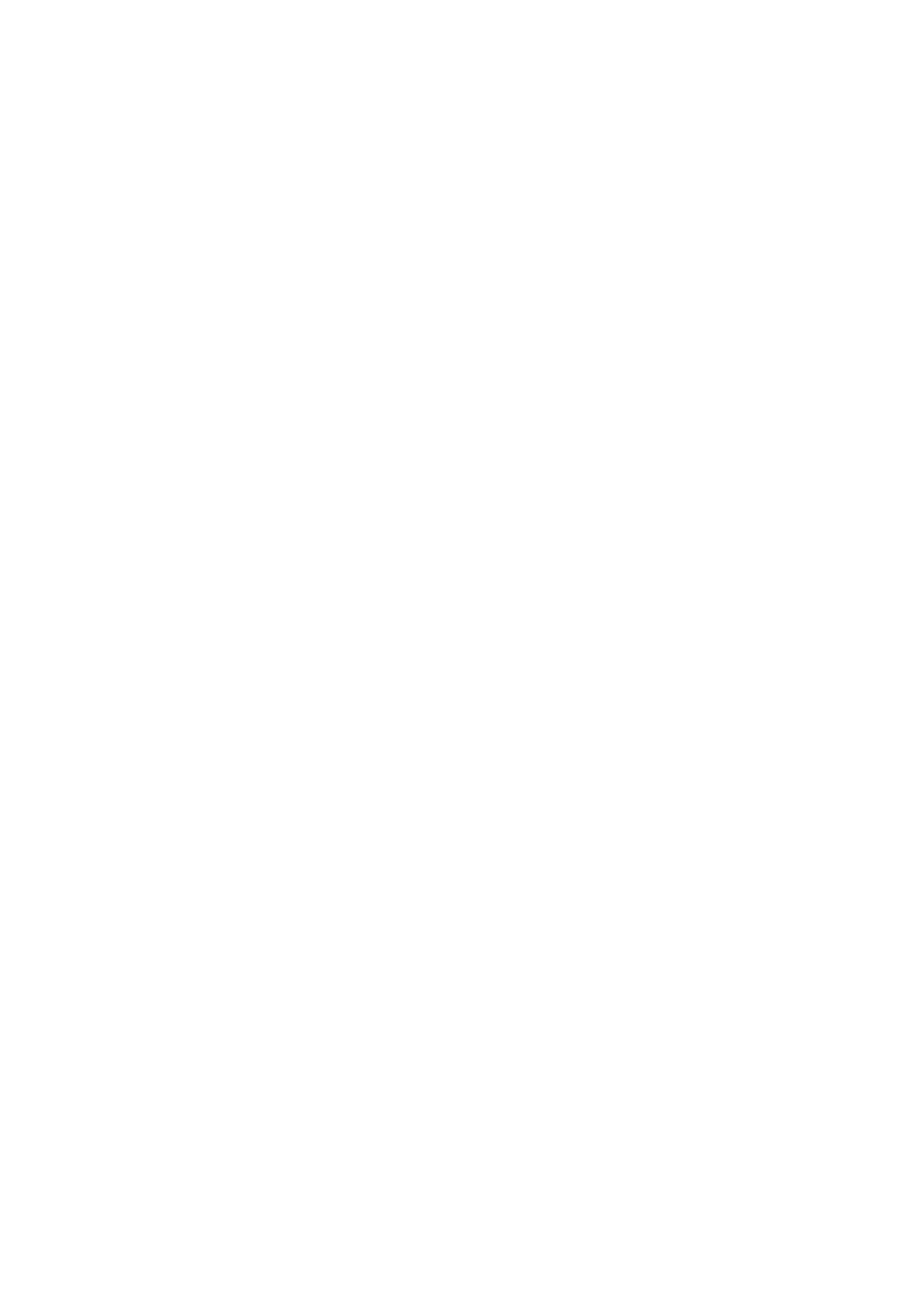# <span id="page-50-0"></span>Lessons Learned

Besides the effective deliverables, there remains more from the work on a bachelor thesis. During the time of six months, experiences are made and knowledge is gathered around a research topic on a deeper level than ever before. This chapter is going to elaborate on what challenges we faced, the knowledge we acquired in different areas and lessons we learned in general.

# <span id="page-50-1"></span>6.1 Knowledge Acquisition

At the beginning of this thesis, we first needed to get familiar with the concepts and principles of the research area in which we found ourselves. Starting with the basic principles of argument annotation and argument mining, we have continued to learn about mapping and linking this data using ontologies. We explored the functionality of ontologies and their instances in the context of the development of an Argument Web as described by [Rahwan et al.](#page-57-0) [\[2007\]](#page-57-0) and [Bex et al.](#page-56-5) [\[2013\]](#page-56-5), which in turn is a specialised subset of the Semantic Web vision. Further, we learned how an ontology is engineered, from both a theoretical and a practical standpoint. With this process, we also have seen for ourselves how difficult it is to design an ontology, that gives a feasible general approach, not too specific to be only used in a certain domain but also not too general so the necessary details are represented.

To better understand the challenges and opportunities of automated processes, we learned about the complex principles of machine learning, how they are applied and used in automated argument mining and what this means for the further development of a Semantic Web. Having established the understanding of the theoretical fundamentals, we analysed existing applications, systems and tools in each field and had to realise the immense value a future Argument Web could provide.

In addition to all the new knowledge we have acquired in the different research areas, we learned how unpredictable scientific work can be. During our work, the use case and value of an Argument Web became evident to us. This increased our motivation, even more, to contribute to the development of such technologies. Now knowing the importance and potential of technologies in the field of the Semantic Web and the tightly coupled research on Ontologies, we are excited to learn more about this field of research.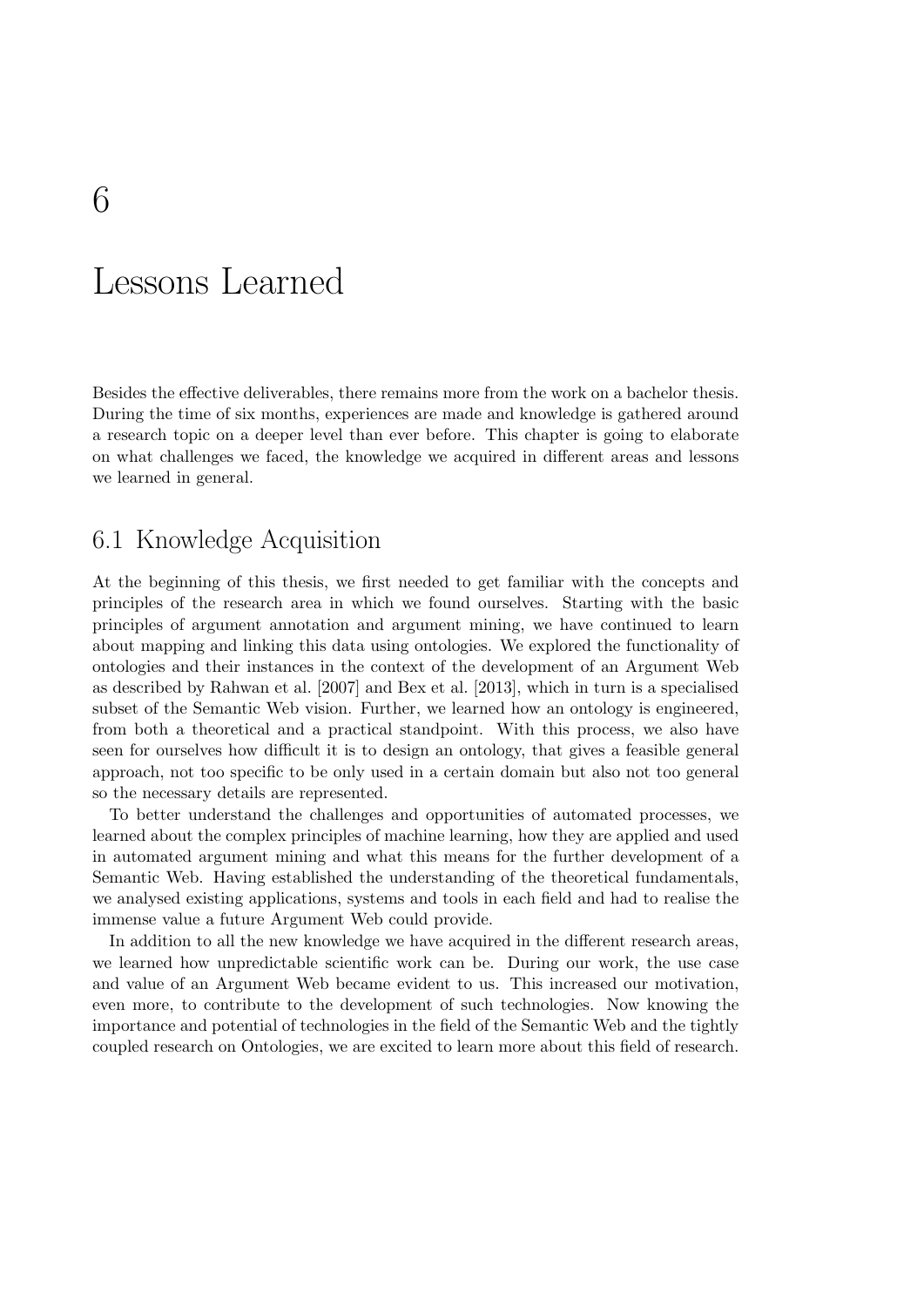### <span id="page-51-0"></span>6.2 Technologies

During this thesis, we worked with various technologies. Some were previously unknown to us and others we did not yet know from a developer's point of view. This section describes what knowledge and know-how we gathered along the implementation process of our system, focusing on software and file formats. We put our focus in this section on the two cornerstones of our application, the work with LAT<sub>E</sub>X and the PDF file format.

#### <span id="page-51-1"></span> $6.2.1$  LAT<sub>F</sub>X

LATEX plays an important role in our system. We were familiar with using predefined templates and slightly adapting some settings inside them but during this thesis, we started working with LATEX on a completely new level. At first, we needed to get a better understanding of how LAT<sub>EX</sub> functions, how and why packages are declared and where they have to be located in the local file system of our computer, such that they are correctly recognised during the compilation.

In the beginning, we had to think about how to realise our requirements, visualise the annotations, show their respective relations to other annotations, and give them a unique target address. We investigated what possibilities are provided in LAT<sub>EX</sub> to highlight and colour text phrases and how we can use them for our purpose. In this process we learned how to specify new colours used in a LATEX file and found the perfect package, pdfcomment, to meet our requirements of highlighting and referencing related annotations at once. To associate a target link with our annotation we utilised the hyperref package and realised, that commands can be encapsulated within each other in LATEX . This in turn let us think about an even more generic way of bringing our text data into its desired format. We researched how custom commands can be built and invoked in LATEX and implemented the dynamic creation of those commands, wrapping the commands of the *pdfcomment* and *hypperref* packages into one command and utilising the self-declared colours. Besides these detailed and implementation based skills, we also learned what declarations and statements are crucial for a clean compilation of a LATEX file at the end.

Having a deeper understanding of LAT<sub>EX</sub> is a great advantage for writing this thesis and for future academic work in general.

#### <span id="page-51-2"></span>6.2.2 PDF

The PDF standard as a file type was well known to us from the beginning. They are great to read and every time something has to be handed in and should not be changeable, we convert it to a PDF document. When it comes to working with the PDF standard, we were fairly inexperienced. It was our understanding that most operations possible with a PDF document require a premium software licence. Working with PDF documents in a code and accessing its structure opened up a lot of previously unknown capabilities of this file format to us.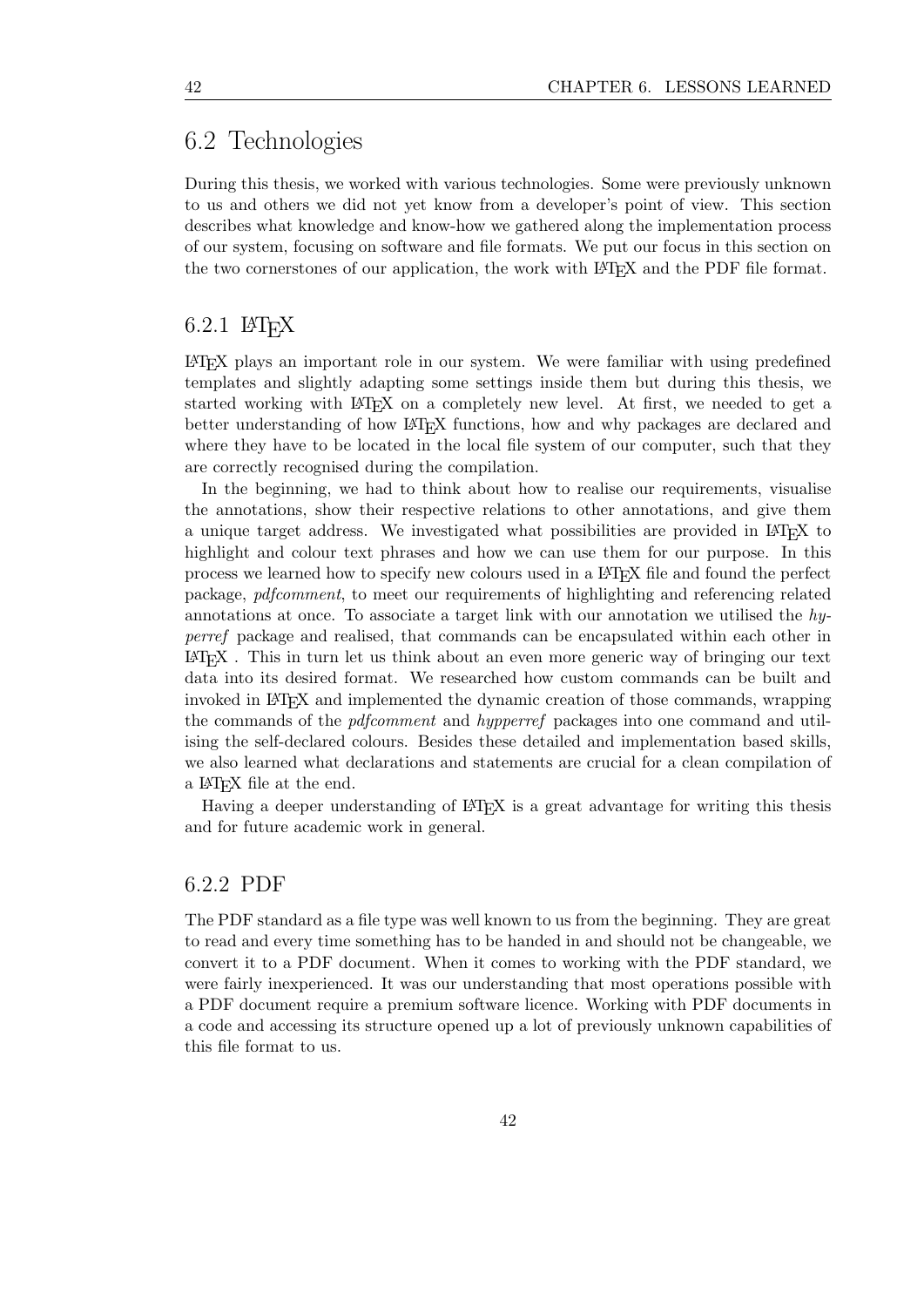To achieve our goal of creating a PDF that combines human- and machine-readable data in one file, we investigated the possibilities the PDF format provides. While the incorporation of human-readable data in the form of the text is obvious, we searched for ways to conveniently put our created annotation structure data into the document as some sort of metadata. Adobe provides the Extensible Metadata Platform (XMP) which allows to store metadata in a PDF document.<sup>[1](#page-52-0)</sup> With further study of this XMP space its capabilities, especially for media files, became clear to us. The fact, that a complete XML file with a rather strict namespace regulation was needed to put our metadata inside the XMP space, we looked for other ways to satisfy our requirement. We finally settled for the method to place our data within the PDF file's inner root structure as an object, from where it can also be extracted by a machine.

To meet our other requirement we have learned how to attach a file to a PDF document, also within its inner root structure. The possibility of attaching files to a PDF and putting metadata into its inner structure further expands its role as a data carrier. We realised that the seemingly closed file type turned out to be very accessible when handled correctly in code. We hardly would have considered the PDF file format as a viable or convenient file type to work within the past. But by familiarizing ourselves with the PDF file format and knowing of its possibilities and capabilities, we look forward to make use of and incorporate such files more in upcoming projects.

<span id="page-52-0"></span> $1\,$ https://www.adobe.com/products/xmp.html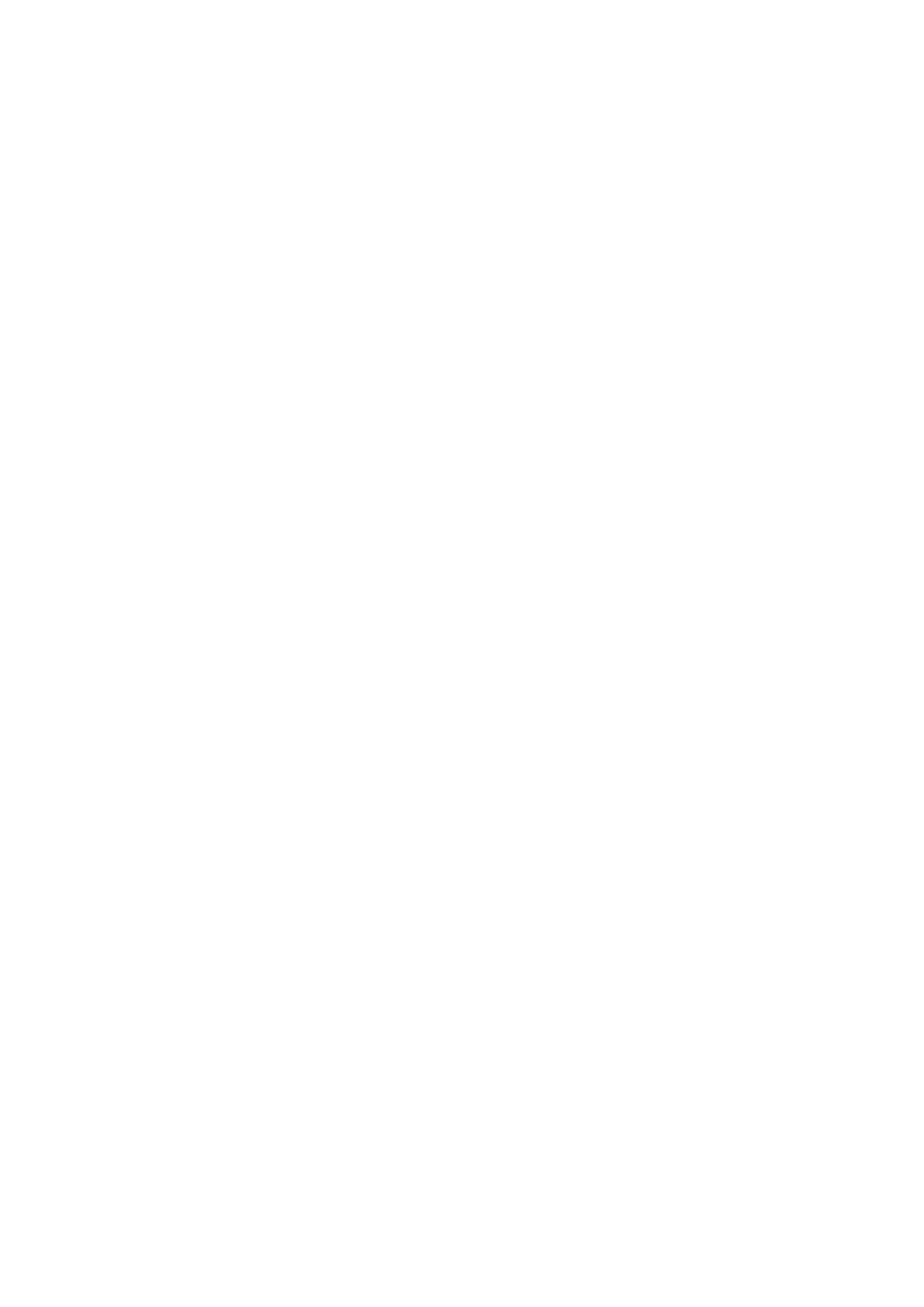# <span id="page-54-0"></span>Conclusions

After the study of the related work in the fields of the Semantic and Argument Web, ontology engineering, and Argument Mining, we have come up with a not yet addressed use case with great potential. In time-consuming and complex manual tasks, annotation corpora are created like the one from the work of [Lauscher et al.](#page-56-4) [\[2018b\]](#page-56-4). One particularly important use case of such corpora is to serve as training data for Machine Learning models [\[Lippi and Torroni,](#page-56-3) [2015\]](#page-56-3). From this point of view, these corpora provide a great value to a machine but, due to the missing context of the annotations within such a corpus and the format they have, we identified a significant lack of usability for a human reader. We designed a system with a pipeline character to address this problem. During the design process, we highly focused on the flexibility of our system to be able to be adaptable to any ontology.

We implemented the argument annotator pipeline that is capable of creating PDF documents from annotation corpora and also extract stored files and metadata embedded during the creation process. The creation, as well as the extraction, can separately be configured to map a desired ontology. The PDF documents produced have visual annotations of the argumentative structures within the text. The annotations provide a tooltip and a comment in the dedicated comment section of the PDF viewer. The comments and the annotations are linked and can be highlighted by clicking on them. The built-in functionality of the PDF viewer allows for a fast search, filtering and lookup of every comment with the name tag of the respective annotation. The comments and tooltips display of what type a certain annotation is. With the default configured ontology, these annotations are either a claim or a premise. Further, the comments show every relation this annotation has to other annotations within the text and the corresponding text value these related annotations have. The data structure of the annotations produced on run time is stored as metadata within the file structure of the PDF document such that it can be extracted at a later point in time if necessary. The original source annotation and text files are attached to the PDF document. The attached files can be accessed manually within the PDF viewer. The extraction tool of the pipeline automatically retrieves the stored metadata from the documents and creates an annotation file based on the specified configuration. This can be useful to automatically create an annotation file with a specified desired model. With this process, also the attached files are extracted.

To the best of our knowledge, the pipeline we built is the first application to convert annotation corpora to PDF documents with visual annotations. Our implementation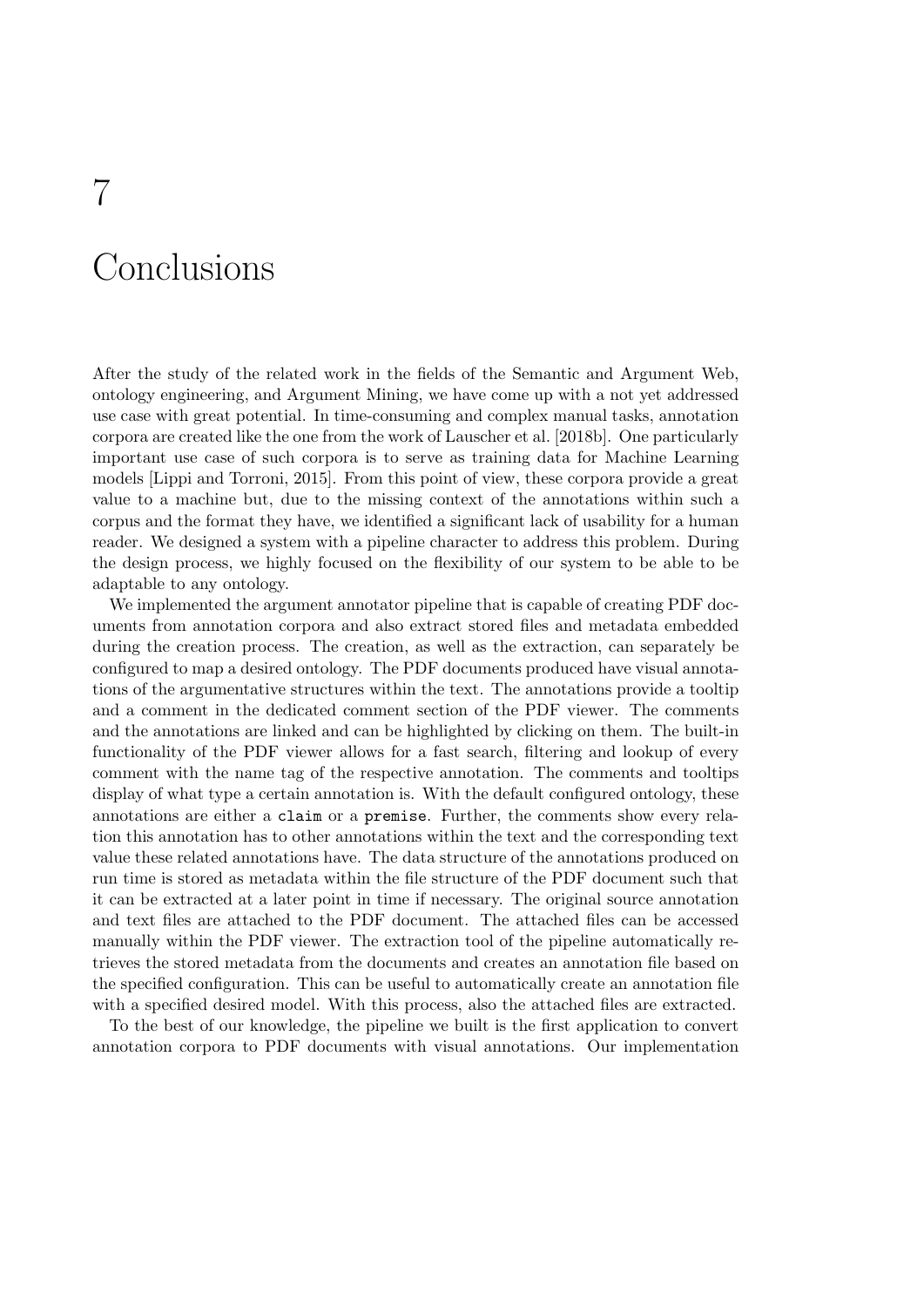paths the way to increase the value of such corpora, to incorporate structured and classified argument annotation data, and their usability. Our system makes these annotations conveniently accessible and comprehensible to a human reader. With the visual semantic annotations and the presentation of the existing relations to other argumentative structures in the text, annotations can be recognised and comprehended within their surrounding context inside the text. In addition, the attached files and stored metadata with the possibility to automatically extract them, make the PDF document to an all in one solution with complete data transparency and accessibility.

As a result of this thesis, we converted the complete corpus of [Lauscher et al.](#page-56-4) [\[2018b\]](#page-56-4), with its 40 pairs of text and annotation files, to PDF documents with our pipeline. We came to the conclusion, that our envisioned concept works and produces usable and valuable output. These documents come as the mentioned all in one solution. The produced PDF documents are perfectly fitted to be distributed on the web, carrying all their relevant data with them and ready to be cross-referenced to other such documents in the future. If we can establish a standard with our approach, in the future every scientific document will have such rich annotations as the ones we produce. To understand a topic of a document will no longer be a sole question of domain familiarity and reading comprehension, but a task of interpreting the already visualised, related and connected arguments directly presented to you.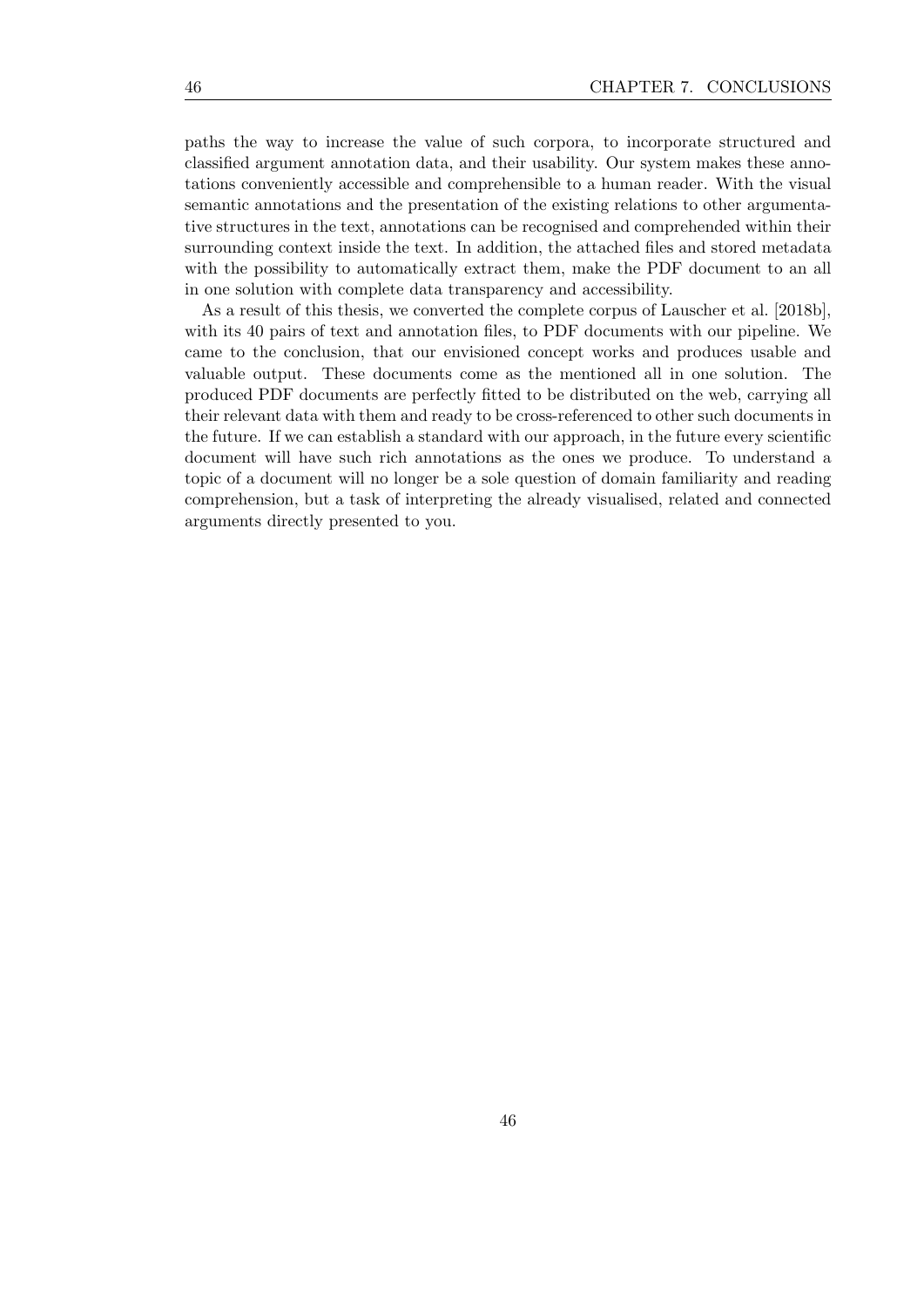# <span id="page-56-10"></span>References

- <span id="page-56-1"></span>Al Khatib, K., Ghosal, T., Hou, Y., de Waard, A., and Freitag, D. (2021). Argument mining for scholarly document processing: Taking stock and looking ahead. In Proceedings of the Second Workshop on Scholarly Document Processing, pages 56–65, Online. Association for Computational Linguistics.
- <span id="page-56-5"></span>Bex, F., Lawrence, J., Snaith, M., and Reed, C. (2013). Implementing the argument web. *Communications of the ACM*, 56:66–73.
- <span id="page-56-8"></span>Green, N. (2014). Towards creation of a corpus for argumentation mining the biomedical genetics research literature. In Proceedings of the first workshop on argumentation mining, pages  $11-18$ .
- <span id="page-56-6"></span>Groza, T., Handschuh, S., and Kim, H. L. (2006). Salt: Semantically annotated latex.
- <span id="page-56-2"></span>Groza, T., Handschuh, S., Möller, K., and Decker, S. (2007). Salt-semantically annotated latex for scientific publications. In European Semantic Web Conference, pages 518– 532. Springer.
- <span id="page-56-9"></span>Lauscher, A., Glavaš, G., and Eckert, K. (2018a). Arguminsci: A tool for analyzing argumentation and rhetorical aspects in scientific writing. Association for Computational Linguistics.
- <span id="page-56-4"></span>Lauscher, A., Glavaš, G., and Ponzetto, S. P. (2018b). An argument-annotated corpus of scientific publications. In Proceedings of the 5th Workshop on Argument Mining, pages 40–46.
- <span id="page-56-7"></span>Lauscher, A., Glavas, G., Ponzetto, S. P., and Eckert, K. (2018c). Annotating arguments in scientific publications.
- <span id="page-56-0"></span>Lawrence, J. and Reed, C. (2019). Argument mining: A survey. Computational Linguistics,  $45(4)$ :765–818.
- <span id="page-56-3"></span>Lippi, M. and Torroni, P. (2015). Argument mining: A machine learning perspective. In International Workshop on Theory and Applications of Formal Argumentation, pages 163–176. Springer.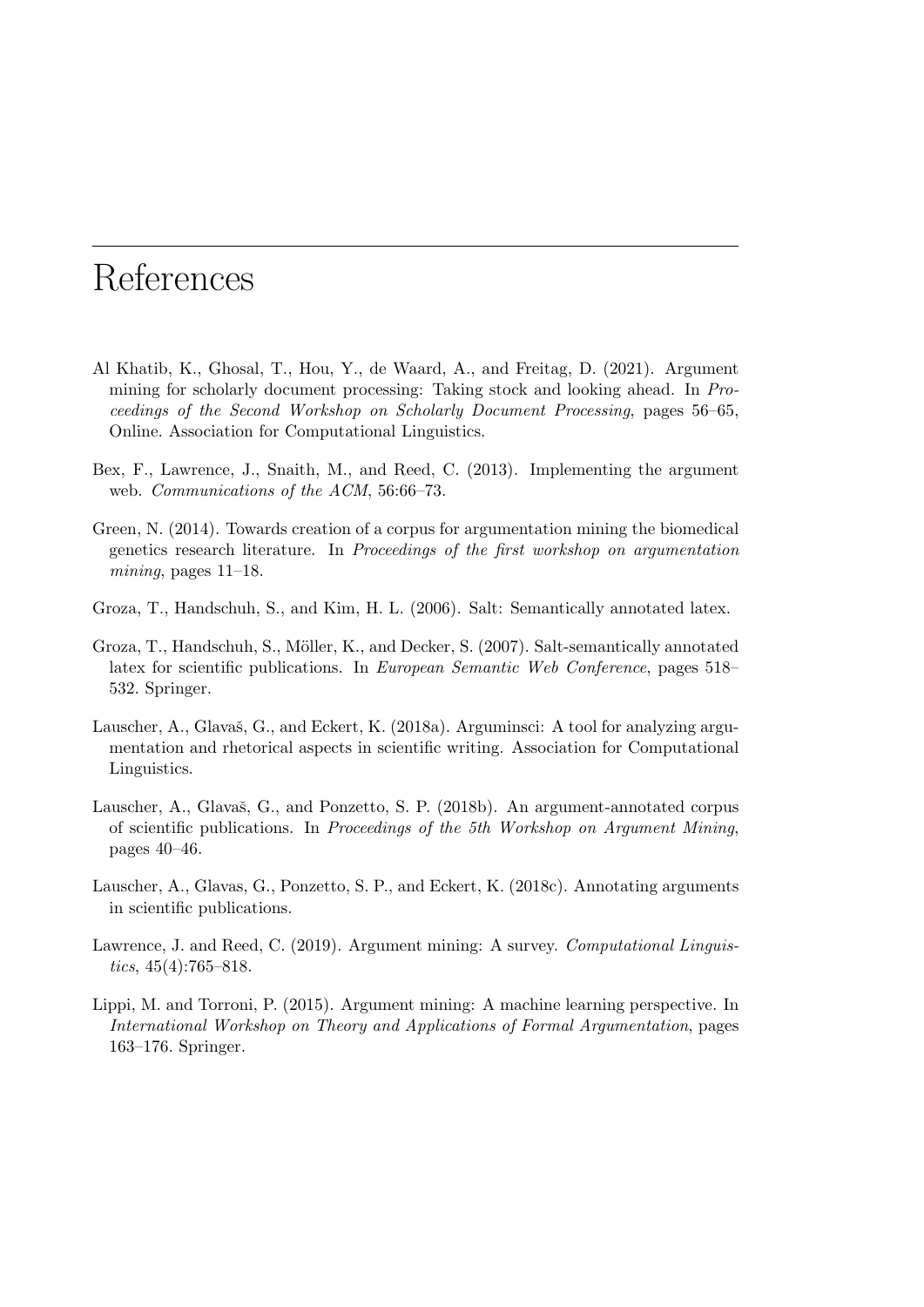- <span id="page-57-11"></span>Musen, M. A. (2015). The protégé project: a look back and a look forward. AI matters,  $1(4):4-12.$
- <span id="page-57-5"></span>Rahwan, I. and Reed, C. (2009). The Argument Interchange Format, pages 383–402. Springer US, Boston, MA.
- <span id="page-57-0"></span>Rahwan, I., Zablith, F., and Reed, C. (2007). Laying the foundations for a world wide argument web. Artificial Intelligence, 171(10):897–921. Argumentation in Artificial Intelligence.
- <span id="page-57-2"></span>Stab, C. and Gurevych, I. (2014). Identifying argumentative discourse structures in persuasive essays. In Proceedings of the 2014 Conference on Empirical Methods in Natural Language Processing (EMNLP), pages 46–56.
- <span id="page-57-9"></span>Stab, C., Kirschner, C., Eckle-Kohler, J., and Gurevych, I. (2014). Argumentation mining in persuasive essays and scientific articles from the discourse structure perspective. In ArgNLP, pages 21–25.
- <span id="page-57-6"></span>Stede, M., Schneider, J., and Hirst, G. (2018). Argumentation Mining. Synthesis Lectures on Human Language Technologies. Morgan & Claypool Publishers.
- <span id="page-57-12"></span>Stenetorp, P., Pyysalo, S., Topić, G., Ohta, T., Ananiadou, S., and Tsujii, J. (2012). Brat: a web-based tool for nlp-assisted text annotation. In *Proceedings of the Demon*strations at the 13th Conference of the European Chapter of the Association for Computational Linguistics, pages 102–107.
- <span id="page-57-1"></span>Toulmin, S. (1958). The Uses of Argument. Cambridge University Press.
- <span id="page-57-10"></span>Vázquez Orta, I. and Giner, D. (2009). Writing with conviction: The use of boosters in modelling persuasion in academic discourses.
- <span id="page-57-3"></span>Walton, D. (2009). Argumentation theory: A very short introduction. In Argumentation in artificial intelligence, pages 1–22. Springer.
- <span id="page-57-7"></span>Walton, D., Reed, C., and Macagno, F. (2008). Argumentation schemes. Cambridge University Press.
- <span id="page-57-8"></span>Weinstein, M. (1990). Towards an account of argumentation in science. Argumentation an international journal on reasoning, 4(3).
- <span id="page-57-4"></span>Zhou, H., Song, N., Cheng, H., and Wang, X. (2019). Argument ontology for describing scientific articles: A statistical study based on articles from two research areas. Proceedings of the Association for Information Science and Technology, 56(1):855–857.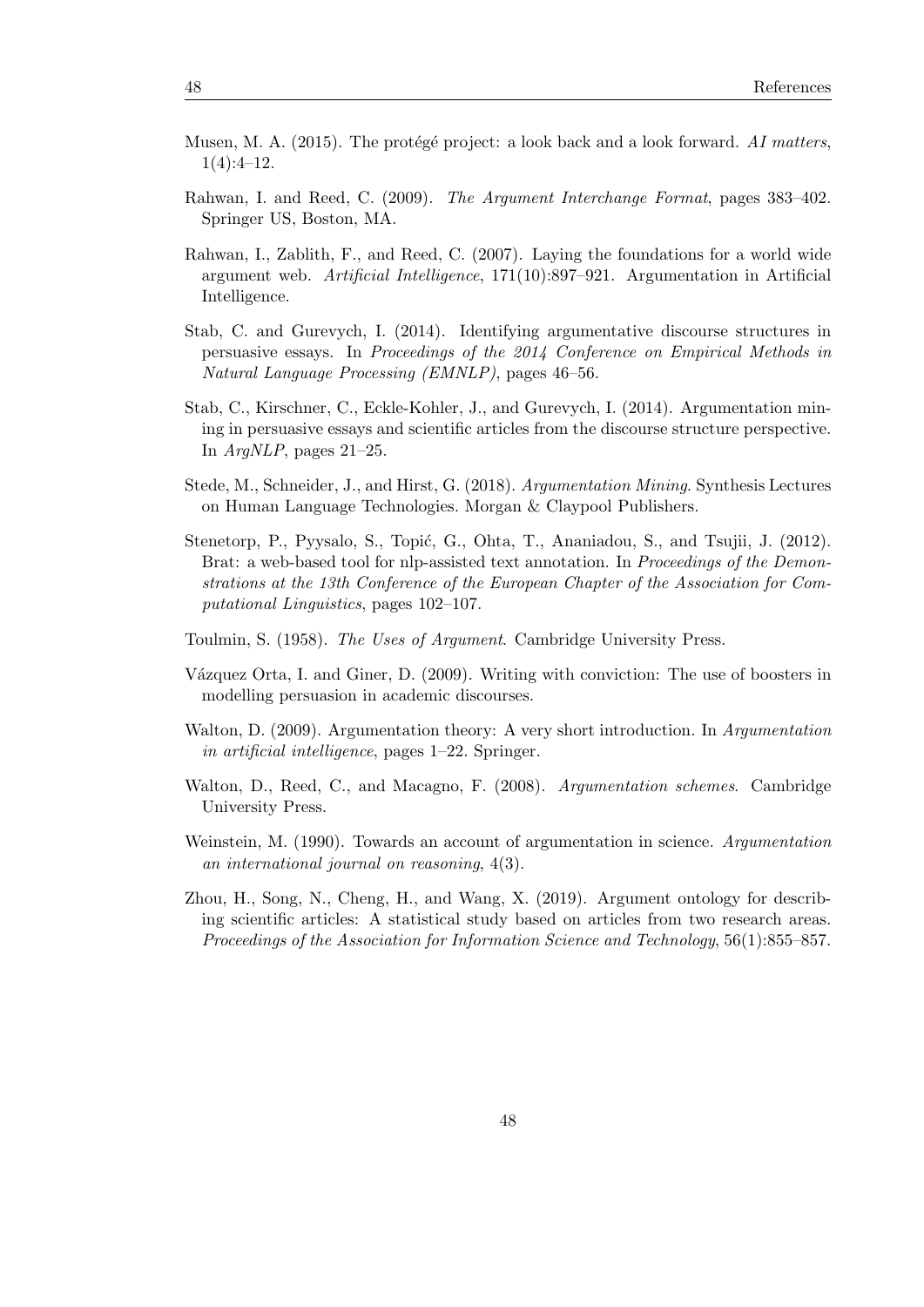# <span id="page-58-0"></span>Appendix

## <span id="page-58-1"></span>A.1 User Guide

The ontology currently used is specified in the configuration file. The two modules of the application, one for generating documents and the other for extracting the metadata they contain, use separate configurations. The configuration of the generator module instructs the system how to interpret the different types of annotations and relations in the .ann file and in which way to display them in the metadata and in the PDF document. The configuration of the extractor module maps the translation from the ontology used in the creation process of a document to an annotation file. With the default settings, the extracted annotations incorporate the same information as the source annotation file. By changing these configurations, the resulting annotation file can be converted to different formats and naming conventions.

The configurations for the generator have four main entries. The parameters are for the identification of the tags in the text and annotation file and do not directly belong to the representation of the ontology. In the Component entry, classes are declared. One or multiple type descriptions from within an annotation file can be mapped to a class. A type description must only point to one class to ensure a clear identification of the mapping. At the Relations entry, the declaration of possible relationships follows the same rules of cardinality as the classes. The inverse relations specified under the Inverse entry must always refer only to one relation.

The specified entries in the PARAMS main entry of the configuration file for the generator are hardcoded and expected by the program. Only a change of the respective value of the property is possible if needed. The purpose of these parameters is to declare certain interpretation principles to the system. The annotation identifier, relation identifier, and resource identifier tell the system how to interpret the identification tags of the annotation file.

In the default setting, the annotation identifier is set to T and the

relation identifier is set to R, in that case an annotation starting with the identifier tag T9, is recognised as a component annotation and R3 is identified as a relation. The section identidentifier and subsection identifier are to identify the respective delimiter tags in the text file to catch the indices of the respective title passages. These two parameters have first specified the beginning delimiter tag followed by the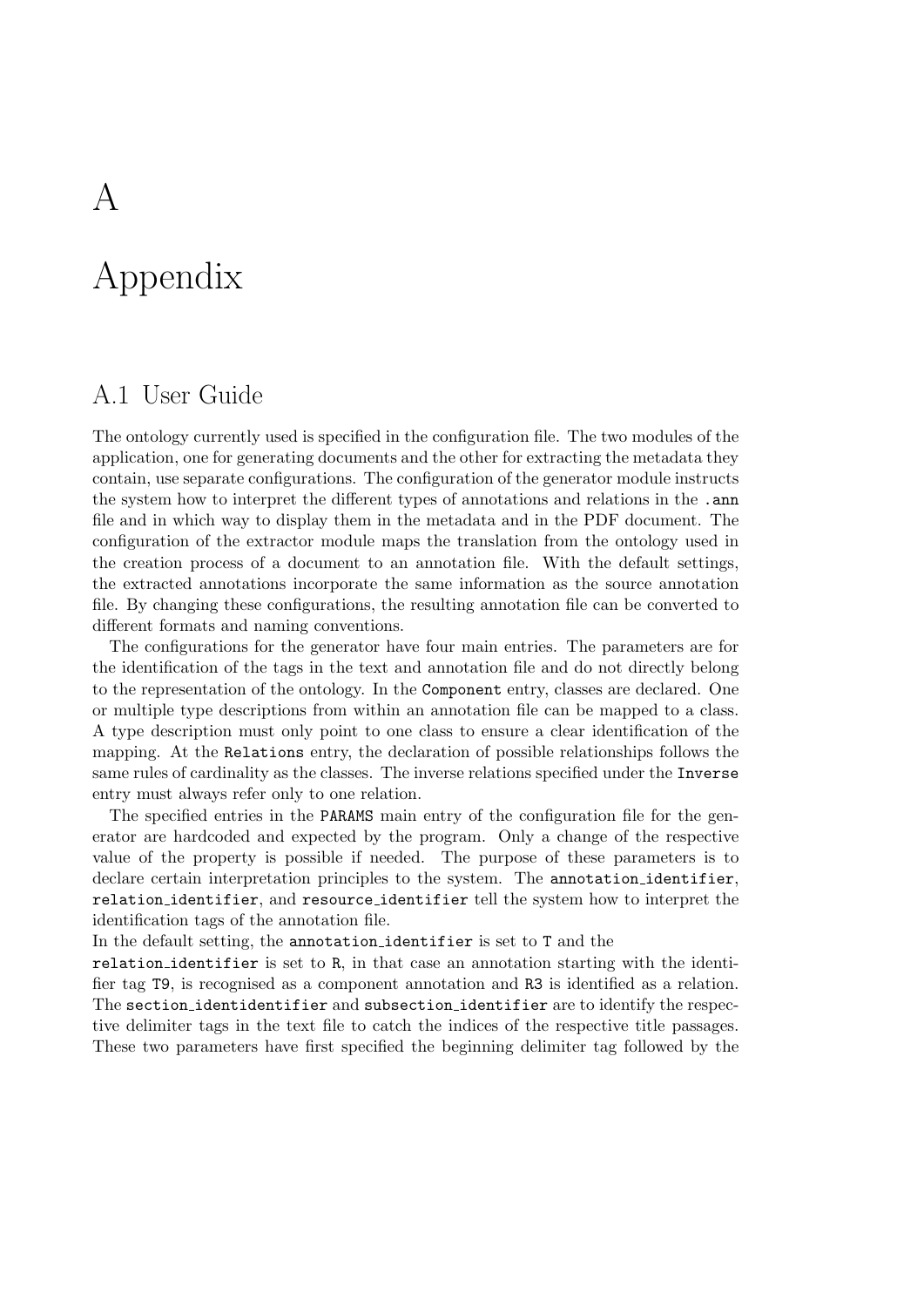ending delimiter tag. Every text structure deeper is considered a subsubsection. The subsubsec start specifies beginning delimiter tags for such deeper text structures and the subsubsec end specifies the ending delimiter tags.

The configuration file for the extractor contains two main entries, the

Component Mapping and the Relations Mapping. This configuration file is simpler and just requires, for every component and relation in the model used to generate the PDF document we are currently extracting from, a one to one mapping with the description it should have in the newly created annotation file.

Relationships and type descriptions in an annotation file that are not declared and mapped in the configurations are disregarded and will neither be annotated in the resulting document nor referenced in the metadata. The same applies to the extraction process. Declaring classes and relationships for and from description tags not present in the processed corpus has no effect on the resulting documents besides a slight growth of the metadata structure and a change in the colours generated to highlight the annotated text passages.

With this approach, our application supplies a fast and simplistic way to represent. extend and modify the ontology used in every process run. An automated import for ontology files is not yet provided at this point in time.

It is for both configuration files of great importance, to maintain the overall structure of the main entries and to keep the cardinalities straight. If too many or too few entries are given to an entry, an expected application behaviour can not be guaranteed. The Listing [A.1](#page-59-0) shows the default configuration file of the generator and Listing [A.2](#page-60-1) the one of the extractor.

```
1 [ PARAMS ]
2 annotation_identifier = T
3 relation_identifier = R
4 resource_identifier = P
5 section identifiers = \langle H1 \rangle, \langle H1 \rangle6 subsection_identifiers = \langle H2 \rangle, \langle H2 \rangle7 subsubsec_start = \langleH3>,\langleH4>
8 subsubsec_end = \langle/H3>,\langle/H4>
 9
10 [ Component ]
11 claim = background_claim , own_claim
12 premise = data
13 resource = resource
14
15 [ Relations ]
16 attacks = contradicts
17 supports = supports
18 semantically same = semantically same
19 parts_of_same = parts_of_same
2021 [ Inverse ]
22 attacks = Attackedby
23 supports = Supportedby
24 semantically_same = Semantically_sameto
```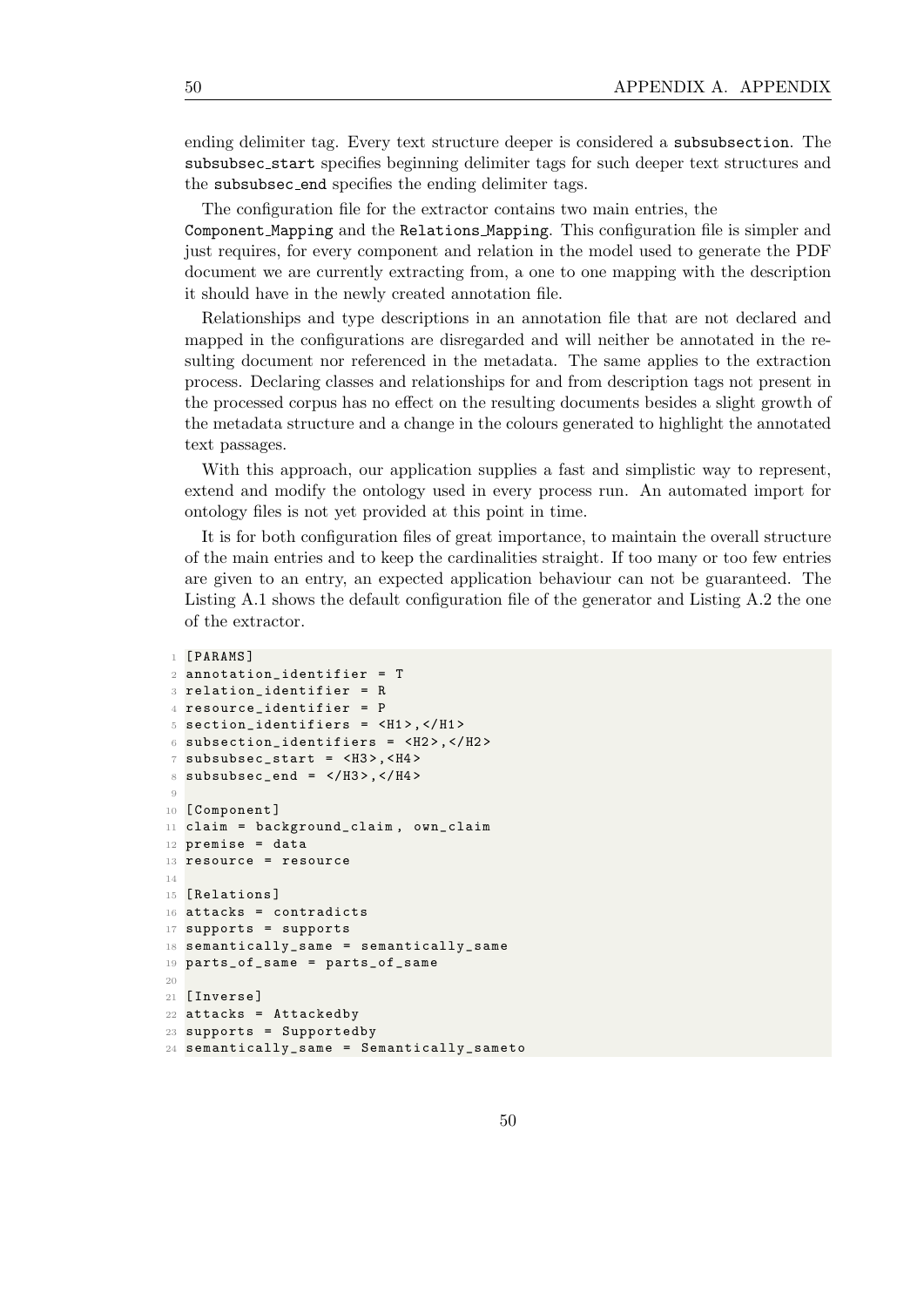#### <sup>25</sup> parts\_of\_same = Parts\_of\_sameto

Listing A.1: The default configuration file of the generator module

```
1 [ Component_Mapping ]
2 claim = claim
3 premise = data
4 resource = resource
5
6 [ Relation_Mapping ]
7 attacks = contradicts
8 supports = supports
9 semantically_same = semantically_same
10 parts_of_same = parts_of_same
```
Listing A.2: The default configuration file of the extractor module

### <span id="page-60-0"></span>A.2 Run the Pipeline

2

2

The pipeline can either be run directly inside an IDE or from the command line. The pipeline call expects at least one and up to four input arguments.

**Input directory:** This is the first argument and not optional, it specifies the input directory for the pipeline call. An example call from the command line with just the input directory is shown in Listing [A.3.](#page-60-2)

```
C:\some\path\2021-joel-watter\src> Python Annotation_pipeline.py
" C :\ some \ input \ directory "
```
Listing A.3: Call the pipeline only with a specified input directory on Windows

−−od Output directory: This second argument is optional to declare the output directory. An example call from the command line with an input and an output directory is shown in Listing [A.4.](#page-60-3)

```
C:\some\path\2021-joel-watter\src> Python Annotation_pipeline.py
" C :\ some \ input \ directory " -- od " C :\ some \ output \ directory "
```
Listing A.4: Call the pipeline with an input and an output directory on Windows

−−extract: This flag is again optional and specified as the last argument. It can also be declared with just an input directory specification proceeding it. If it is absent, the pipeline will make a run to generate PDF documents from found corpus data in the directory. When this flag is declared, the pipeline is going to extract the data from found PDF files in the given input directory. In Listing [A.5](#page-61-1) an example call from the command line with just an input directory and the extraction flag is shown.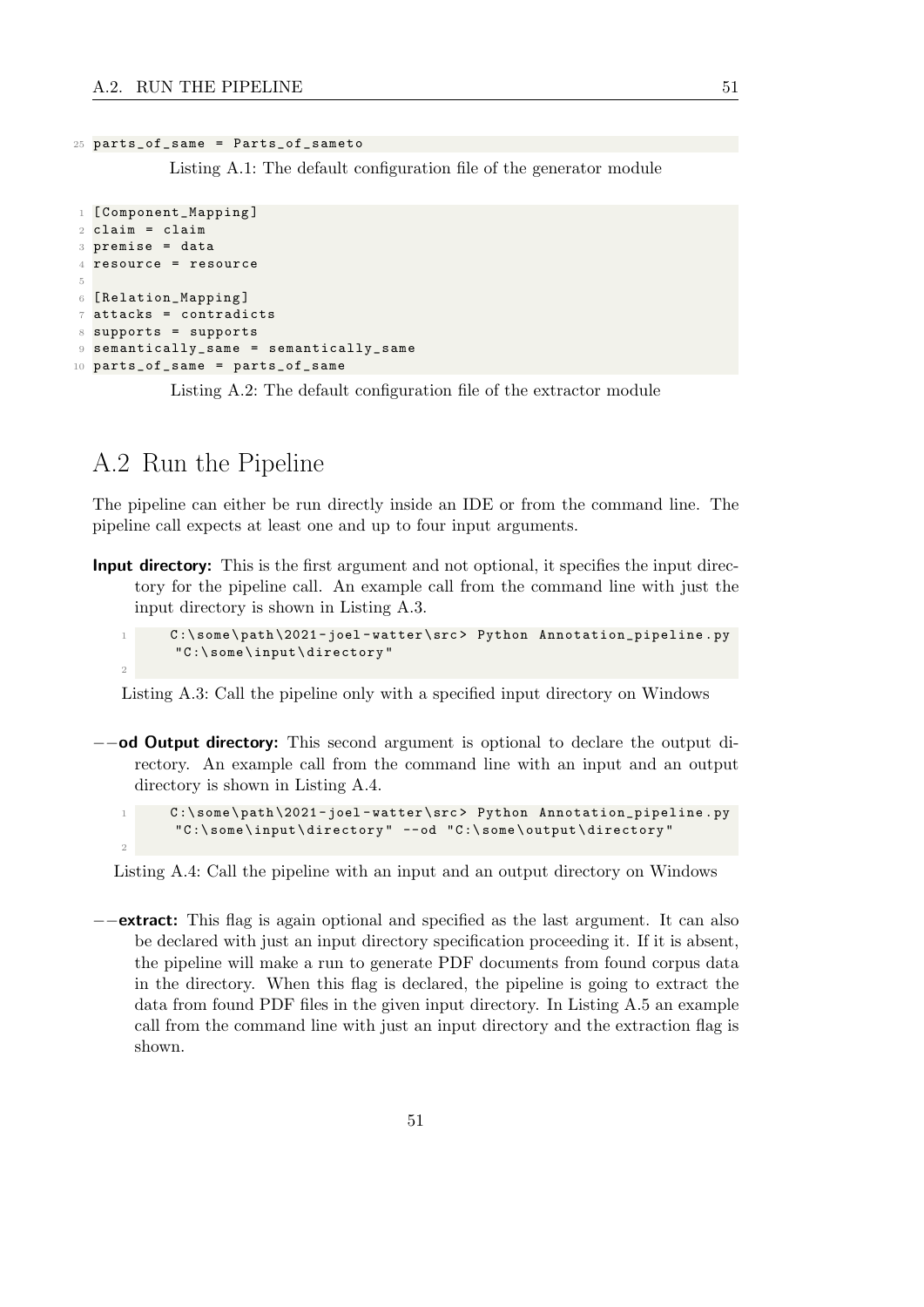<span id="page-61-1"></span>C:\some\path\2021-joel-watter\src> Python Annotation\_pipeline.py " C :\ some \ input \ directory " -- extract



If no output directory is specified, the pipeline will store the produced output in generic directories inside its data directory. The local path for those directories are either 2021-joel-watter/src/data/PDF Output or 2021-joel-watter/src/data/Extraction Output.

To run the pipeline from the command line, it is necessary to first navigate to the directory of the Annotation pipeline.py script as shown in Listing [A.6.](#page-61-2)

```
1 C:\Users\somePath> cd C:\some\path\2021-joel-watter\src
```
Listing A.6: Navigate to the pipeline directory on Windows

When running the pipeline within the IDE, the arguments need to be specified in a list and given as a parameter for the call of the main() function of the Annotation pipeline.py script. An example of such a configuration is shown in Listing [A.7.](#page-61-3)

```
1 if \text{__name} == "\text{__main} \text{__}}":
\overline{2}3 args = ['C:\some\input\directory', '--od', 'C:\some\output\directory
       \prime, \prime --extract']
        main (args)
```
Listing A.7: Example run configuration within the IDE on a Windows machine

The implemented test suit is meant to be run from within the IDE.

### <span id="page-61-0"></span>A.3 Installation

By cloning the GitLab repository at  $\frac{https://github.com/1}{a}$ .ch/ $\frac{d}{dis}/\frac{Students}{Theses}/$ [2021-joel-watter](https://gitlab.ifi.uzh.ch/ddis/Students/Theses/2021-joel-watter) the code for the pipeline can be accessed.

To run, the pipeline requires Python 3.7 or higher to be installed.<sup>[1](#page-61-4)</sup>

The pipeline was built using the PyCharm IDE.<sup>[2](#page-61-5)</sup> For better visualisation of LAT<sub>E</sub>X specific lines of code, we recommend to install the TeXiFy IDEA plugin. [3](#page-61-6)

For the compilation of the LATEX files, the installation of s TexLive distribution with its extended (one package bigger than basic) is required.[4](#page-61-7)

2

<span id="page-61-4"></span> $1$ https://www.python.org/

<span id="page-61-5"></span> $2$ https://www.jetbrains.com/de-de/pycharm/

<span id="page-61-6"></span> $^3$ https://plugins.jetbrains.com/plugin/9473-texify-idea

<span id="page-61-7"></span> $^4$ https://www.tug.org/texlive/acquire-netinstall.html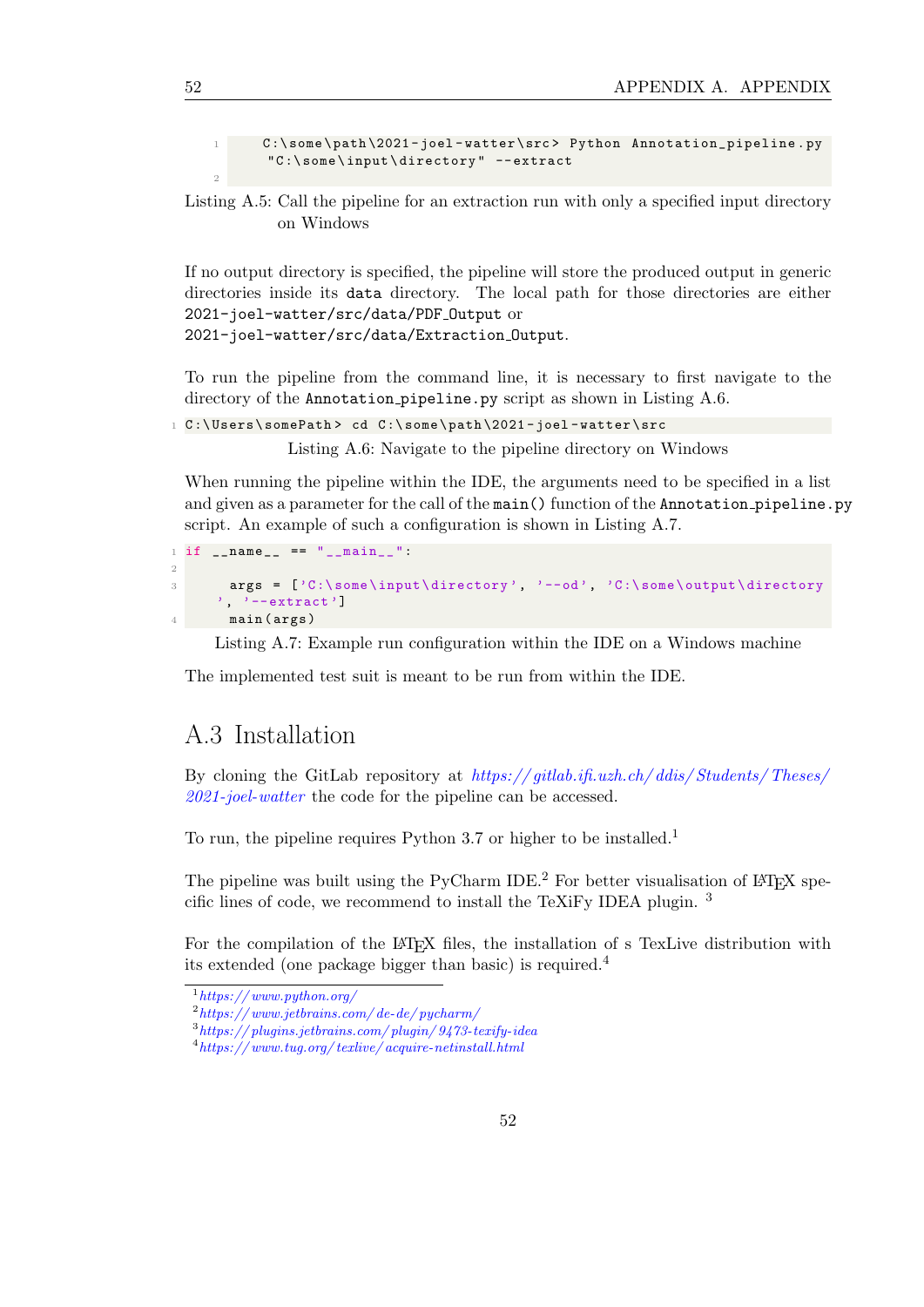The required packages in python are listed in the requirements.txt file within the project directory. These can automatically be installed by using entering the command in Listing [A.8](#page-62-0) into the command line.

<span id="page-62-0"></span><sup>1</sup> pip install -r / path / to / requirements . txt

Listing A.8: Command to install the required Python packages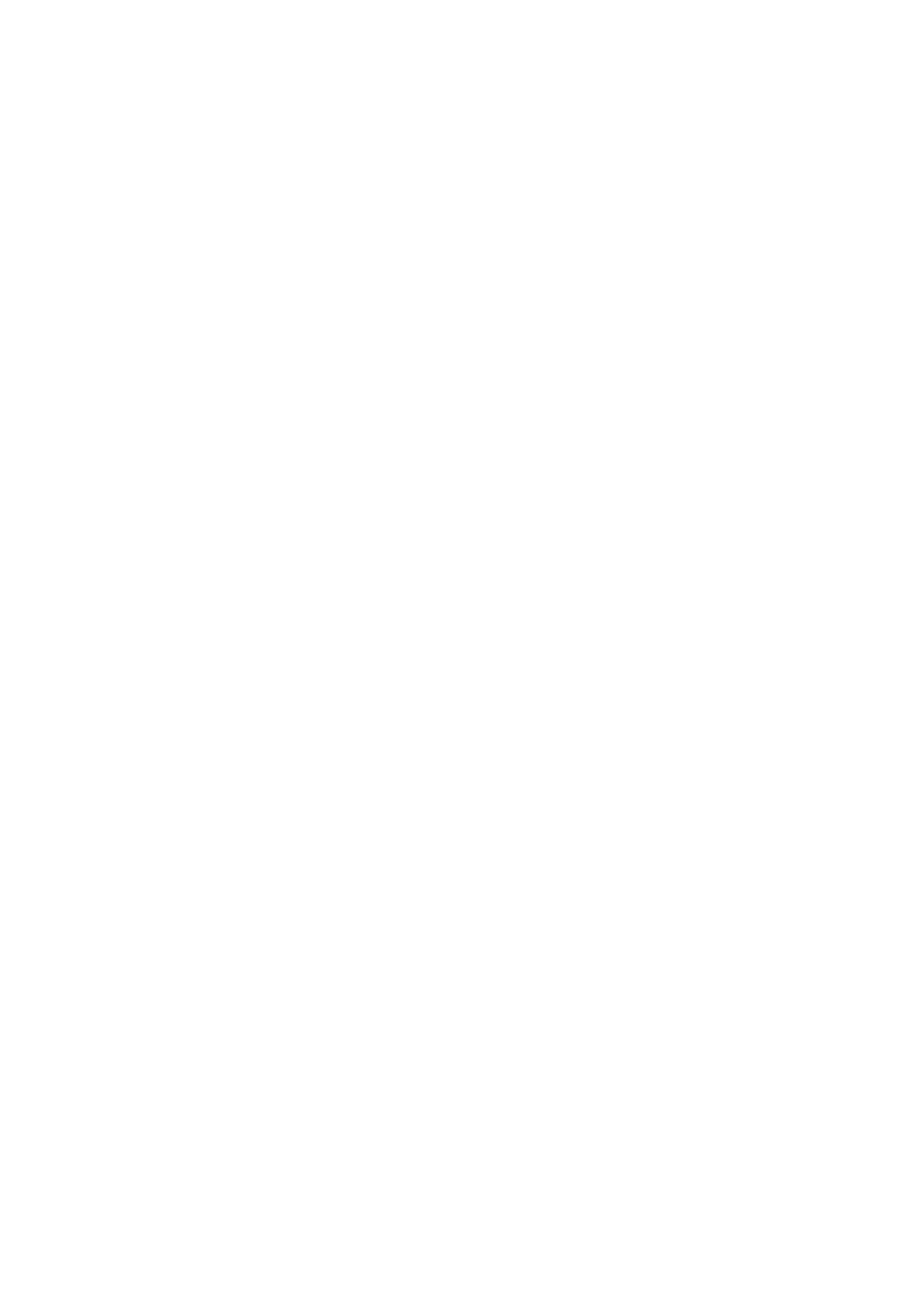# List of Figures

| 4.2 Example of the generated PDF document for the file pair A01 from the |  |
|--------------------------------------------------------------------------|--|
|                                                                          |  |